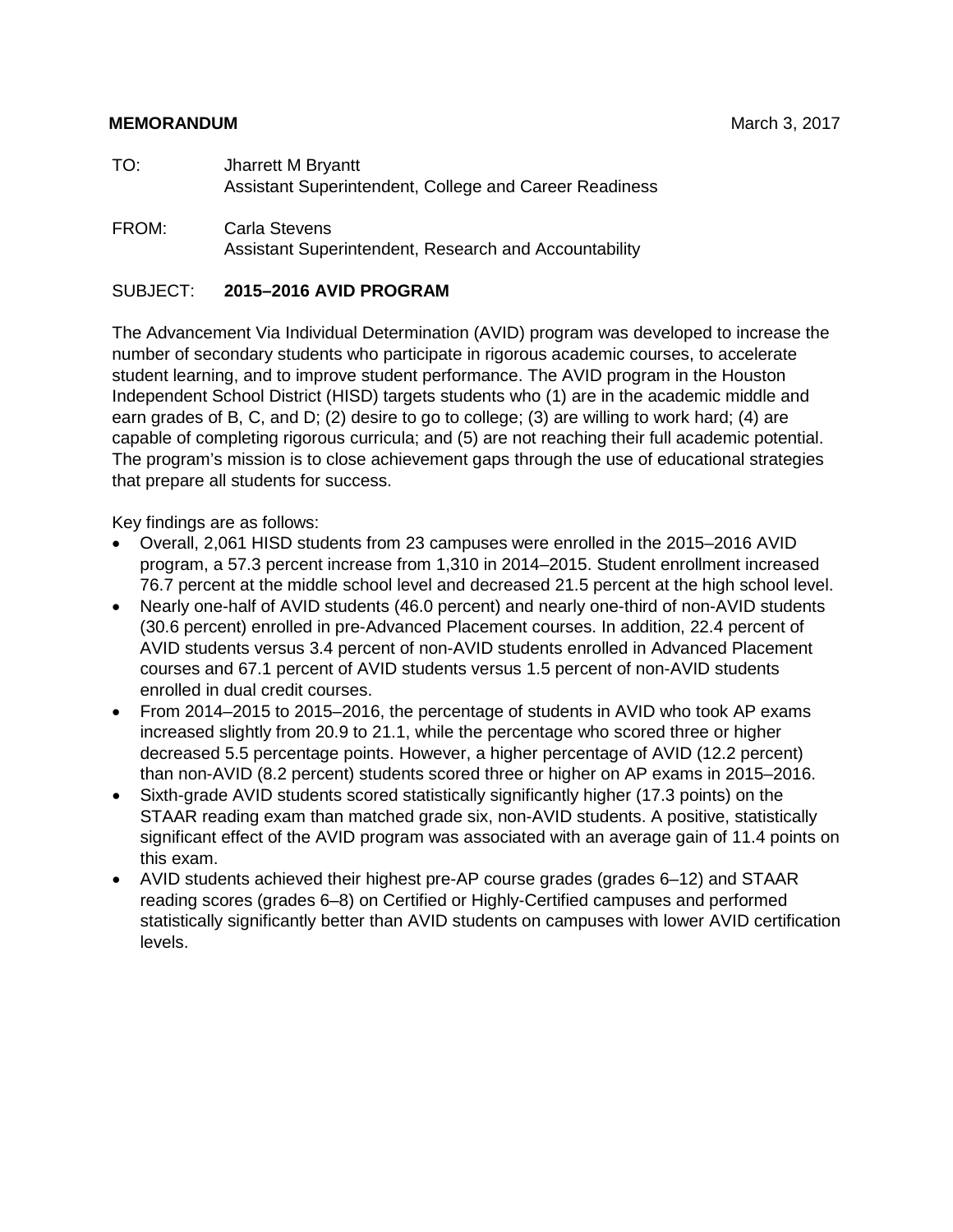Further distribution of this report is at your discretion. Should you have any further questions, please contact me at 713-556-6700.

Carla fattures cus

**Attachment** 

cc: Grenita Lathan Rick Cruz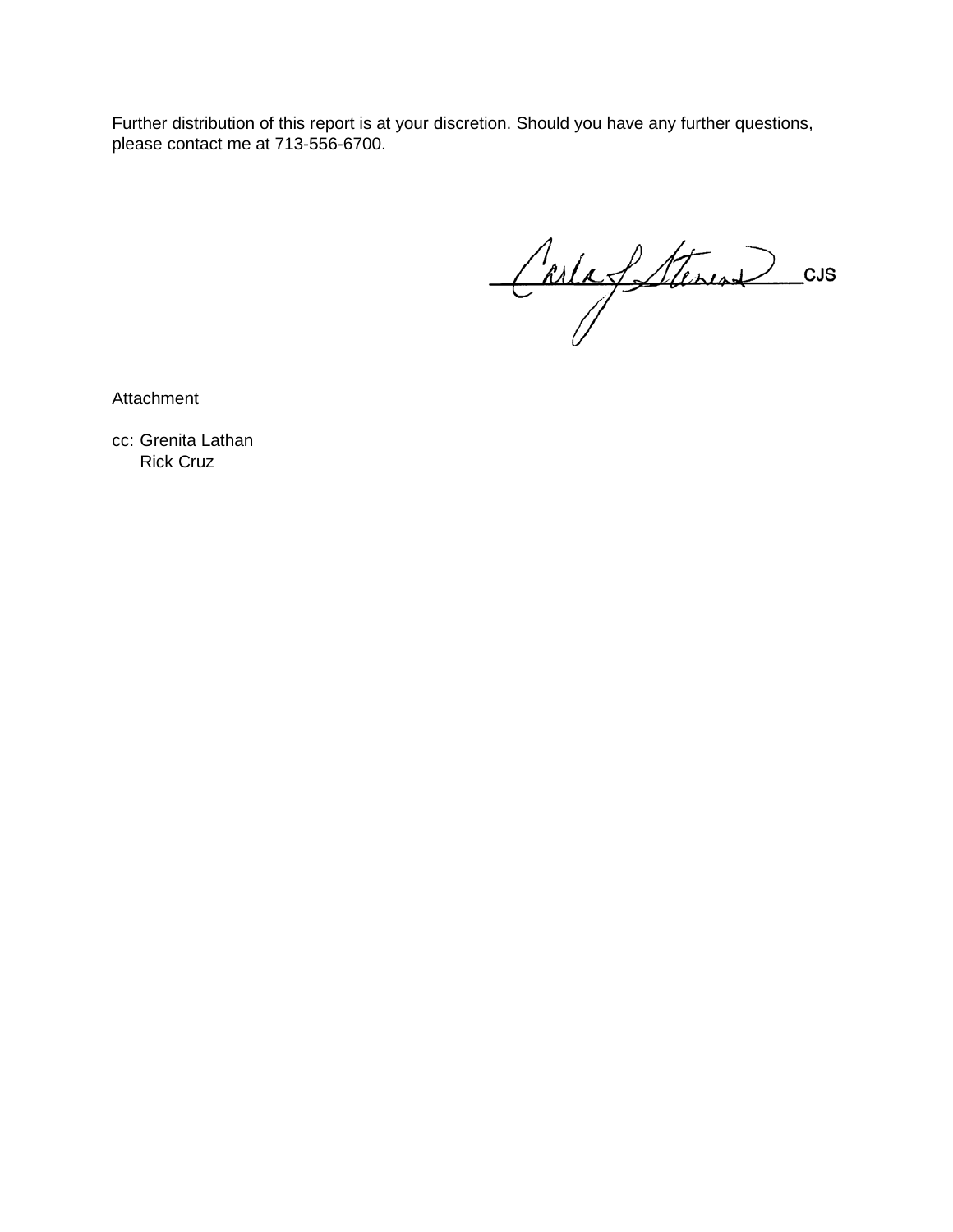# **Houston Independent School District**

# **RESEARCH** Educational Program Report

## **advanced via individual determination (avid) 2015-2016**

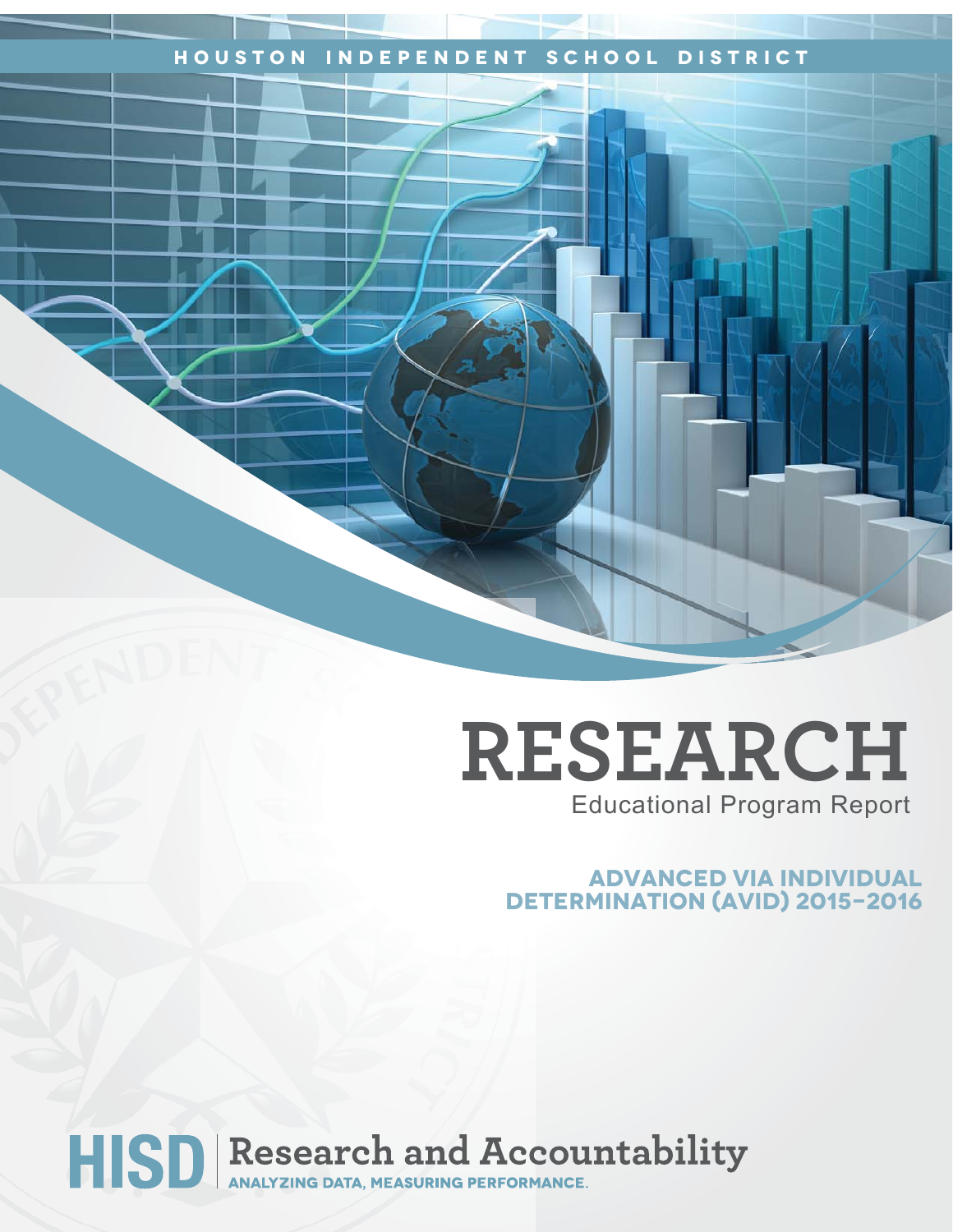

# **2017 Board of Education**

**Wanda Adams**  President

**Diana Dávila**  First Vice President

**Jolanda Jones**  Second Vice President

**Rhonda Skillern-Jones Secretary** 

**Anne Sung** Assistant Secretary

**Anna Eastman Manuel Rodriguez, Jr. Michael L. Lunceford Holly Maria Flynn Vilaseca**

**Richard A. Carranza** Superintendent of Schools

**Carla Stevens** Assistant Superintendent Department of Research and Accountability

**Ngozi J. Kamau, Ph.D.** Research Specialist

**Lissa Heckelman, Ph.D.** Research Manager

**Houston Independent School District** Hattie Mae White Educational Support Center 4400 West 18th StreetHouston, Texas 77092-8501

#### **www.HoustonISD.org**

It is the policy of the Houston Independent School District not to discriminate on the basis of age, color, handicap or disability, ancestry, national origin, marital status, race, religion, sex, veteran status, political aff liation, sexual orientation, gender identity and/or gender expression in its educational or employment programs and activities.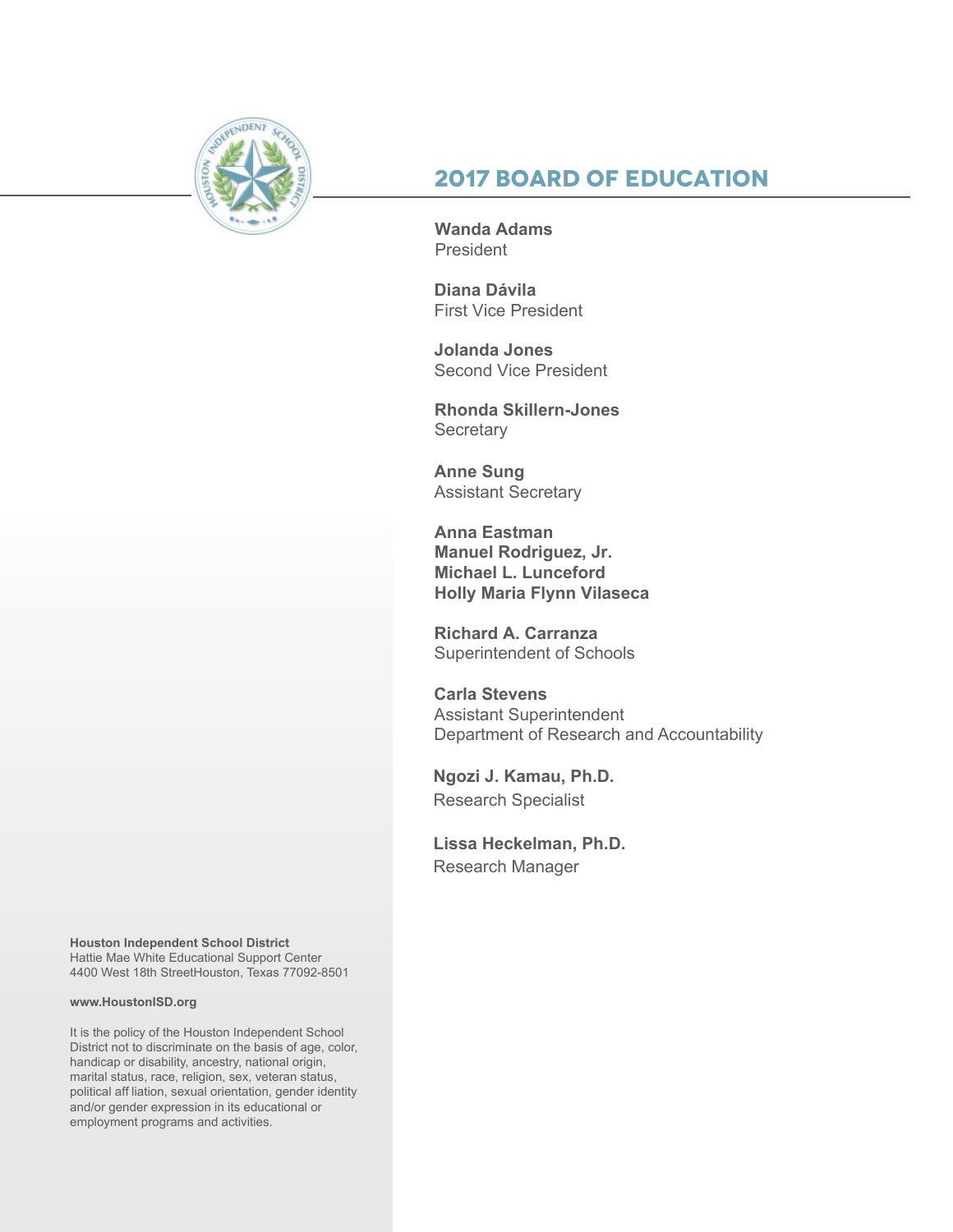# **ADVANCEMENT VIA INDIVIDUAL DETERMINATION (AVID)** FINDINGS RELATED TO STUDENT PERFORMANCE, 2015–2016

# **EXECUTIVE SUMMARY**

#### **Program Description**

The Advancement Via Individual Determination (AVID) program was developed in 1980 to meet students' academic and emotional needs. AVID is used in more than 5,600 schools to help students of color and students with socioeconomic disadvantages succeed beyond obstacles that have historically kept their ancestors out of college (AVID, 2016a). The program's mission is to close achievement gaps and prepare all students for success in college and in our global society (AVID, 2015). AVID classrooms feature studentcentered decision-making and learning contracts, academic reading and writing, teachers' roles as students' advocate/advisor/counselor, academic support from trained teachers and tutors, emphasis on objective data, and a commitment to the Socratic process of inquiry. AVID focuses on students who possess the capacity to complete college-preparatory coursework with the proper academic and emotional support. Equity in education is AVID's fundamental principle (Magee, 2015).

The primary objectives of the AVID program are to increase the number of secondary students who participate in rigorous academic courses (such as Advanced Placement (AP) courses), to accelerate student learning, and to improve student performance. These objectives align with the district's Primary Goal 1, "Increase Student Achievement." The AVID program in the Houston Independent School District (HISD) targets middle and high school students who (1) are in the "academic middle" and earn grades of B, C, and D; (2) desire to go to college; (3) are willing to work hard; (4) are capable of completing rigorous curricula; and (5) are not reaching their full academic potential. Typically, these students (1) are enrolled in regular classes (non-gifted and talented, non-special education); (2) are economically disadvantaged, (3) are from non-White families; (4) are underrepresented in four-year colleges; and/or (5) possess the potential to become first-generation college students (Houston Independent School District, 2011).

To be selected for the AVID program, students must have a GPA between 2.0 and 3.5 and never have taken an AP course. HISD teachers who elect to participate in the AVID program are expected to receive training on the AVID curriculum to ensure fidelity of implementation. Students who participate in the AVID program are expected to take AVID elective courses and receive tutoring from their peers or from volunteer AVID tutors, one to two times weekly. Volunteer AVID tutors are expected to receive training and provide content-specific support and guidance with reading, study skills, note-taking, organizational skills, writing, inquiry, collaboration, and critical thinking including mathematical reasoning to enhance student learning. In 2015–2016, students on 23 secondary campuses in HISD participated in the AVID program.

#### **Highlights**

- Student participation in AVID was its highest in 2015–2016, showing a 25.6 percent increase over the last four years. Program participation increased 57.3 percent from the 2014–2015 (n=1,310) to the 2015–2016 school year (n=2,061), with an increase of 76.7 percent at the middle school level and 21.5 percent at the high school level.
- The 2015–2016 Certification Self-Study (CSS) designations for 22 campuses assessed out of 23 AVID campuses were five Non-Certified Sites, one Affiliate AVID Site, 11 New AVID Sites, four AVID Certified Sites, and one AVID Highly Certified Site (from lowest to highest certification level).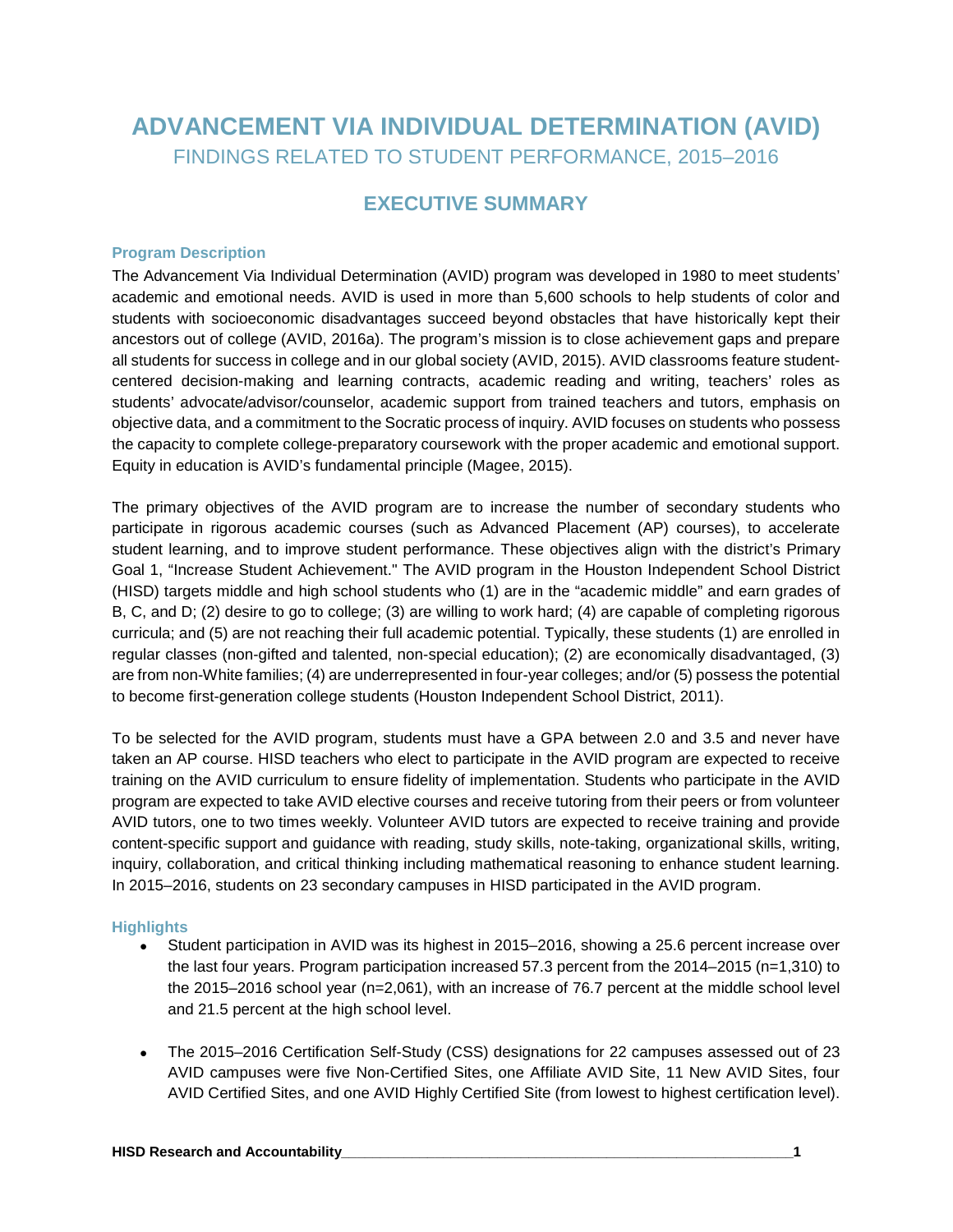- Pre-Advanced Placement (pre-AP), Advanced Placement (AP), and dual credit course enrollment rates for students in the AVID program were higher than non-AVID students' enrollment rates at the high school level and in total.
- In grades 10–12, program impact results for matched AVID and non-AVID students showed AVID had a positive, statistically significant treatment effect on pre-AP course grades, associated with an average gain of 2.4 points due to AVID participation.
- The percentage of Advanced Placement exams on which AVID students scored three or higher (12.2 percent) was 4.0 percentage points higher than the percentage of non-AVID students who scored three or higher (8.2 percent) on Advanced Placement exams in 2015–2016. However, the proportion of students in AVID scoring three or higher on AP exams in 2015–2016 decreased 5.5 percentage points from 17.7 percent in 2014–2015.
- The 17.3 point difference between the mean STAAR reading score of matched grade six AVID and non-AVID students was statistically significant in favor of AVID students. A positive, statistically significant treatment effect of the AVID program was associated with an average gain of 11.4 points on the exam.
- None of the student performance differences between matched AVID and non-AVID students and none of the program treatment effects on the STAAR EOC exam results assessed (English I, English II, U.S. History) were of statistical significance. Sufficient data were not available for Algebra I and Biology STAAR EOC exams.
- The performances of matched AVID and non-AVID students on college readiness exams showed statistically significant differences in favor of non-AVID students in mathematics at grades eight (PSAT 8/9) and eleven (PSAT NMSQT). Statistically significant, negative program impacts on students' performances in mathematics (grade eight: -7.2 points; grade 11: -53.1 points) and on total scores (grade eight: -11.2 points; grade 11: -77.9 points) were found on these measures.
- AVID students achieved their highest pre-AP course grades (grades 6–12) and STAAR reading scores (grades 6–8) on AVID campuses that were Certified or Highly-Certified, outperforming AVID students on campuses with lower certification levels on these measures. This result was statistically significant (p.<0.5) and small to medium impacts of the AVID program were found.

#### **Recommendations**

- Establish procedures to ensure that all students targeted by the district for program participation are appropriately identified and encouraged to participate in AVID.
- Ensure that AVID administrators and coordinators in HISD are well-educated through AVID's professional development program and provide support to trained AVID teachers and site teams.
- Ensure that campus-based, interdisciplinary AVID site teams are afforded the necessary support and oversight to guide full program implementation, correctly self-assess adherence to the 11 AVID essentials, and accurately report implementation fidelity on their campuses.
- Further improve AVID students' performance by identifying gaps in teaching and learning, and knowledge retention and transfer; especially among historically underserved student groups.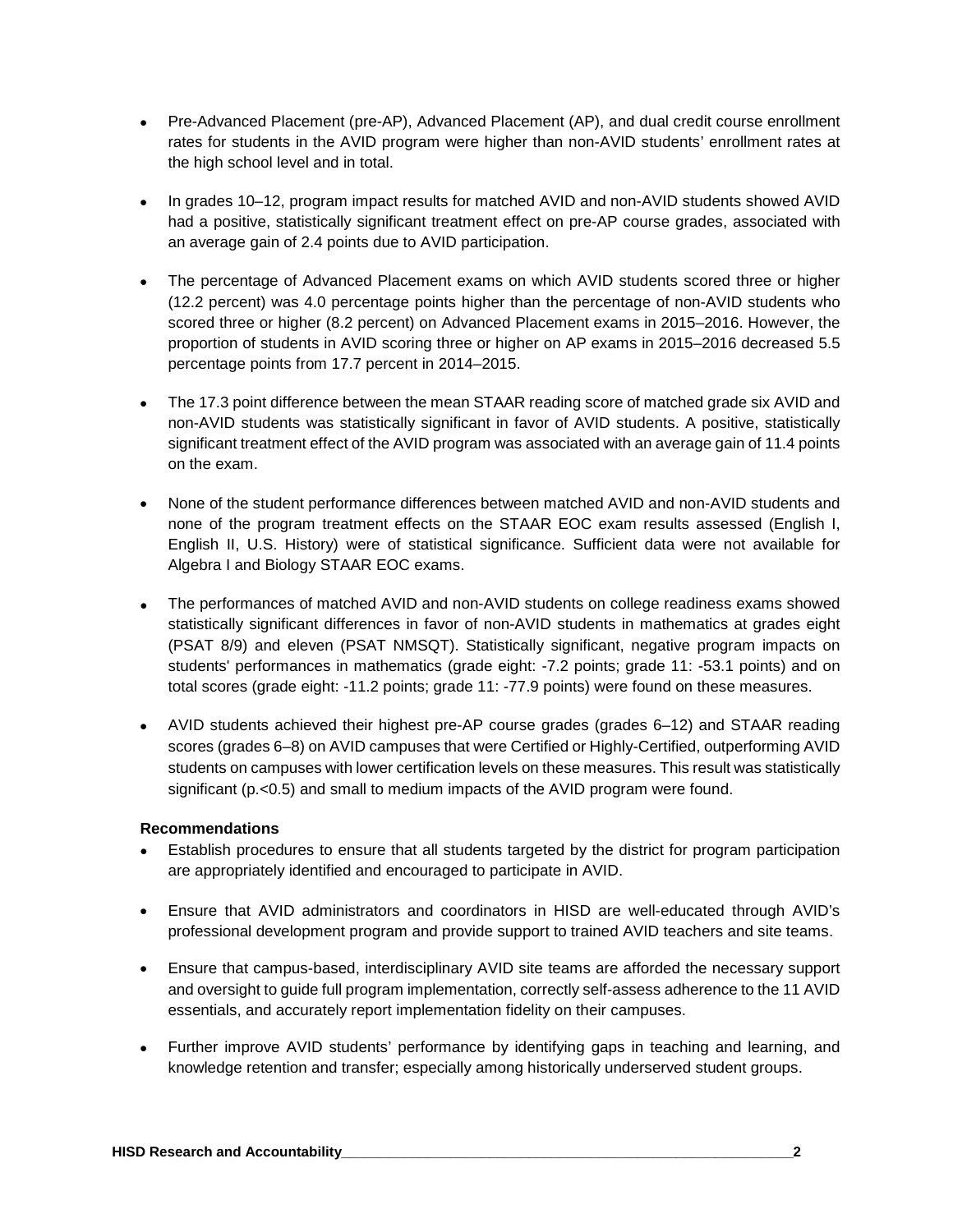## **Introduction**

The Advancement Via Individual Determination (AVID) system is implemented in the Houston Independent School District (HISD) as a secondary education program for select students. It provides students a platform of educational and social structures that allows students to be nurtured through the development of their academic skills and motivation to pursue educational and career goals.

Equity in education is AVID's fundamental premise (Magee, 2015). The AVID philosophy and framework focus on students, particularly low-income students, who possess the capacity to complete collegepreparatory coursework with the proper academic and emotional support. The program's mission is to close achievement gaps through the use of educational strategies that prepare all students for success in a college or university and in our global society (AVID, 2015). AVID utilizes an array of strategies to support HISD students' successful completion of high school and entrance into college. The AVID program employs five basic instructional strategies to help students to develop their academic skills for success: writing to learn, inquiry to target students' needs, collaboration, organization, and reading to learn, known as WICOR. Using AVID's research-based curriculum, reading, writing, critical thinking, and academic behaviors are emphasized across subjects to help students clarify, organize, understand, and communicate ideas as well as manage their time and set goals (AVID, 2016b). To improve their writing, students may participate in Cornell note-taking, prewriting, journaling/learning logs, draft and final draft, editing, and reader response activities. Activities to help students become more effective and confident life-long learners and readers include survey/question/read/record/recite/review/reflect (SQ5R), What I Know/Want to Learn/Learned (KWL), reciprocal teaching, and Think-Aloud. Unlike traditional models for teaching and learning, collaborative processes are infused throughout the AVID program and include the teacher as student advocate/advisor/counselor, group projects, study groups, Jigsaw Activities, response/edit/revision groups, and Read-Around. Inquiry or questioning is AVID's foundational strategy and is used to help AVID students critique and synthesize information so they may advance to higher levels of thinking incrementally. This is achieved through skilled questioning and Socratic Seminars and critical thinking and open-mindedness activities (Contreras, et al., 2009). AVID students may apply the techniques they learn in the AVID program in all their courses. Students on 20 middle and three high school campuses in HISD participated in AVID during the 2015–2016 school year (**Table 1,** p. 29).

#### **Program Components**

The AVID system components are (AVID, 2013; pp. 3–5):

- Interdisciplinary site team (AVID professional learning community) creates an annual site plan, implements AVID, provides peer support to site team, models best practices, and trains other site teachers.
- District Director oversees and ensures program implementation fidelity.
- AVID-trained teachers deliver academic support and instruction (WICOR).
- AVID curricular materials and resources, and research-based strategies and best practices.
- AVID structure and processes that create a campus-wide attitude of college readiness, produce a sense of family among students, and engage parents and the community.
- AVID professional development in AVID methodologies for educators is exceptional and includes district and regional sessions.
- Ongoing site visits, online seminars, coaching, support and resources are provided for teachers.
- Comprehensive data collection and certification system are implemented to provide districts and schools with data to support student improvements.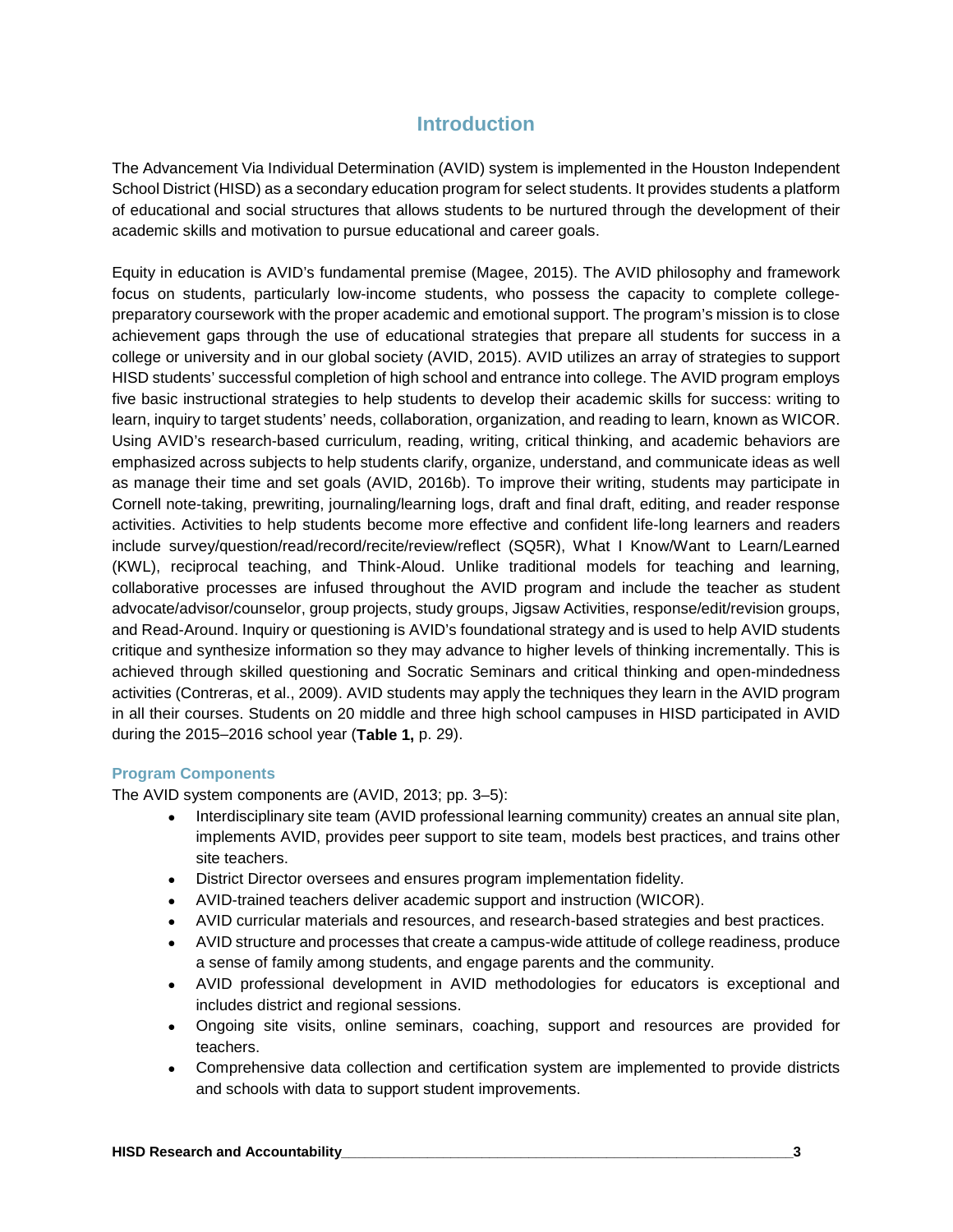#### **Program Implementation**

AVID program implementation fidelity is determined by a school's adherence to 11 characteristics of AVID secondary school implementation that are considered essential components for maximum impact on student success as identified by the AVID Center (AVID, 2016c; p. 1). They are:

- 1. AVID student selection must focus on students in the middle, with academic potential, who would benefit from AVID support to improve their academic record and begin college preparation.
- 2. AVID program participants, both students and staff, must participate voluntarily.
- 3. The school must be committed to full implementation of AVID, with students enrolled in the year-long AVID elective class(es) available within the regular school day.
- 4. AVID students must be enrolled in a rigorous course of study that will enable them to meet requirements for university enrollment.
- 5. Instructional strategies are taught in the AVID Elective class to develop students' organizational skills that promote academic self-management.
- 6. A strong, relevant writing and reading curriculum provides a basis for instruction in the AVID elective class.
- 7. Inquiry and collaboration are used as a basis for instruction in the AVID elective class and to promote critical thinking.
- 8. A sufficient number of tutors must be available in the AVID elective class(es) to facilitate student access to rigorous curriculum. Tutors should be students enrolled in colleges and universities who can mentor students and facilitate tutorials, and they must be trained to implement the methodologies used in AVID.
- 9. AVID program implementation and student progress must be monitored through the AVID Center Data System, and results must be analyzed to ensure success.
- 10. The school or district has identified resources for program costs, has agreed to implement all AVID Essentials and to participate in AVID Certification. It has committed to ongoing participation in AVID professional learning.
- 11. An active, interdisciplinary AVID site team collaborates on issues of student access to and success in rigorous college preparatory courses.

#### **Program Certification**

Through a process called Certification Self-Study (CSS), AVID certification categories for participating AVID middle and high schools are based upon the schools' AVID Site Teams' self-reported levels of implementation for each of the 11 AVID Essentials with the district's AVID Director's approval and the Team's submission of AVID's data collection forms. The CSS is used to guide schools toward effective program implementation, determine implementation fidelity, and recommend a level of AVID certification (AVID, 2016d; Johnston, Nickel, Popp, & Marcus, 2010). The AVID certification categories are: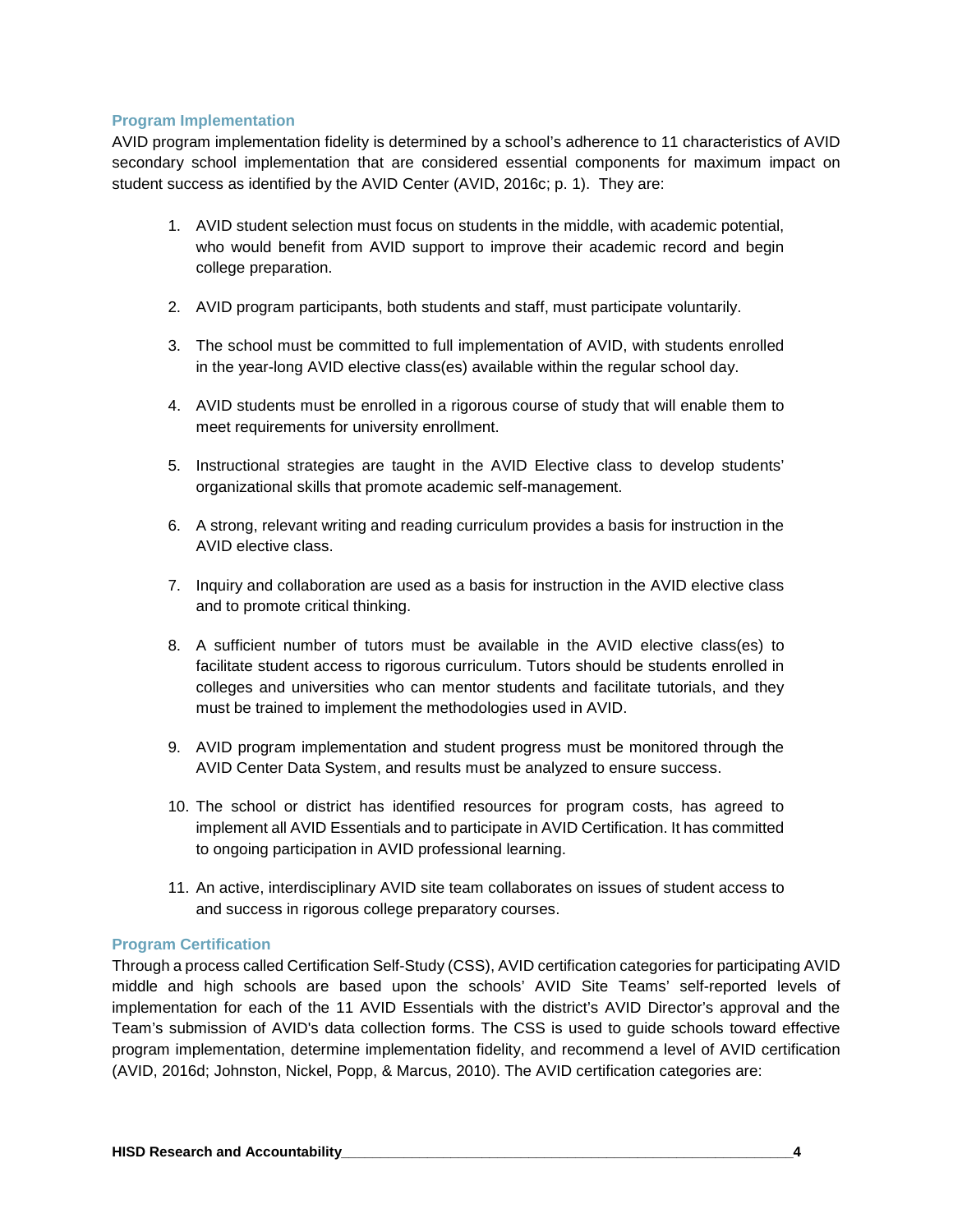#### 1. Non-Certified Site

A site that has never been certified and has one or more Essentials rated as "Not AVID" (Level 0) and is working to implement all 11 AVID Essentials.

#### 2. Affiliate AVID Site

A former AVID Certified Site or Affiliate site that has one or more Essentials rated as "Not AVID" (Level 0); Site Team is working to implement all 11 AVID Essentials.

#### 3. New AVID Site

A site implementing AVID for the first time at the start of this academic year. [Some sites had last enrolled students in AVID electives two or more years prior].

#### 4. AVID Certified Site

A site with all Essentials rated "Meets Certification Standards" (Level 1) or higher.

#### 5. AVID Highly Certified Site

A site that meets certification standards (all 11 Essentials at Level 1 or higher), has at least six Essentials rated "Routine Use" (Level 2) and/or "Institutionalization" (Level 3), has been certified for at least two consecutive years, and has implemented for a minimum of four years.

#### 6. Demonstration Site

A middle school site that has been certified for at least two consecutive years or a high school site that has been certified for at least three consecutive years with at least one graduating class of seniors; and all 11 Essentials rated "Routine Use" (Level 2) with no Essential rated "Not AVID" (Level 0); and the site is recommended as a model of high implementation fidelity which is verified through a validation site visit by a qualified AVID Center personnel.

Using data from the CSS, AVID researchers (Johnston, Nickel, Popp, & Marcus, 2010) found that schools implementing the AVID program at the highest levels of fidelity achieved significantly higher student achievement across all course enrollment and academic outcomes. Students attending AVID Certified schools had higher levels of participation in AP/IB courses and on AP/IB exams. They were also more likely than their counterparts to take SAT or ACT exams, complete college entrance requirements, and plan on attending college.

The research questions that guided this analysis were:

- What were the levels of participation in the AVID program from 2012–2013 through 2015–2016?
- How did the characteristics of 2015–2016 AVID participants compare to the characteristics of their non-AVID counterparts?
- What were the levels of AVID program implementation on HISD campuses with students enrolled in AVID elective courses? What were the effects of implementation fidelity on AVID student performance?
- Did AVID students enroll in more pre-AP, AP, and dual credit courses than non-AVID students?
- How did the levels of AP exam participation and performance of students in the AVID program compare between the 2014–2015 and 2015–2016 school years?
- Did AVID students complete more AP exams and score higher than their non-AVID counterparts?
- Did AVID students perform better than non-AVID students on state-mandated STAAR and STAAR EOC tests and college/career readiness exams?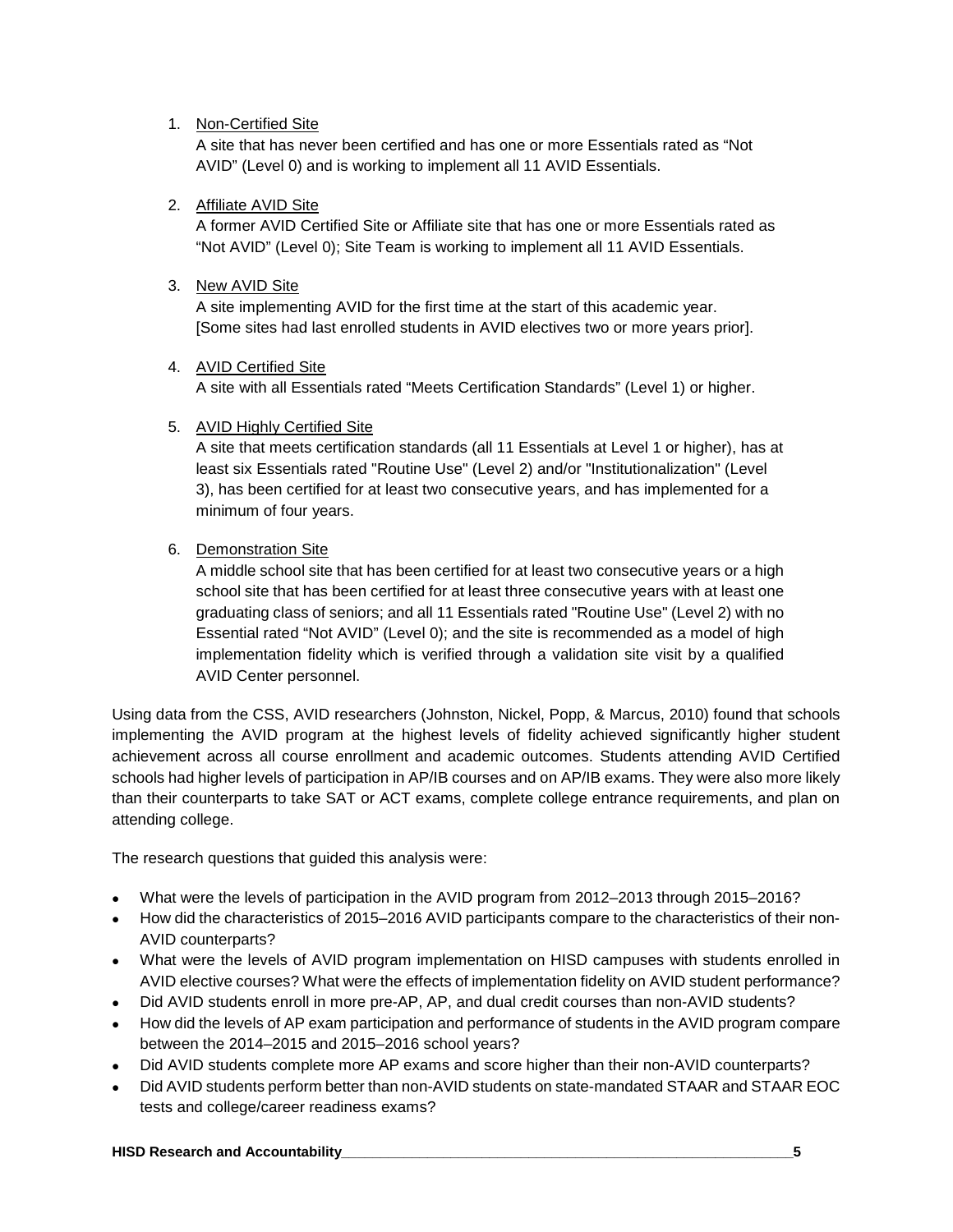• What accomplishments were achieved by graduating seniors who participated in the AVID program in 2015–2016, as reported by campus and district staff?

## **Methods**

- In late May 2016, student-level Cognos Chancery Ad Hoc Student Information System (Cognos Chancery Ad Hoc) records were used to identify students who participated in at least one AVID elective course during the 2015–2016 school year. A total of 23 AVID schools (20 middle and three high) were identified with 2,061 students (1,502 middle and 559 high) who enrolled in AVID courses.
- 2015–2016 demographic data were available from Chancery SMS Database on July 7, 2016 (except at risk, special education, and gifted/talented data which were retrieved on May 20, 2016 from Cognos Chancery Ad Hoc Database) for all students on AVID campuses in grades 6–12. AVID campus of enrollment and grade level, PEIMS inclusion (i.e., student was enrolled in HISD on October 30, 2015), and AVID course participation data were retrieved from Cognos Chancery Ad Hoc databases on May 20, 2016. Course participation and completion data were retrieved from Cognos Chancery Ad Hoc Grades files on July 7, 2016.
- AVID participants and all other students on AVID campuses in the same grade levels were matched to HISD pre-Advanced Placement (pre-AP), Advanced Placement (AP), and dual credit grades and/or examination (exam) databases. The data were used to determine students' participation and grades in advanced courses (on a scale of 0–100), and performance on exams. AP test scores were retrieved from Chancery SMS Database Historical Grades File on July 7, 2016.
- Identified students were matched to their HISD 2015–2016 Public Education Information Management System (PEIMS) student information from Cognos Chancery Ad Hoc and to their first administration 2015–2016 State of Texas Assessments of Academic Readiness (STAAR) scale scores, July 11, 2016 Release (retrieved on July 27, 2016), spring administration only STAAR End-of-Course (EOC) scale scores (retrieved on July 27, 2016) from Cognos Chancery STAAR All Inclusive databases (filtered for STAAR, STAAR L, Accommodated, and Alternate 2 test versions), PSAT 8/9 (grades 8 and 9), PSAT/NMSQT (grades 10 and 11), and SAT (grades 11 and 12) scale scores (retrieved on September 7, 2016) from HISD Fall 2015 PSAT89, HISD Fall 2015 PSAT, and HISD 2015–2016 SAT databases.
- One score for each STAAR EOC first time tester or retester was included in analysis. First time STAAR EOC testers' results are based on the Level II Satisfactory 2016 progression standard which increased from the previous Level II Phase-in 1 Satisfactory standard and will continue to increase each year until 2021–2022. This means first time STAAR EOC test takers had to answer more items correctly to meet Level II Satisfactory standard than the items required for retesters of EOC exams in the previous year. Retesters had previously taken an EOC exam. Their scores were based on the standard in place at the student's first time of testing. To accommodate this variation across students, the STAAR EOC Level II Satisfactory Student Standard field in Cognos Chancery was used. Any comparisons of results to prior performance should be made with caution.
- PSAT 8/9 tests (for grades eight and nine) and PSAT/NMSQT tests (designed for grade 11 and taken at grades 10 and 11 in HISD) were taken in October 2015 to measure skills and knowledge for college and/or career readiness, with an Evidence-Based Reading and Writing (EBRW) score (reading, language, and writing combined) and a mathematics score. PSAT 8/9 EBRW and mathematics scale scores range from 120 to 720 points each, with a total score range of 240 to 1440. PSAT NMSQT scale scores range from 160 to 760 points, with a total score range of 320 to 1520.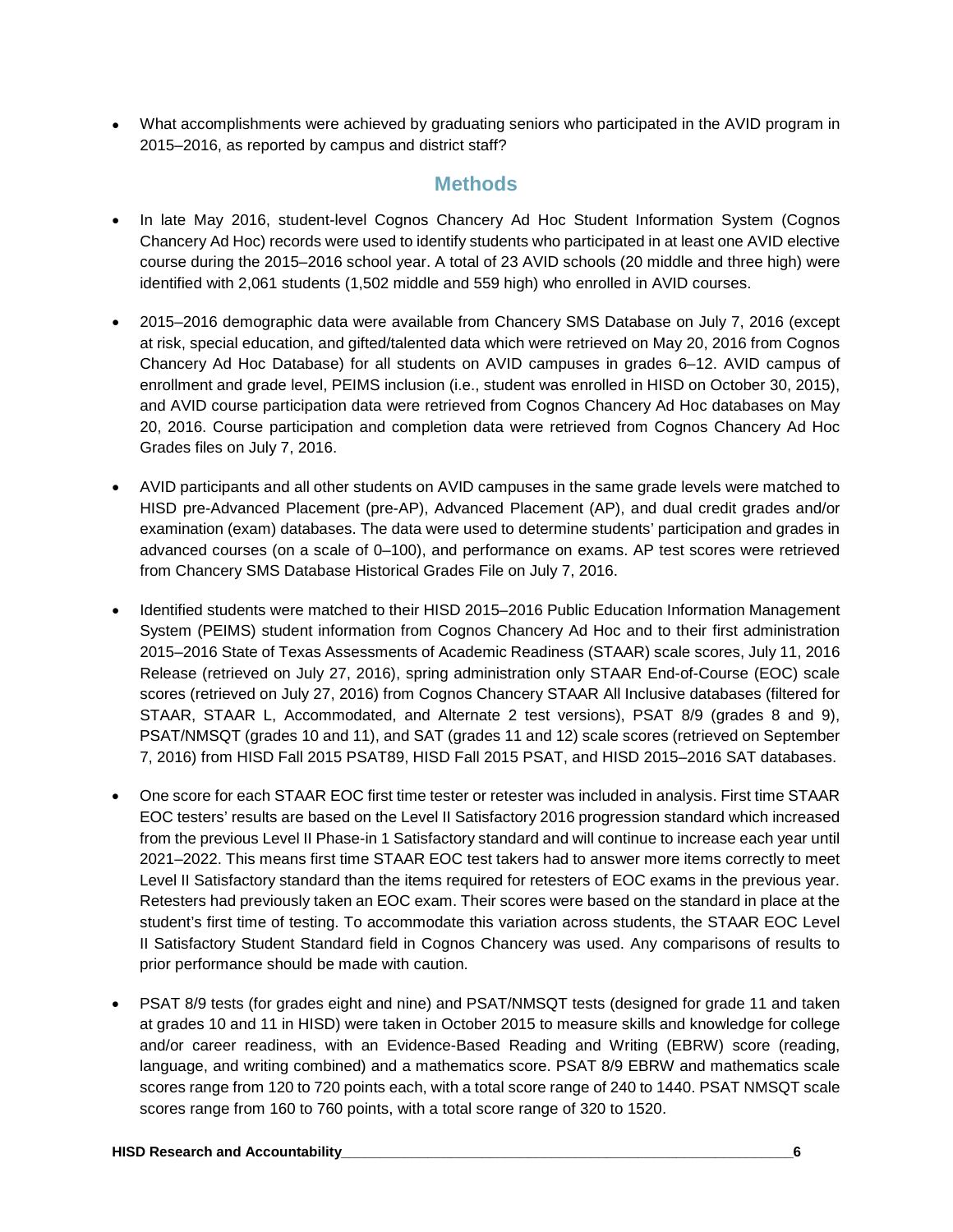- SAT scores are used for college admissions. Scale scores range from 200 to 800 points for each subject (critical reading, math, and writing), a maximum total score of 2400. Tests were taken from April 2015 to January 2016. (The new SAT subjects parallel the new PSAT subjects starting in March 2016.)
- For performance comparisons, student-level Cognos Chancery Ad Hoc records were used to identify 8,122 middle and 1,942 high school students who were not enrolled in an AVID elective course in 2015– 2016 on the same campuses and at the same grade levels as the AVID participants. All students on the Houston Academy for International Studies high school campus participated in AVID. Therefore, no students were available for the matched, non-AVID comparison group and the campus was excluded from analyses that used matched comparisons for student performance.
- The 2015–2016 students who participated in at least one AVID elective course during the 2015–2016 school year constituted the treatment group (AVID students). Remaining students at the same campuses and grade levels comprised the non-treatment (non-AVID) comparison group.
- Propensity score matching (PSM) is used to make causal inferences based on observational data (Cohen, 1988). To assess the impact of the AVID program on students' course grades and test performances, STATA 14 Treatment-effects using PSM assigns the potential outcome (which is considered as missing data) for each AVID student and non-AVID student using an average of the outcomes of similar students in the other group (StataCorp, 2013) to estimate program effects. It takes into account the estimated nature of propensity scores which are used to depict similarity between students based on estimated treatment probabilities. The average treatment effect is derived from the average of the difference between the observed and the potential outcome for each student. STATA 14 Treatment-effects calculates the estimated, average treatment effect among AVID students (ATET).
- For PSM analyses of students' course grades, STAAR (reading and mathematics) and STAAR EOC (English I, English II, Algebra I, Biology, and U.S. History) scores, and college readiness scores, AVID (treatment group) and non-AVID (comparison group) students were matched on their economic, at-risk, special education, gifted/talented, and limited English proficiency statuses, and on their prior year's cumulative GPA (2015–2016 grades 10–12) or spring 2015 STAAR performance (2015–2016 grades 6–9). Students were also matched on the number of years in which their school participated in the AVID program for STAAR and STAAR EOC performance analyses. PSM utilizes a regression model for the treatment and requires no bias-correction between the treatment and comparison groups (StataCorp, 2013, p. 44). PSM analyses generated t-statistics which were used to calculate probabilities (*p*-values) to determine the statistical significance of results.
- Included in PSM analyses of treatment-effects were students who were enrolled in HISD on October 30, 2015 (i.e., PEIMS inclusion), had an average daily attendance rate that was greater than zero, and who had spring 2015 STAAR scores (2015–2016 grades 6–9) or 2014–2015 cumulative GPA (2015– 2016 grades 10–12) the previous year.
- Differences in the educational programming received by AVID students were expected to largely reflect the fidelity of AVID program implementation on AVID campuses. IBM SPSS Statistics Kruskal-Wallis *H*-tests for non-random, normally distributed data were employed to ascertain whether or not the performances of AVID students differed depending upon the level of program implementation fidelity on their campuses (using Certification Self-Study/CSS categories of 1-Non-Certified to 5-Highly Certified). Students were grouped by their schools' level of AVID certification, based on the CSS. AVID students who were matched with non-AVID students in previous analyses were included.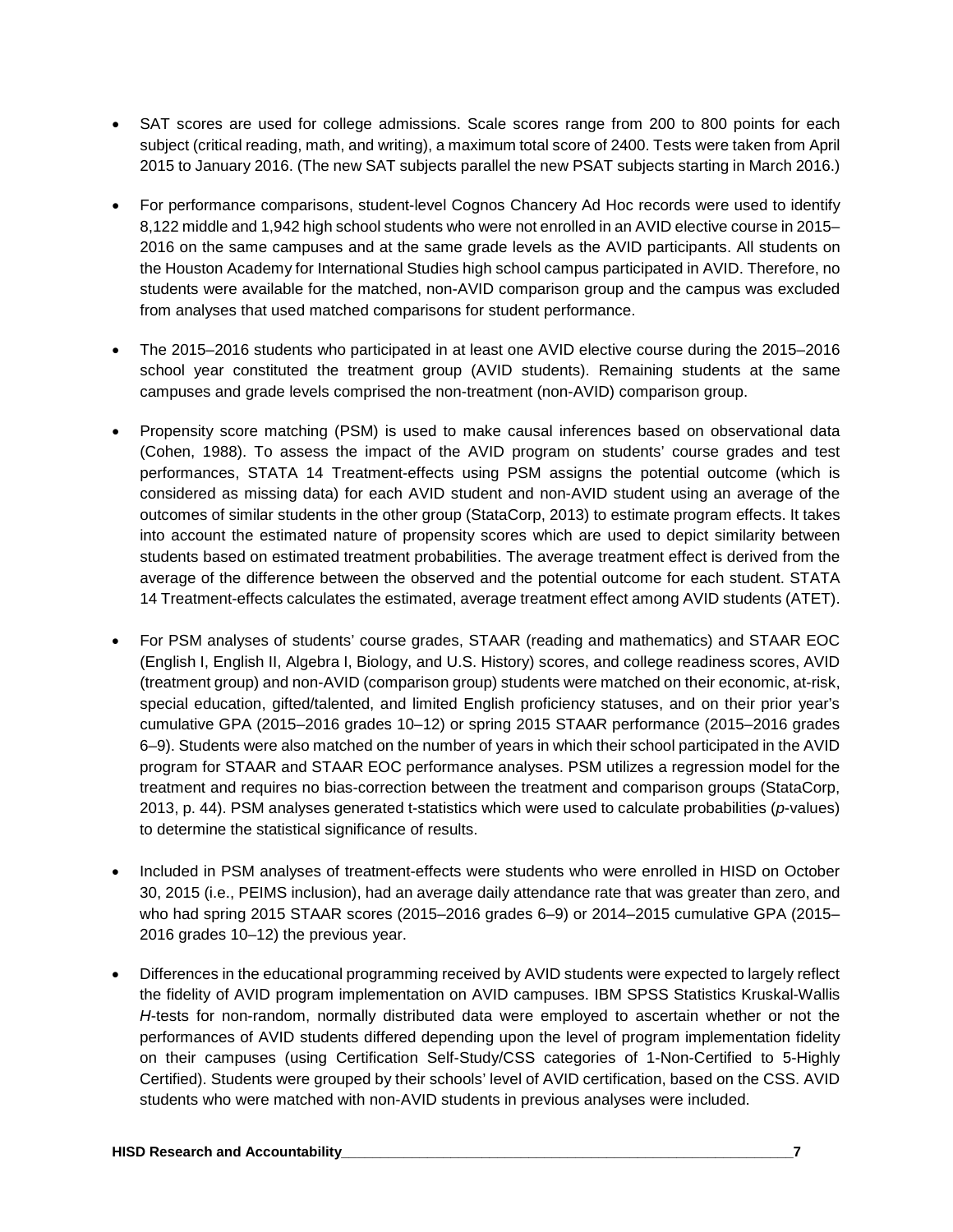- Kruskal-Wallis *H*-tests compare three or more groups' median scores, convert them to mean ranks, and evaluate the statistical significance of the difference between the groups. An adjusted significance level was used to assure no more than a five percent type-1 error rate for any of the hypotheses being tested. Post hoc tests were conducted to determine between which groups statistically significant differences were found and to generate *z*-scores to calculate effect sizes (*r*) (i.e., *z*-score/square root of total sample size) (Rosenthal & DiMatteo, 2001; Elis, 2010; Field, 2013), using the following intervals for *r* and Cohen's *d*: 0.2 (small effect), 0.5 (medium or intermediate effect), and 0.8 and higher (large effect) (Cohen, 1988).
- Kruskal-Wallis *H*-tests were conducted to compare AVID students' grades 6–12 mean Pre-AP, AP, and dual credit course grades; and grades 6–8 STAAR reading and STAAR EOC English I and English II scores grouped by their schools' AVID certification levels. Sufficient numbers of the students with 2015– 2016 scores from schools at different levels of AVID program implementation fidelity were not available to determine if AVID students' dual credit course and STAAR EOC performances were impacted by their schools' AVID CSS certification category.
- Where indicated, preliminary analyses were conducted to assure there were no violations of normality, linearity, multicollinearity, and homoscedasticity.

#### **Data Limitations**

- The comparison group of non-AVID students was a convenience sample of non-AVID students in the same schools and grades, and in many cases, in the same courses with AVID students and AVID teachers. AVID teachers who taught core content areas taught both AVID and non-AVID students, using the same instructional strategies. Consequently, the extent to which AVID students may have experienced instructional strategies and supports that were different from those experienced by non-AVID students is undetermined. Therefore, although the comparison group used for the analyses was a statistically matched sample as necessary for rigorous analyses of program effects, while correlations can be identified, conclusions of causation are made with caution.
- For some measures, student performance data showing comparisons of AVID and non-AVID students were not presented at some grade levels due to group sizes of fewer than five students.
- Data limitations regarding sample size, collinearity, and treatment overlap assumption violations, precluded analyses of program effects on average dual credit course grades and on STAAR grade seven writing and grade eight science and social studies exams.
- Campus-level AVID implementation data were not available for one middle school. Consequently, the school and its students were not included in program implementation analyses.
- All AVID students with dual credit course scores attended schools with the same CSS category (AVID Certified Site), which precluded analysis of this measure.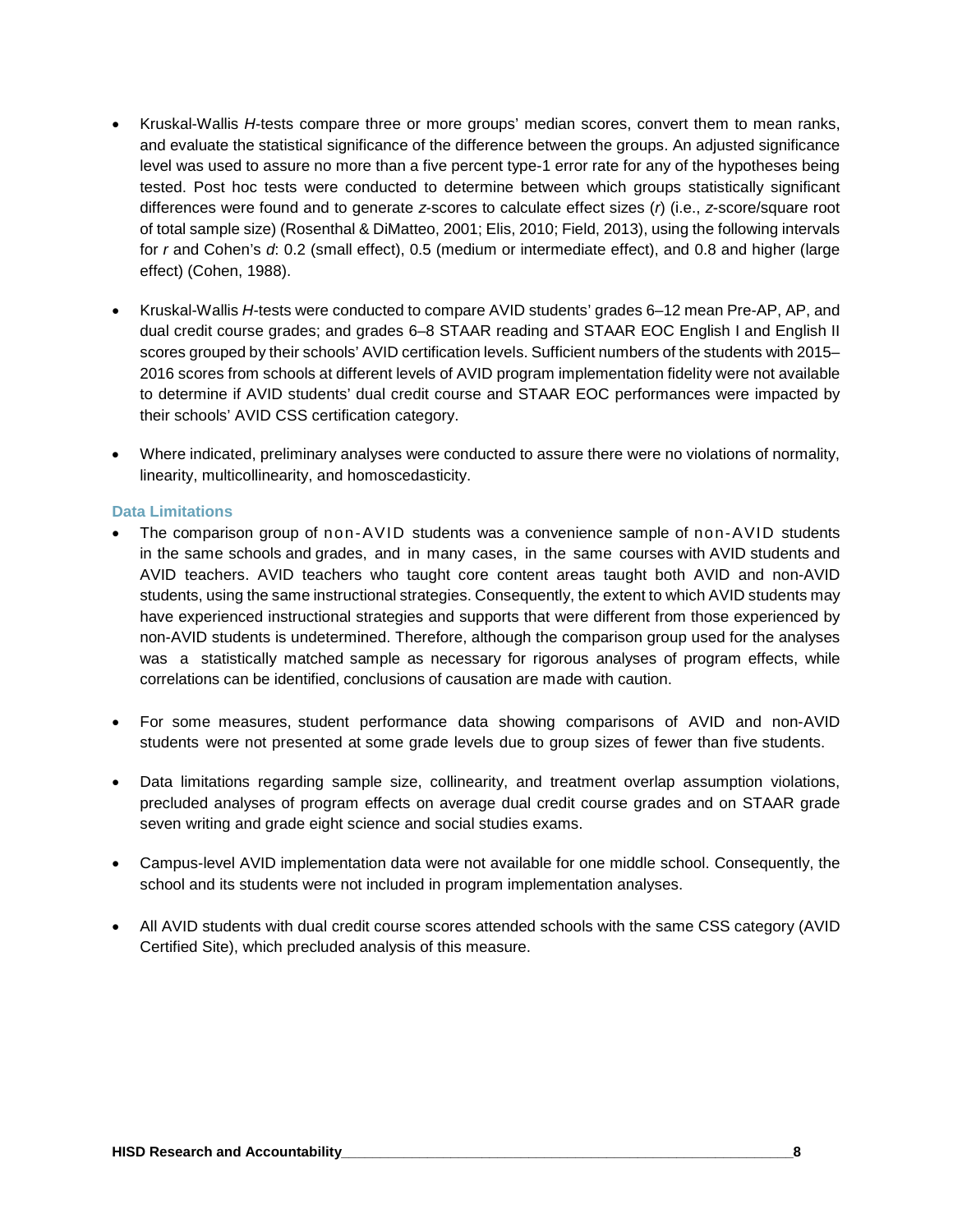## **Results**

#### *Descriptive Outcomes for Unmatched AVID and Non-AVID Students*

**What were the levels of participation in the AVID program from 2012–2013 through 2015–2016?**

- In 2015–2016, 1,502 middle and 559 high school students participated in AVID (**Figure 1**).
- Figure 1 shows AVID program enrollment increased 25.6 percent over the last four years from 2012– 2013 (n=1,641) to 2015–2016 (n=2,061), including an 81.4 percent increase among middle school students and a 31.2 percent decrease among high school students. Driven largely by middle school enrollment, the highest enrollment in the four year time period was in 2015–2016 (**Table 1**, p. 29).
- From 2014–2015 (n=1,310) to 2015–2016 (n=2,061), there was 57.3 percent growth in AVID program participation, which included a 76.7 percent increase among middle school students and a 21.5 percent increase among high school students.





Source: Cognos Chancery Ad Hoc, May 20, 2016; Department of Research and Accountability, February 2016

• **Figure 2** shows AVID participation increased at each middle school grade level and at grades 10 and 12 from 2014–2015 to 2015–2016, with the most growth at grade 12 (exceeding 50 times more or 5,850 percent) and grade six (152.3 percent). Grade 11 had the largest decline (18.6 percent).





Source: Cognos Chancery Ad Hoc, March 20, 2016; Department of Research and Accountability, February, 2016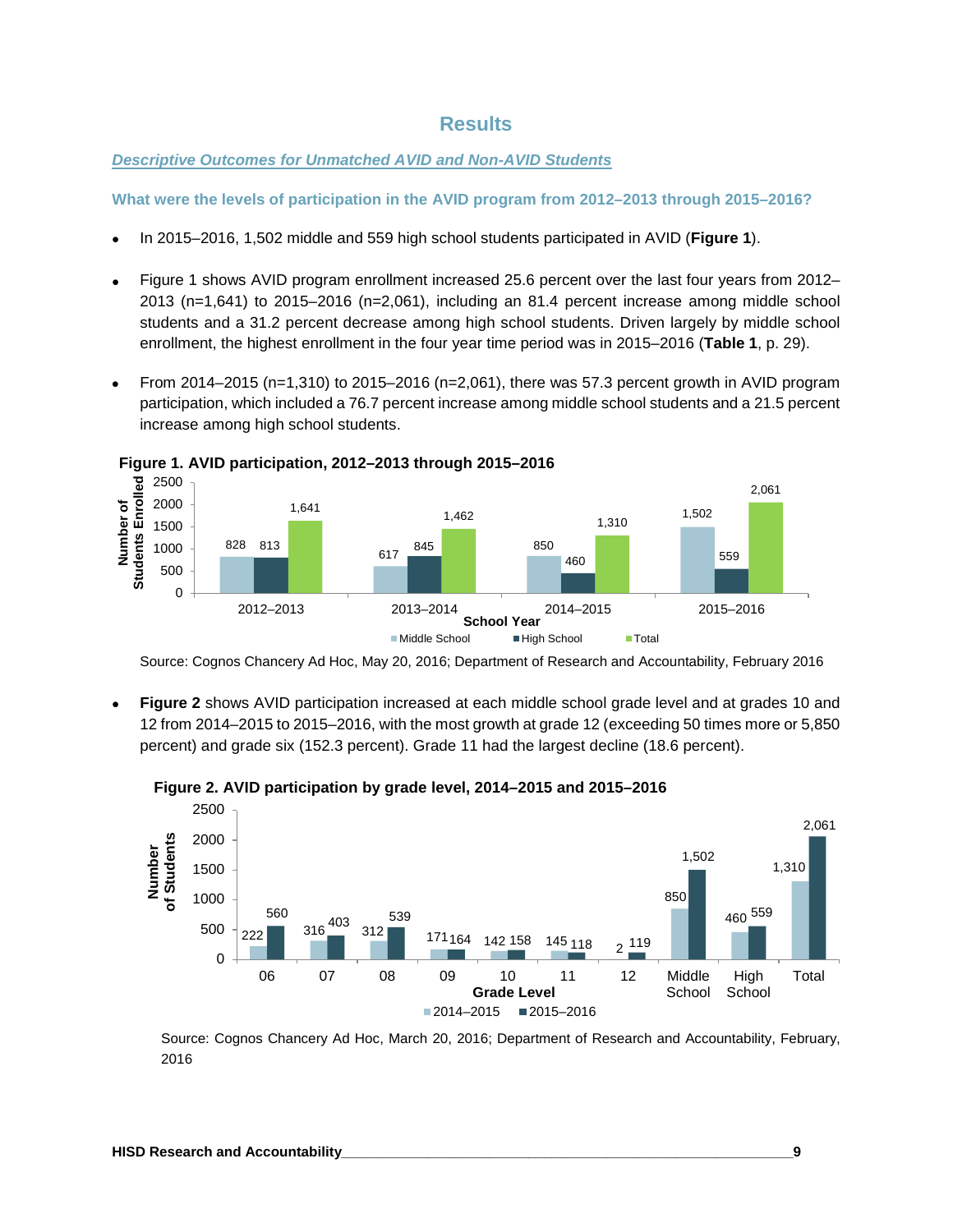**How did the characteristics of 2015–2016 AVID participants compare to the characteristics of their non-AVID counterparts?**

- There were 2,061 AVID participants (Table 1, p. 29) and 10,064 non-AVID students (**Table 2**, p. 30) at the same grade levels as AVID students (**Table 3**, p. 31) across the 23 AVID campuses in HISD in 2015–2016.
- To assess the extent to which AVID participation was comparable to non-AVID participation at each grade level, **Figure 3** shows the proportions of the total number of AVID and non-AVID students by grade level. To indicate comparable AVID participation, the proportion of AVID students was expected to be similar to the proportion of non-AVID students at the same grade level.
- The proportions of AVID and non-AVID students were most comparable at grade nine, with a difference of 0.7 percentage points. The proportions of AVID students and non-AVID students differed most at grade seven by 5.6 percentage points (Table 3).



**Figure 3. Percentage of total AVID and total non-AVID students by grade level, 2015–2016**

Source: Cognos Chancery Ad Hoc, May 20, 2016

- There were greater proportions of non-AVID than AVID students in grades six, seven, and nine and greater proportions of AVID than non-AVID students in grades eight and ten through twelve (Table 3).
- To assess similarities and differences between AVID students and non-AVID students further, **Figure 4** (p. 11) shows the percentages of AVID and non-AVID students by their demographic characteristics.
- A total of 93.4 percent of AVID students and 94.0 percent of non-AVID students were Hispanic or African American, with far more Hispanic than African American students.
- A greater proportion of AVID students (85.2 percent) was economically disadvantaged than the proportion among non-AVID students (84.0). However, a larger proportion of non-AVID students (71.3 percent) than AVID students (62.2 percent) was classified as students at-risk.
- Much larger proportions of LEP (22.1 percent) and special education students (12.9 percent) were found among non-AVID than among AVID students (11.3 percent and 3.9 percent, respectively).
- The proportion of gifted and talented students among AVID participants (13.0 percent) was greater than among non-AVID students (10.3 percent) (Figure 4; Table 3).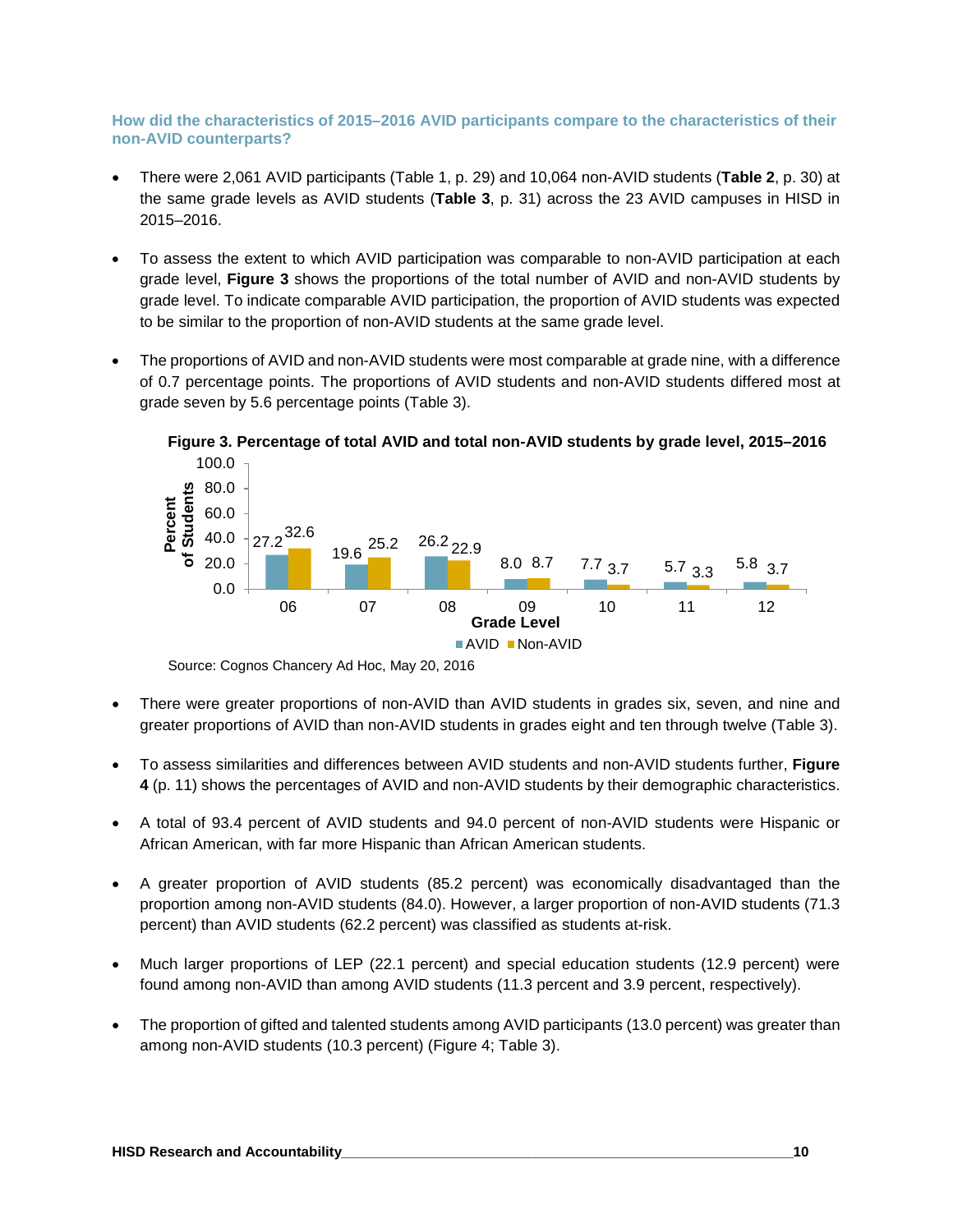



Source: Cognos Chancery Ad Hoc, May 20, 2016; Chancery SMS Database on July 7, 2016 Note: AVID n=2,061; non-AVID n=10,064. Economically Disadvantaged, At-Risk, Special Ed., and Gifted/Talented numbers represent duplicated counts across the categories.

**What were the levels of AVID program implementation on HISD campuses with students enrolled in AVID elective courses?**

• One-half of the 22 AVID campuses assessed were designated as New AVID Sites, based on their 2015–2016 Certification Self-Study (CSS) category, while nearly one-fourth of the schools were deemed Non-Certified Sites. One-fifth were ranked AVID Certified Sites and met certification standards at *Level 1-Meets Certification* or higher on all 11 AVID Essentials. None of the schools met the highest level of implementation fidelity for designation as a Demonstration Site. Implementation data for one of the 23 AVID schools were not submitted by its campus-based program administrators to the AVID program administrators at its central office (**Figure 5**; **Table 4**, p. 32).



**Figure 5. The number of AVID schools rated in each AVID Certification Self-Study (CSS) category, 2015–2016**

Source: 2015–2016 AVID Secondary Certification Entry System (online), May 23, 2016

- The greatest number of the *Level 0* (*Not AVID*) ratings were associated with Essential 8 (Tutors, n=13), followed by Essential 2 (Voluntary Participation, n=11) and Essential 9 (Data Collection, n=11). The largest number of *Level 1* (*Meets Certification Standards*) ratings were assessed regarding Essential 10 (Program Cost, Resources, Certification, and Staff Development, n=17), followed by Essential 5 (Strong Organizational Skills, n=16), and Essential 3 (Full Implementation of the Program, n=15) (**Figure 6**, p. 12; **Table 5**, p. 33).
- The largest number of the *Level 2* (*Routine Use*) ratings given was three, associated with Essential 3 (Full Implementation of the Program, n=3), Essential 5 (Strong Organizational Skills, n=3), and Essential 6 (Strong Writing and Reading Curriculum, n=3). The greatest number of *Level 3*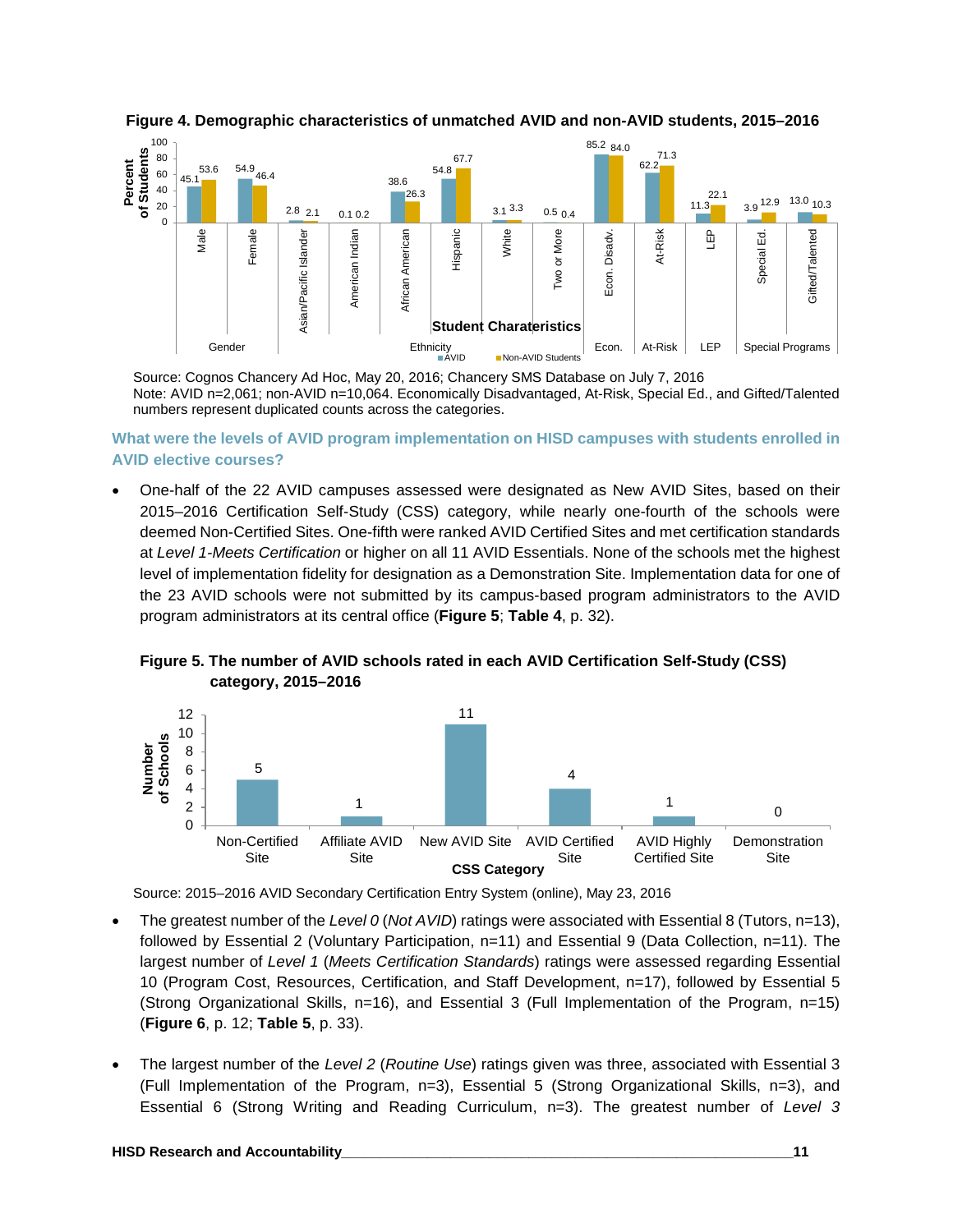(*Institutionalization*) ratings were given for Essential 4 (Requirements for University Enrollment, n=8), followed by Essential 1 (Focus on Students in the Middle, n=1) and Essential 3 (Full Implementation of the Program, n=1) (Figure 6; Table 5, p. 33).





Source: 2015–2016 AVID Secondary Certification Entry System (online), May 23, 2016

**Did AVID students enroll in more pre-AP, AP, and dual credit courses than non-AVID students?**

- **Figure 7** shows, at the high school level and in total, AVID students enrolled in pre-Advanced Placement (pre-AP), Advanced Placement (AP), and dual credit courses at higher rates than their non-AVID peers (**Tables 6a and 6b**, p. 34).
- In total, nearly one-half of all AVID students (46.0 percent) and one-third of all non-AVID students (30.6 percent) enrolled in pre-AP courses. In addition, 22.4 percent of all AVID students versus 3.4 percent of all non-AVID students enrolled in AP courses and more than two-thirds of high school AVID (67.1 percent) and a much smaller percentage of non-AVID (1.5 percent) students enrolled in dual credit courses (Figure 8).



**Figure 7. Enrollment rates for AVID and non-AVID students in pre-AP, AP, and dual credit courses, 2015–2016**

Source: Cognos Chancery Ad Hoc Student Information System, May 20, 2016; Chancery SMS Database Historical Grades File, July 7, 2016. Note: Course enrollment rates are based on the number of AVID or non-AVID students who took pre-AP, AP, and dual credit courses and the number of AVID or non-AVID students at the school level or in total.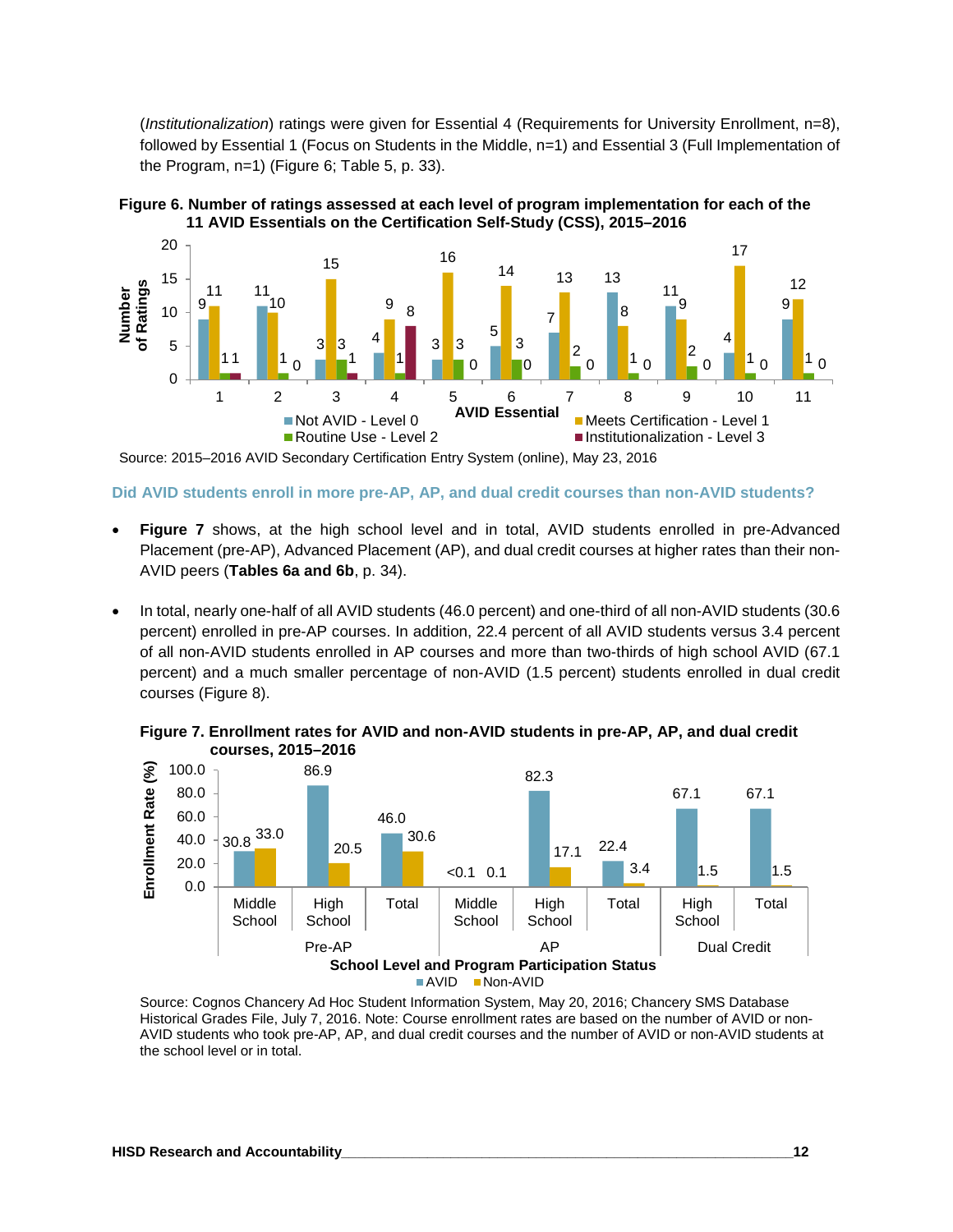- Large differences were found between the proportions of AVID students versus non-AVID students who enrolled in high school Pre-AP courses (86.9 percent and 20.5 percent, respectively), high school AP courses (82.3 percent and 17.1 percent, respectively), and high school dual credit courses (67.1 percent and 1.5 percent, respectively) (Figure 7, p. 12).
- Though the differences in middle school pre-AP and AP course enrollment were not large, greater proportions of non-AVID (33.0 percent and 0.1 percent) than AVID (30.8 percent and <0.1 percent) students enrolled.
- Per student course enrollment rates at middle and high school levels and in total show, on average, AVID students took 4.2 pre-AP courses, 2.4 AP courses, and/or 3.2 dual credit courses. Non-AVID students took of 3.3 pre-AP courses, 2.8 AP courses, and/or 2.0 dual credit courses on average, per student (**Figure 8**; **Table 6c**, p. 35). These rates are not cumulative across course types for a student.

#### **Figure 8. Average number of courses per student for AVID and non-AVID students who were enrolled in pre-AP, AP, and dual credit courses, 2015–2016**



**AVID** Non-AVID

Source: Cognos Chancery Ad Hoc Student Information System, May 20, 2016; Chancery SMS Database Historical Grades File, July 7, 2016. Note: Per student enrollment rates are based on the number of students who took pre-AP, AP, and dual credit courses. Per student rates are not cumulative across course types for a single student.

- Students in AVID had a higher course per student enrollment rate in pre-AP courses at the high school level and in total as well as in dual credit courses than did non-AVID students based on the number of students who took the courses and the total AVID participants and non-AVID students at each school level or in total (Figure 8; Table 6c).
- Non-AVID course per student enrollment rates in AP courses were higher than AVID student rates in high school and in total (Figure 8; Table 6c).

**How did the levels of AP exam participation and performance of students in the AVID program compare between the 2014–2015 and 2015–2016 school years?**

- **Figure 9** (p. 14) shows the number of AVID students taking AP exams increased from 274 in 2014– 2015 to 434 in 2015–2016 (**Table 7**, p. 35).
- The percentage of AVID participants who took AP exams increased 0.2 percentage points, from 20.9 percent in 2014–2015 to 21.1 percent in 2015–2016 (Table 7).
- The number of AP exams taken by students in AVID increased by 232 exams (69.5 percent) from 334 exams in 2014–2015 to 566 exams in 2015–2016 (Figure 9, p. 14; Table 7).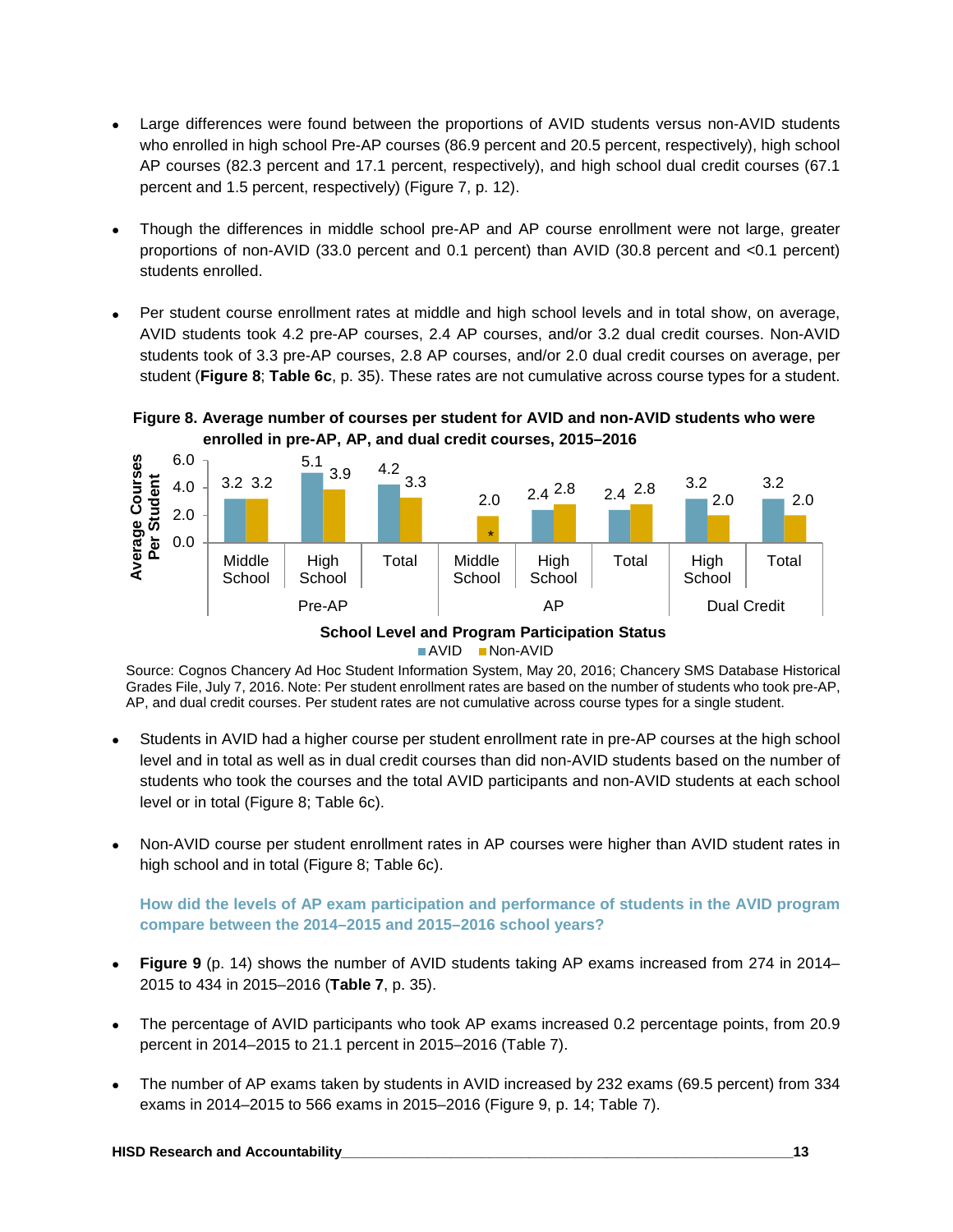



Source: HISD AP Exam 2015—16\_07-26-16 data file; Department of Research and Accountability, February 2016

• The number of AP exams on which AVID students scored a three or higher increased 16.9 percent, from 59 to 69 exams from 2014–2015 to 2015–2016. However, in the same years, the proportion of AP exams on which AVID students scored a three or higher decreased 5.5 percentage points (**Figure 10**; Table 7, p. 35).

**Figure 10. Number and percentage of AP exams on which AVID students scored three or higher, 2014–2015 and 2015–2016**



Source: HISD AP Exam 2015—16\_07-26-16 data file; Department of Research and Accountability, February 2016

#### **Did AVID students complete more AP exams and score higher than their non-AVID counterparts?**

• In 2015–2016, 434 AVID participants took AP exams, which represented 93.9 percent of the 462 AVID students who enrolled in AP courses. A lower percentage, 70.1 percent, (239 out of 341) non-AVID participants who enrolled in AP courses took AP exams in 2015–2016 (**Figure 11**; **Table 8**, p. 35).





• A total of 434 AVID students completed 566 AP exams for an average of 1.3 AP exams per student and 239 non-AVID students completed 366 AP exams, a higher average number of exams taken per student (1.5) than taken by AVID students (**Figure 12**, p. 15; Table 8).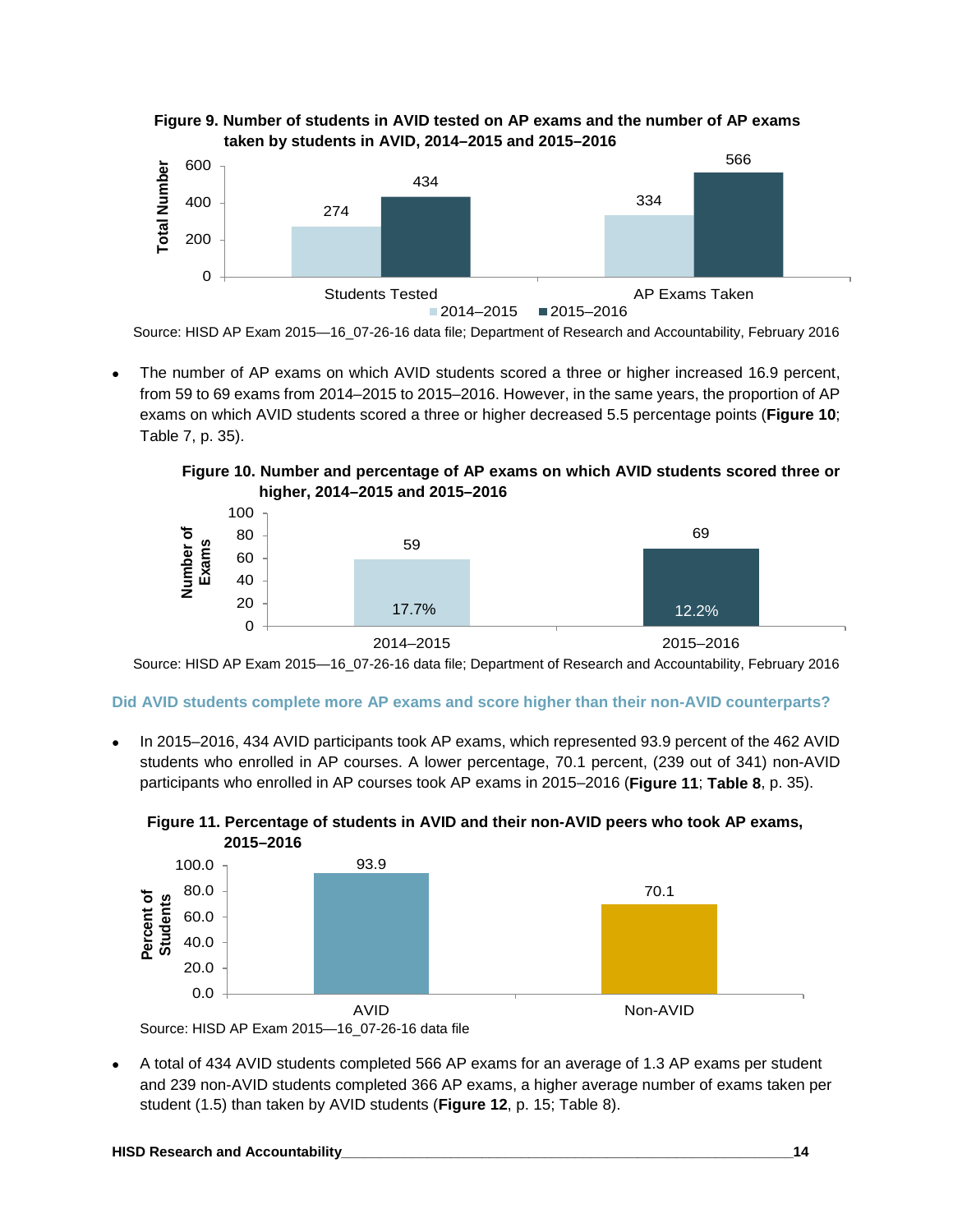



Source: HISD AP Exam 2015—16\_07-26-16 data file

• **Figure 13** shows that the percentage of AP exams on which students scored three or higher was 4.0 percentage points greater among AVID than non-AVID students (Table 8, p. 35).





Source: HISD AP Exam 2015—16\_07-26-16 data file

**Did students in AVID receive more Level II and Level III Advanced scores on the STAAR and STAAR EOC examinations than their non-AVID counterparts?**

• **Figure 14** shows AVID students met the Level II Satisfactory performance standards at higher rates than non-AVID students on all STAAR tests administered, except grade seven math and grade eight social studies. The largest differences were at grade eight in reading (8.0 percentage points) and math (5.8 percentage points) (**Table 9**, p. 36).





Source: Cognos Chancery STAAR All Inclusive All Students, all test versions, STAAR 3–8, July 11, 2016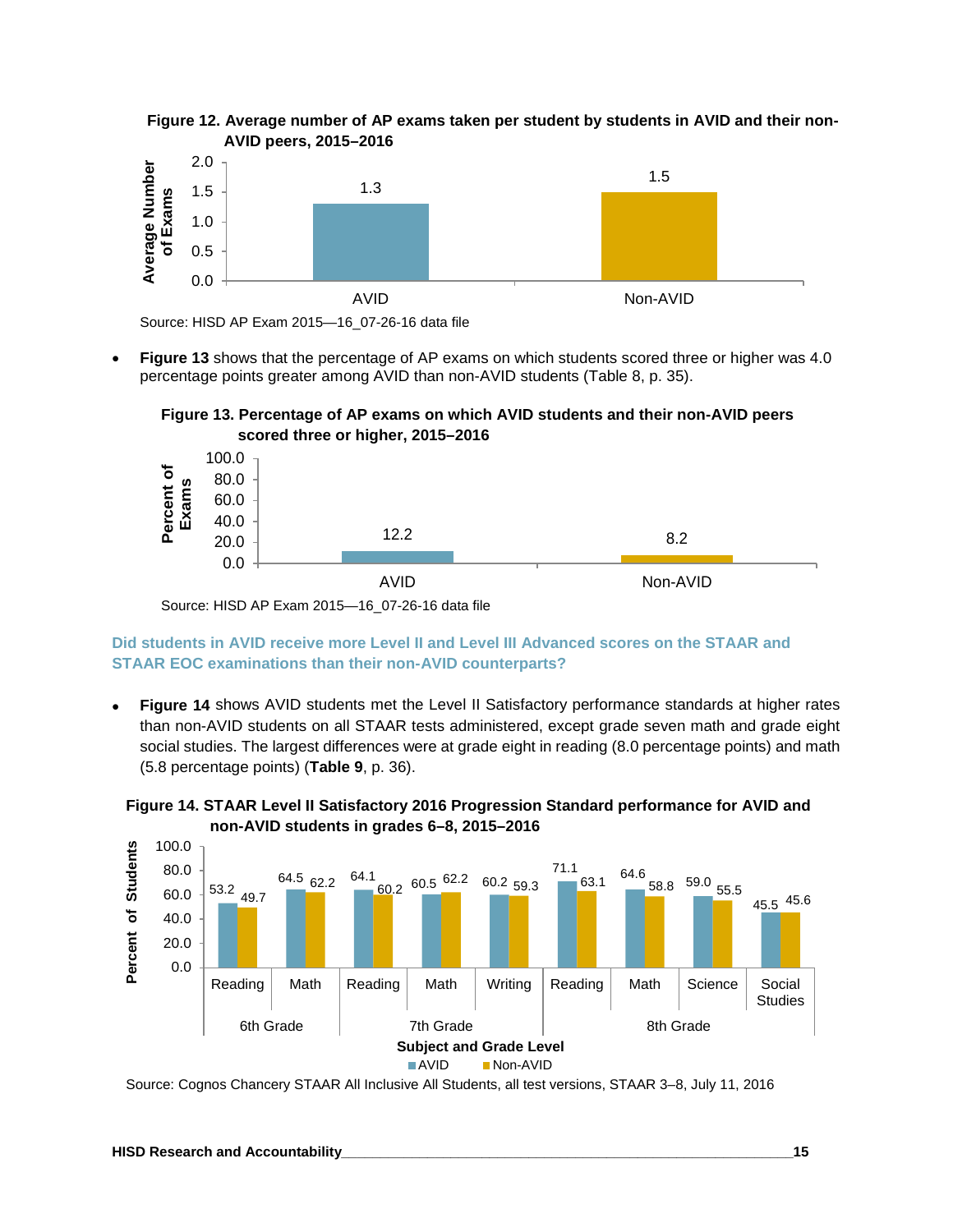• Non-AVID students met the Level III Advanced performance standard at higher rates than AVID students on all STAAR tests administered, except grade seven reading. The largest differences were at grade eight in mathematics (3.3 percentage points) and social studies (4.6 percentage points) (**Figure 15**; Table 9, p. 36).



**Figure 15. STAAR Level III Advanced performance for AVID and non-AVID students, 2015–2016**

Source: Cognos Chancery STAAR All Inclusive All Students, all test versions, STAAR 3–8, July 11, 2016

• STAAR EOC Level II Satisfactory Student Standard results presented in **Figure 16** show students enrolled in AVID met the Level II performance standards at higher rates than did non-AVID students on all five exams. The largest differences were in English I (55.1 percentage points) and English II (61.5 percentage points) (**Table 10**, p. 36).



**Figure 16. STAAR End of Course Level II Satisfactory Student Standard performance for AVID and non-AVID students, Spring 2016**

Source: Cognos Chancery STAAR All Inclusive All Students, all test versions, July 27, 2016

• STAAR EOC Level III Advanced results presented in **Figure 17** (p. 17) show students enrolled in AVID met Level III Advanced standards at higher rates than did non-AVID students on all five exams. The largest differences were in Biology (20.1 percentage points) and U.S. History (20.2 percentage points) (Table 10).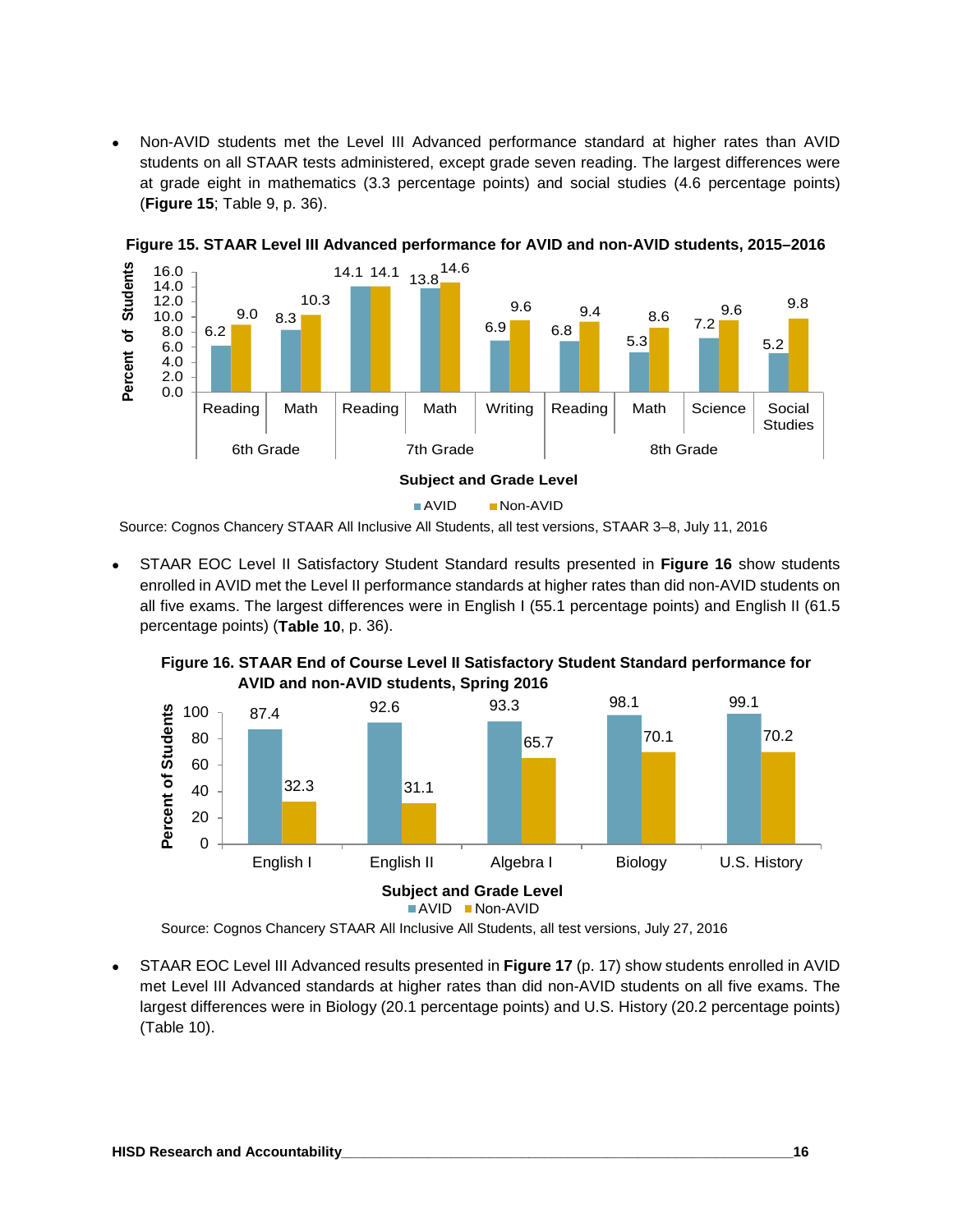



Source: Cognos Chancery STAAR All Inclusive All Students, all test versions, July 27, 2016 Note: STAAR EOC performance results for first time and retesters were included in the analysis.

**What accomplishments were achieved by graduating seniors who participated in the AVID program in 2015–2016, as reported by campus and district staff?**

- All graduating seniors who attended Houston Academy for International Studies (HAIS) or Madison High School and participated in the AVID program during the 2015–2016 school year completed at least one college application.
- Collectively, the 97 AVID seniors who attended HAIS during the 2015–2016 academic year earned more than \$6,000,000 in two- and four-year grants and scholarship offers. This represented a 17.5 percent increase over the \$5,104,808 earned by last years' HAIS seniors in AVID.
- Collectively, the 22 Madison High School seniors who attended AVID during the 2015–2016 academic year and who were eligible to apply to college earned more than \$100,000, annually, in two- and fouryear grants and scholarship offers.
- More than 50 percent of HAIS graduating seniors (50 out of 97 seniors) earned Associates degrees from the Houston Community College in May 2016. Of them, approximately 10 percent achieved the Highest Honors.
- To further their academic studies, HAIS graduates were accepted into Colby College, University of Virginia, University of Rochester, Dartmouth, Columbia, Dillard, Jackson State, Hawaii Pacific, and others. Of them, three seniors were accepted into the Posse programs at Colby College and the University of Virginia.
- To further their academic studies, Madison High School graduates were accepted into Brandeis University, the University of Houston, Texas A&M at Corpus Christi, Lamar University, Texas Southern University, the University of Texas, and others. Of them, two seniors were accepted into the Posse programs, including one student at Texas A&M.
- The third AVID high school, Yates, did not have any participants in their senior year of high school.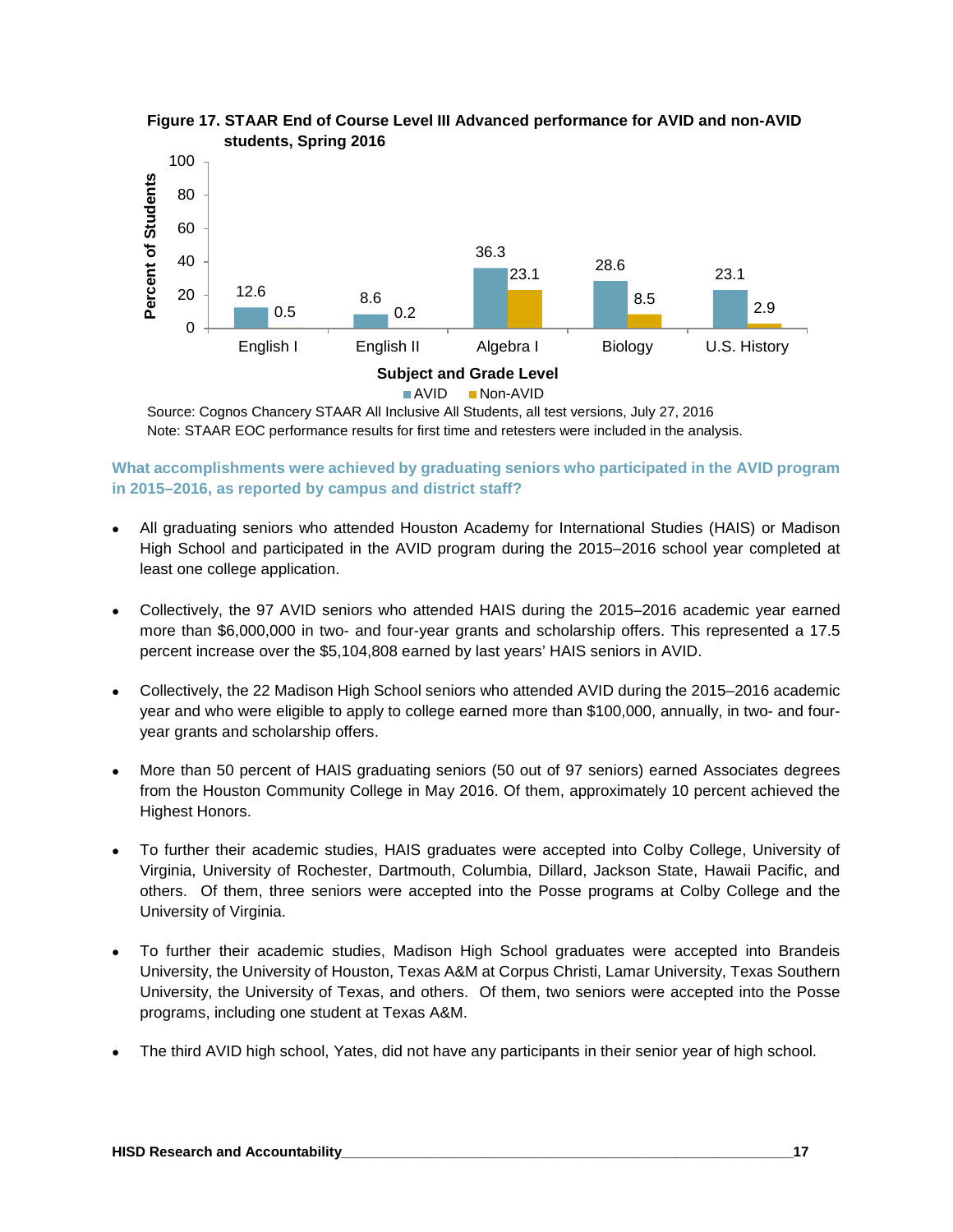*Matched Comparisons of AVID and Non-AVID Student Performance and the Impact of the AVID Program AVID Student Performance*

**Did students in AVID make higher course grades in Pre-AP, AP, and dual credit courses than their non-AVID counterparts?**

- Matched on demographic characteristics and the previous year's performance, results showed the differences between AVID and non-AVID students' grades were not of statistical significance as measured by their mean pre-AP, AP, and dual credit course grades (**Table 11**, p. 37).
- Results for matched AVID and non-AVID students revealed a statistically significant, positive treatment effect of the AVID program on the average grades of AVID students taking pre-AP courses in grades 10–12, as associated with course grades that were an estimated 2.4 points higher (*p*=.017) (**Table 12**, p. 37).
- No other findings from the treatment-effects analyses were statistically significant.

#### **Did students in AVID receive higher mean scores on the STAAR and STAAR EOC examinations than their non-AVID counterparts?**

- Matched on demographic characteristics, the previous year's performance, and the number of years of campus participation in AVID, results showed a statistically significant difference between STAAR reading scores at grade six for matched AVID and non-AVID students, with AVID students scoring 17.3 points higher than their non-AVID peers (*p*=.050) (**Table 13**, p. 38).
- A statistically significant, positive treatment effect of the AVID program on the STAAR reading performance of grade six AVID students was found. They scored an estimated, average 11.4 points higher due to AVID participation (*p*=.028) (**Table 14**, p. 38).
- As previously noted, data limitations regarding sample size, collinearity, and treatment overlap assumption violations precluded analyses of program effects on STAAR performance for grade seven writing and grade eight science and social studies.
- STAAR EOC scores for first time and retesters were included. Matched on demographic characteristics, previous year's performance, and the number of years of campus participation in AVID, results showed none of the performance differences between matched AVID and non-AVID students on English I, English II, and U.S. History STAAR EOC exams were statistically significant (**Table 15**, p. 39).
- Analysis of the program's treatment effects on AVID students' STAAR EOC performances on English I, English II, and U.S. History showed none were of a substantial magnitude (**Table 16**, p. 39). Data limitations regarding sample size, collinearity, and treatment overlap assumption violations precluded analyses of program effects on Algebra I and Biology scores.

#### **Did students in AVID score higher on PSAT 8/9, PSAT/NMSQT, and SAT exams than their non-AVID counterparts?**

• Matched on demographic characteristics and the previous year's performance, results showed a statistically significant difference between PSAT 8/9 mathematics scores at grade eight for matched AVID and non-AVID students, with non-AVID students scoring 19.9 points higher than their AVID peers (*p*=.028) (**Table 17**, p. 40).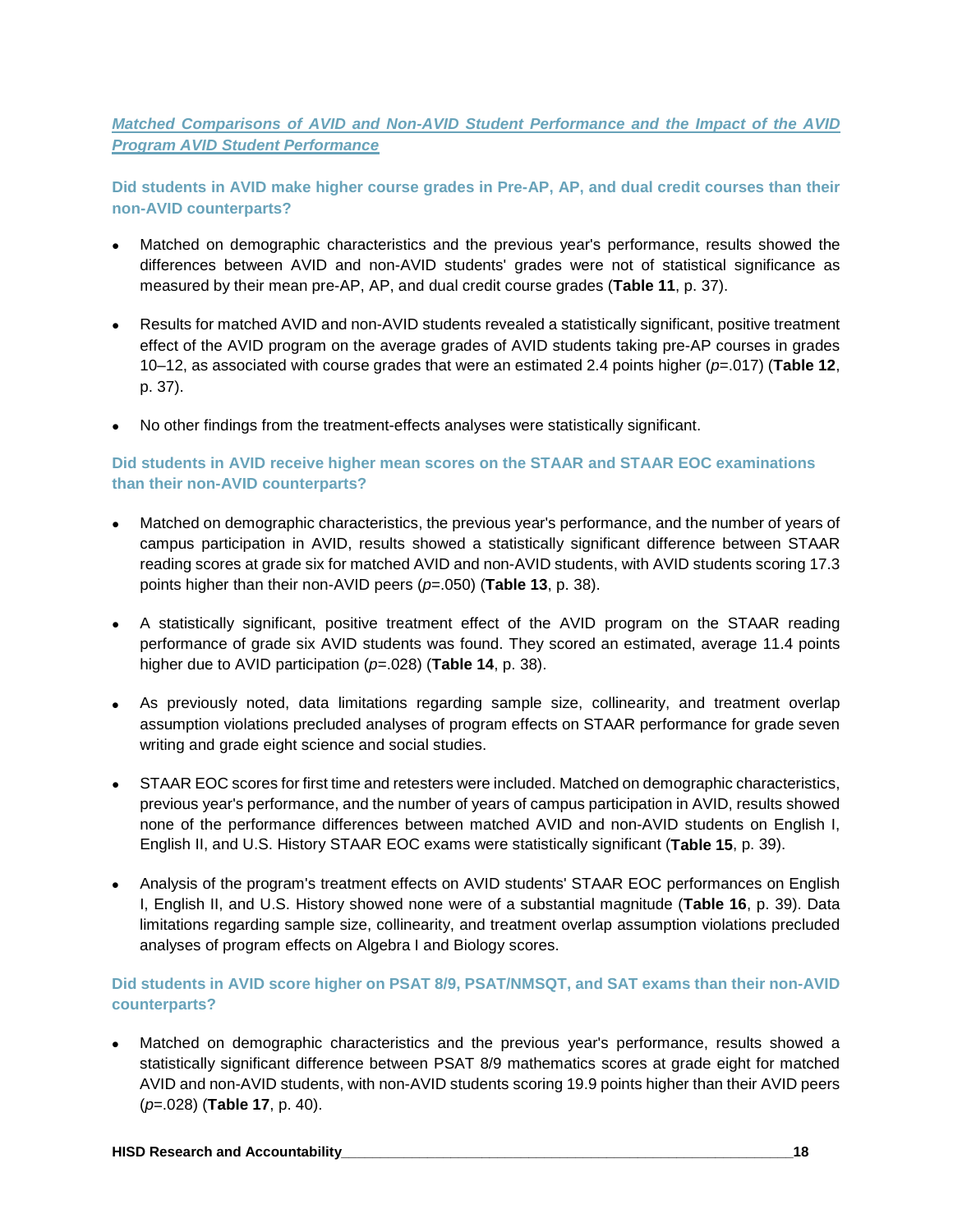- Statistically significant, negative treatment effects of the AVID program on the PSAT 8/9 mathematics and total scores of grade eight AVID students were found, as associated with an estimated, average 7.2 points lower mathematics score (*p*=.035) and 11.2 points lower in total scores (*p*=.022) (**Table 18**, p. 40).
- Matched on demographic characteristics and the previous year's performance, results showed a statistically significant difference between PSAT NMSQT mathematics scores at grade 11 for matched AVID and non-AVID students, with non-AVID students scoring 55.8 points higher than their AVID peers (**Table 19**, p. 41).
- Statistically significant, negative treatment effects of the AVID program on PSAT NMSQT mathematics and total scores of grade 11 AVID students were found, as associated with an estimated, average 53.1 points lower mathematics score (*p*=.030) and 77.9 points lower in total scores (*p*=.047) (**Table 20**, p. 41).
- Matched on demographic characteristics and the previous year's performance, results showed the differences between AVID and non-AVID students' SAT scores were not of statistical significance. No substantial program impacts were found regarding the SAT exam (**Table 21** and **Table 22**, p. 42).

#### **Summary**

- Sixty-nine percent (n=20) of the 29 preliminary, unmatched comparisons showed AVID students scored higher than non-AVID students across measures. The differences were statistically significant (p.<.05) in 60.0 percent (n=12) of the 20 unmatched comparisons in which AVID students scored higher than their non-AVID peers. Sufficient data were not available for Algebra I and Biology STAAR EOC exams.
- Matched comparisons showed AVID students scored higher than non-AVID students in 55.2 percent (n=16) of the 29 comparisons across measures. On only one measure, the grade six STAAR reading exam, was the performance difference statistically significant (p.<.05). This constituted 6.3 percent of the 16 matched comparisons in which AVID students scored higher than their non-AVID peers. Similarly, on only one measure, the grade 11 PSAT NMSQT exam, was the performance difference in favor of non-AVID students and statistically significant (p.<.05). This constituted 7.7 percent of the 13 matched comparisons in which non-AVID students scored higher than their AVID peers.
- Analyses of program effects found that AVID had positive impacts on AVID student performance in 55.2 percent (n=16) of the 29 comparisons across measures, but, on only two measures was the impact statistically significant (p.<.05), the grade six STAAR reading exam and the grades 10–12 pre-AP course grades. This constituted 12.5 percent of the 16 analyses that found favorable AVID impacts.
- On the other hand, analyses of program effects estimated AVID had negative impacts on AVID student performance in 44.8 percent (n=13) of the 29 comparisons across measures. The negative impact was statistically significant (p.<.05) on four measures, the grade eight PSAT 8/9 mathematics and total score and on the PSAT NMQST grade 11 mathematics and total score. This constituted 30.8 percent of the 13 analyses that found unfavorable AVID impacts, which is more than twice the estimated amount of favorable AVID impacts.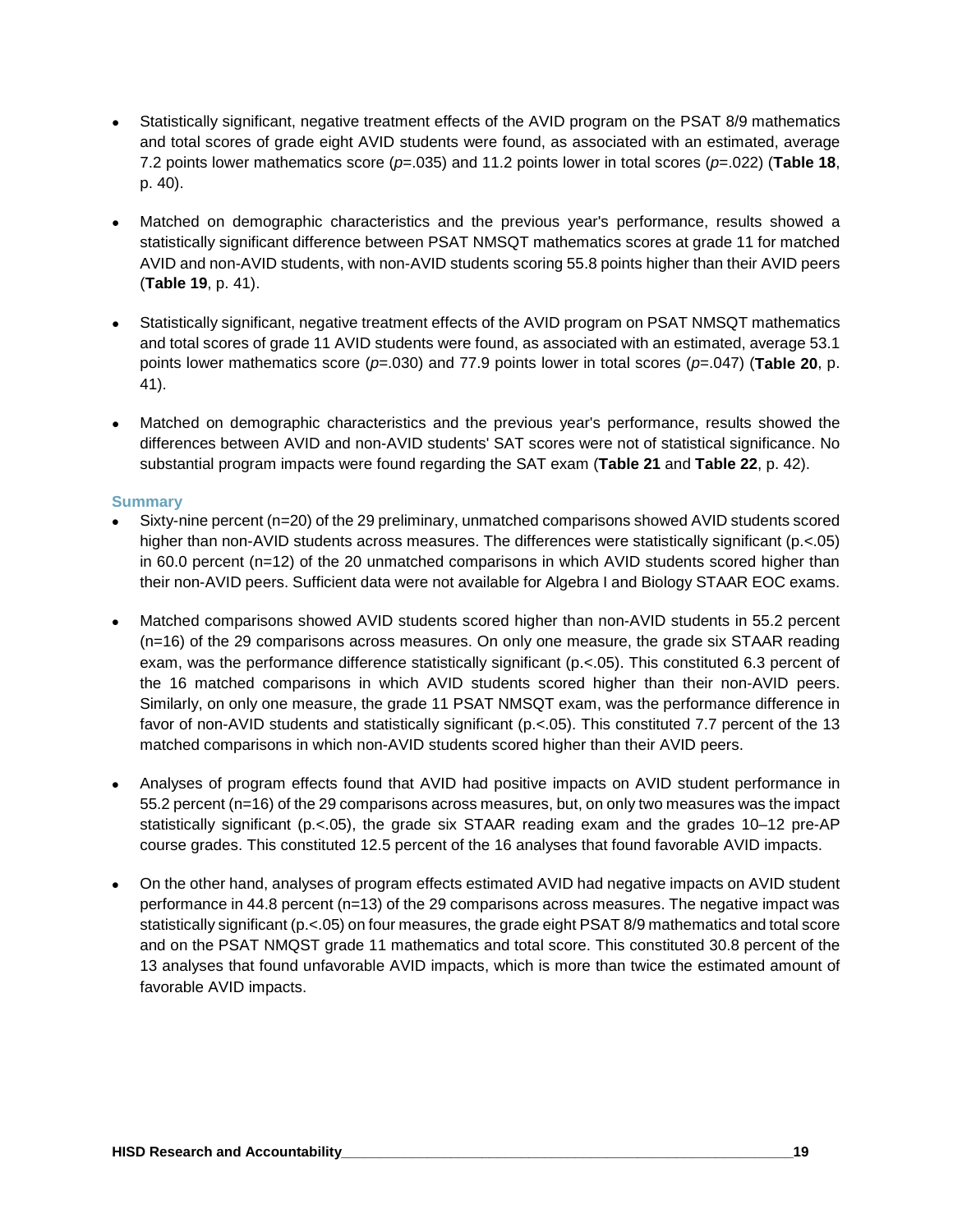#### **What were the effects of AVID implementation fidelity on AVID student performance?**

#### **Course Grades**

- To determine if AVID students' performances differed depending upon the level of their campuses' program implementation fidelity, the mean ranks of AVID students' grades 6–12 pre-AP, AP, and dual credit course grades were compared based on their schools' AVID CSS certification category.
- The comparison of students' mean pre-AP course grades revealed a statistically significant difference in the mean ranks of AVID students' pre-AP grades between schools with different certification levels, (*x*2(4)=24.890, p<0.001) (**Figure 18**).





Source: Cognos Chancery Ad Hoc Historical Grades File, July 7, 2016. Note: None of the students were on Highly-Certified campuses. Bold horizontal bars show mean ranks.

- The mean ranks presented in Figure 18 show AVID students' pre-AP performance was best on Highlycertified campuses (591.72). However, their performance was higher on non-Certified campuses (523.85) than on more highly certified campuses (New AVID (468.05), Certified (436.18), and Affiliate (351.44)); with students on Certified campuses earning lower grades than students on New AVID campuses.
- The difference in AVID students' pre-AP course grades between AVID schools with Affiliate versus Highly-Certified certification levels was statistically significant (p<0.05, r=0.46), indicative of a favorable, intermediate program effect.
- Statistically significant differences were found in AVID students' pre-AP course grades between schools with Certified and Highly-Certified (p<0.05, r=0.14) AVID certification levels. However, the program effects were small.
- There were also statistically significant differences in AVID students' pre-AP course grades between schools with Affiliate and Non-Certified (p<0.05, r=0.28) and Certified and Non-Certified (p<0.05, r=0.12) AVID certification levels, indicating small program effects.
- No statistically significant performance differences were observed in AP course grades between students on campuses with different certification levels.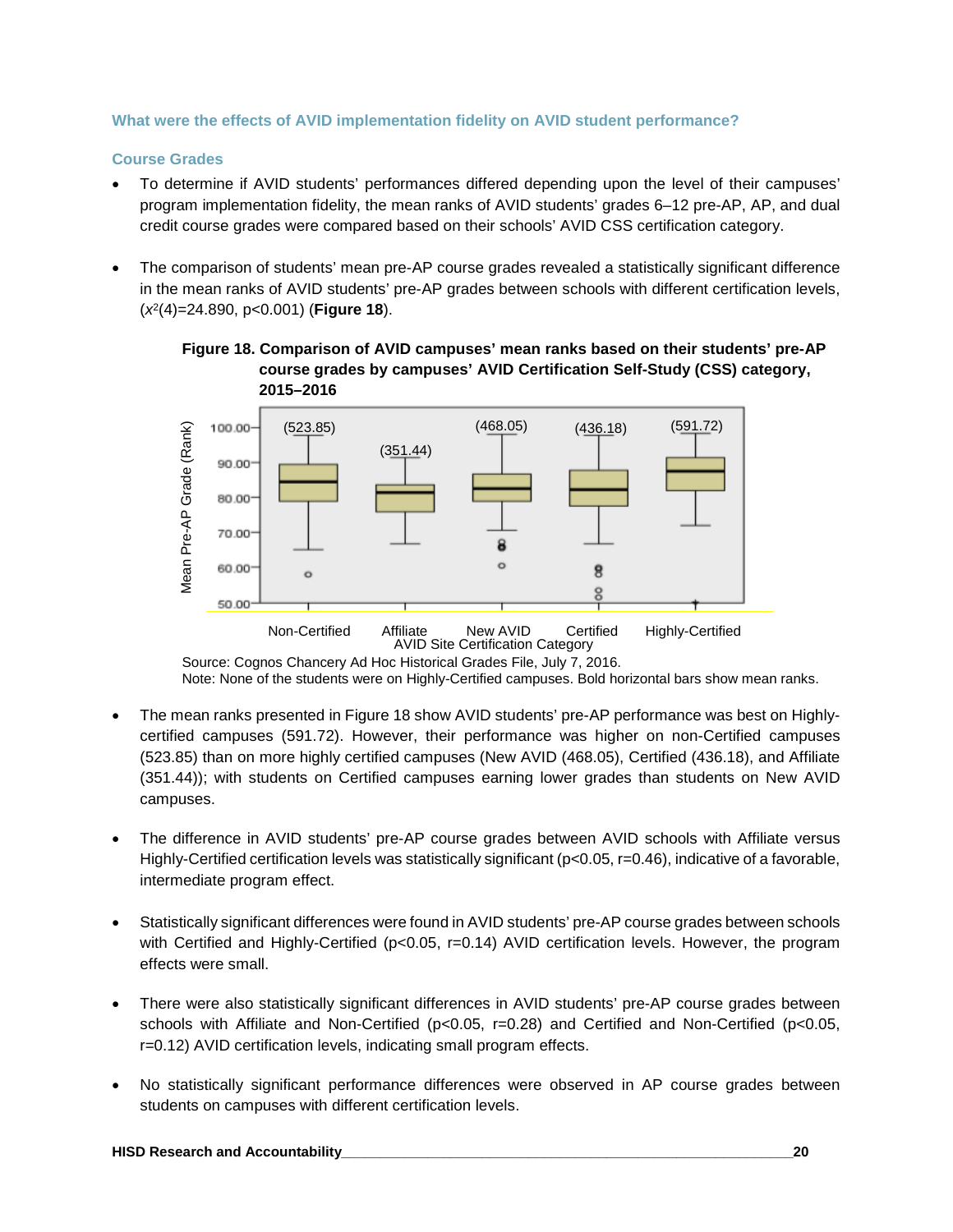• There were insufficient numbers of cases at different levels of AVID program implementation fidelity to determine if AVID students' dual credit course grades were impacted by their schools' AVID certification category.

#### **STAAR Scores**

• To determine if AVID students' performances differed depending upon the level of their campuses' AVID program implementation fidelity, the mean ranks of AVID students' STAAR scale scores were compared based on their schools' AVID CSS certification category (**Figure 19**).





Source: Cognos Chancery Ad Hoc Historical Grades File, July 11, 2016. Note: None of the students were on Highly-Certified campuses. Bold horizontal bars show mean ranks.

- A comparison of students' mean scale scores revealed a statistically significant difference in the mean ranks of STAAR reading scores of grade six AVID students between schools with different certification levels, (*x*<sup>2</sup> (3)=9.848, p<0.05) (Figure 19).
- The mean ranks presented in Figure 19 show grade six AVID students' STAAR reading performance was best on Certified (238.67) and New AVID (195.17) campuses versus the campuses with lower certification status.
- AVID students' performance on non-Certified campuses (193.59) was better than their performance on Affiliate campuses (158.34) where AVID students scored lowest.
- The difference in grade six AVID students' STAAR reading scores between AVID schools with Affiliate versus Certified certification levels was statistically significant (p<0.05, r=0.30), indicative of a favorable, intermediate program effect.
- A comparison of the mean ranks of grade seven AVID students' STAAR reading scale scores grouped by their schools' AVID CSS certification category revealed a statistically significant difference in the mean ranks of STAAR reading scores of grade seven AVID students between schools with different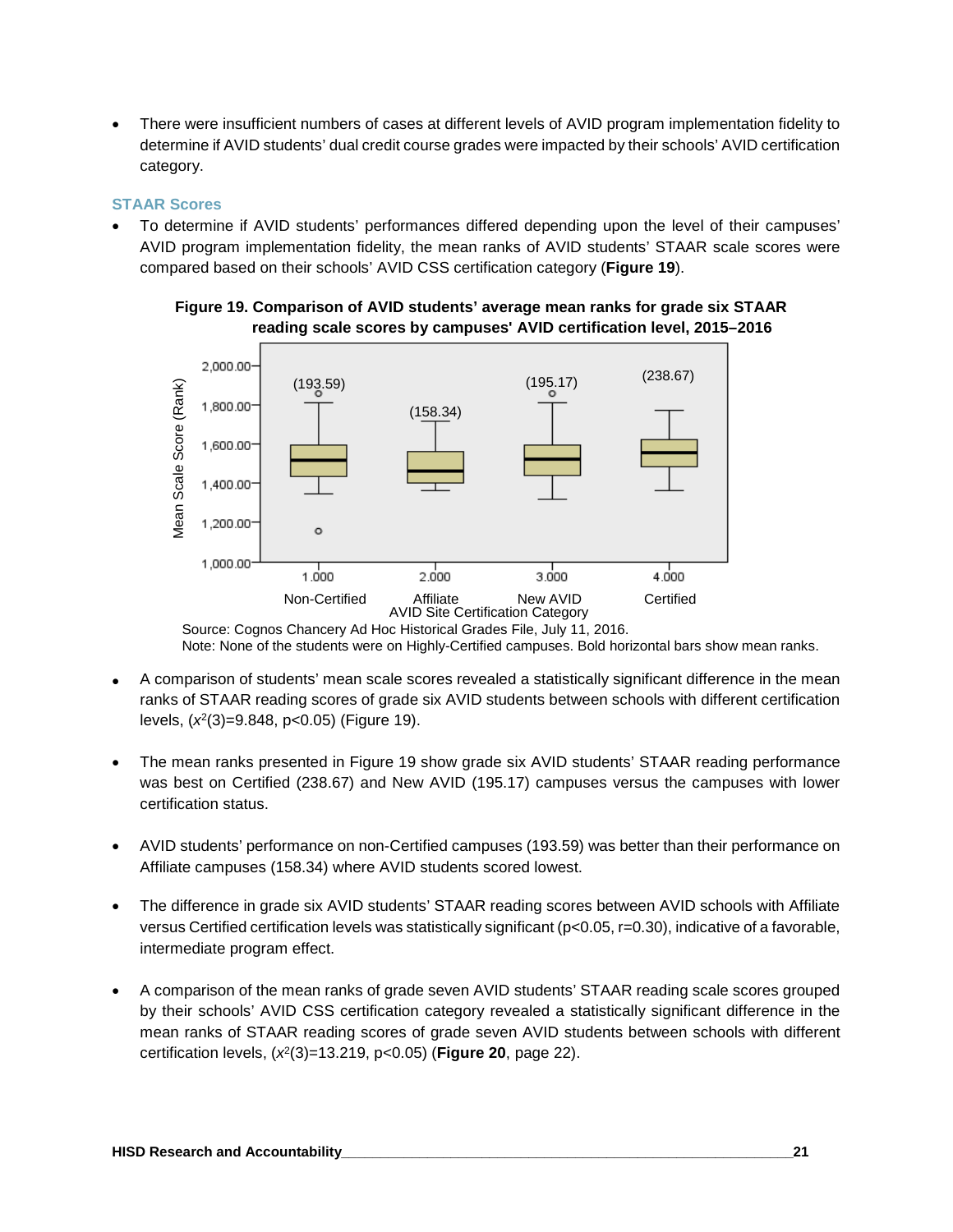

#### **Figure 20. Comparison of AVID students' average mean ranks for grade seven STAAR reading scale scores by campuses' AVID certification level, 2015–2016**

Source: Cognos Chancery Ad Hoc Historical Grades File, July 11, 2016 Note: None of the students were on Affiliate campuses. Bold horizontal bars show mean ranks.

- The mean ranks presented in Figure 20 show grade seven AVID students' STAAR reading performance was best on Certified (207.77) and Highly-Certified (179.91) campuses versus the campuses with lower certification levels. However, their performance was better on Certified than on Highly-Certified campuses and better on non-Certified (168.24) than on New AVID campuses (151.07), where AVID students scored lowest.
- The difference in AVID students' grade seven STAAR reading scores between AVID schools with New AVID and Certified certification levels was statistically significant (p<0.05, r=0.24), indicative of a favorable, but small program effect.





Source: Cognos Chancery Ad Hoc Historical Grades File, July 11, 2016. Note: None of the students were on Affiliate campuses. Bold horizontal bars show mean ranks.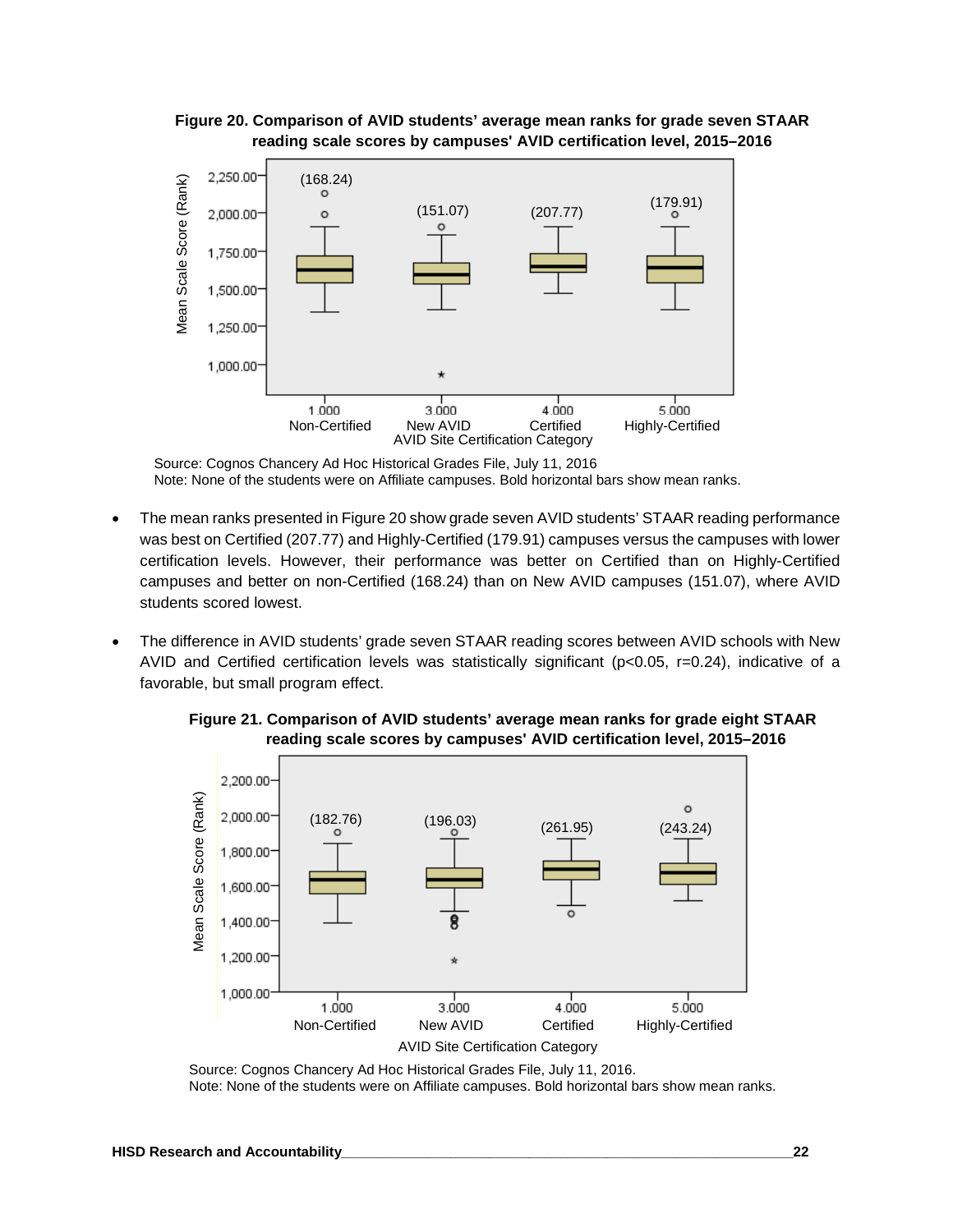- A comparison of the mean ranks of grade eight AVID students' STAAR reading scale scores grouped by their schools' AVID CSS certification category revealed a statistically significant difference in the mean ranks of students' STAAR reading scores between schools with different certification levels, (*x*2(3)=22.512, p<0.05) (**Figure 21**, page 22).
- The means presented in Figure 21 show grade eight AVID students' STAAR reading performance was best on Certified (261.95) and Highly-Certified (243.24) campuses versus the campuses with lower certification ratings (Non-Certified, 182.76 and New AVID, 196.03). In addition, students' performance was better on New AVID (196.03) than on Non-Certified campuses (182.76) where AVID students scored lowest.
- The differences in AVID students' grade eight STAAR reading scores between AVID schools with Non-Certified and Highly-Certified certification levels (p<0.05, r=0.21) and between AVID schools with New AVID and Certified certification levels (p<0.05, r=0.24) were statistically significant, indicative of a favorable, but small program effects.
- There were statistically significant differences in AVID students' grade eight STAAR reading scores between schools with Non-Certified and Certified (p<0.05, r=0.30) AVID certification levels, indicative of a favorable, intermediate effect of the program.

#### **STAAR EOC Scores**

• There were insufficient numbers of cases at different levels of AVID program implementation fidelity to determine if AVID students' performances were impacted by their schools' AVID certification category.

#### **Summary**

- Across measures, AVID students on AVID campuses that were Certified or Highly-Certified achieved the highest mean ranks based on their course grades and exam scale scores, when compared to the mean ranks attained by AVID students on campuses with lower AVID certification levels.
- Only in pre-AP courses did AVID students on Non-Certified AVID and New AVID campuses attain the second- and third-highest mean ranks, exceeding the rank of AVID students on Certified campuses.
- Statistical significance (p<0.5) was found among AVID students who achieved higher pre-AP course grades (grades 6–12) and STAAR reading scores (grades 6–8) on AVID campuses that were Certified or Highly-Certified. The results are indicative of small to medium impacts of the AVID program.
- There were no statistically significant performance differences in AP course grades between students on campuses with different certification levels.
- Data at different levels of AVID program implementation were insufficient to determine if AVID students' dual credit course and STAAR EOC performances were impacted by their schools' AVID certification.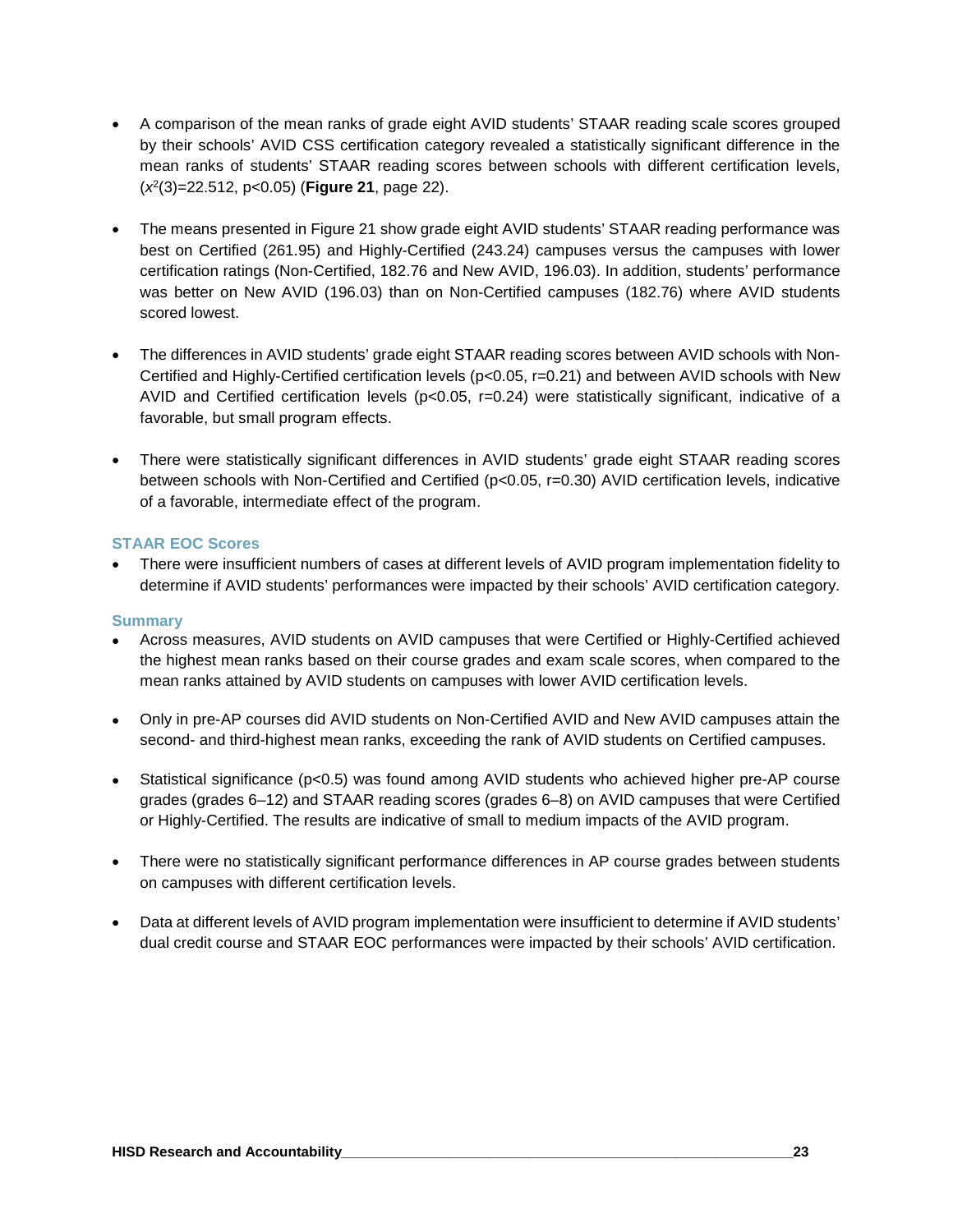## **Discussion**

The district has implemented the AVID program to improve equity and close achievement gaps by targeting students who (1) are in the academic "middle" and earn grades of B, C, and D; (2) desire to go to college; (3) are willing to work hard; (4) are capable of completing rigorous curricula; and (5) are not reaching their full academic potential. Typically, these students (1) are enrolled in regular (non-gifted/talented, non-special education) classes; (2) are economically disadvantaged or are from non-White families; (3) are underrepresented in four-year colleges; and (4) possess the potential to become first-generation college students (Houston Independent School District, 2011).

Student participation in the AVID program increased 25.6 percent over the last four years. Its highest enrollment was in 2015–2016, with a 57.3 percent increase from 2014–2015 (n=1,310) to 2015–2016 (n=2,061). This included increases of 76.7 percent among middle school students and 21.5 percent among high school students. From 2013–2014 to 2014–2015, AVID participation decreased 10.4 percent, including a 45.6 percent decrease at the high school level due to changes in AVID participation which resulted in five 2013–2014 AVID high schools that for various reasons did not have their contracts for participation renewed in 2014–2015. The federal Race To The Top grant (managed through the Linked Learning Department) began funding middle school students' participation in AVID in 2014–2015, which resulted in a 37.8 increase at the middle school level from 2013–2014 to 2014–2015. In addition, this grant has been largely responsible for middle school enrollment almost doubling since the 2014–2015 school year.

To further support program participation, it may prove beneficial to ensure that all students who meet the criteria targeted by the district for program participation are appropriately identified and encouraged to participate in AVID. Based on the disproportionality of AVID students versus non-AVID students in 2015– 2016, continued focus on the inclusion of African American and economically disadvantaged students is warranted. In addition, heightened attention to the recruitment of Hispanic and American Indian students, students at-risk, and English language learners, particularly at grades six, seven, and nine is encouraged.

The levels of program implementation on AVID campuses reveal the need for improvement in program fidelity. Only 72.7 percent of the 22 "AVID" campuses assessed were designated as AVID sites (n=16), based on their 2015–2016 AVID Certification Self-Study (CSS) categories of New AVID, Certified, and Highly-Certified AVID sites. None of the schools met the highest level of implementation fidelity to be designated a Demonstration Site. The gaps in program fidelity may well indicate deficits in AVID services on HISD campuses and may account for some of the disparate results of the matched comparison analyses, as discussed later in this section.

Findings of this report show higher total pre-AP, AP, and dual credit course enrollment rates for AVID than for non-AVID students. When AVID and non-AVID students were matched to create comparable groups for rigorous statistical analyses, achievement results were mixed. None of the performance differences between matched AVID and non-AVID students in pre-AP, AP, and dual credit courses were of statistical significance. However, the results showed AVID had a positive, statistically significant treatment effect on pre-AP course grades in grades 10–12, associated with an average gain of 2.4 points due to AVID participation.

Analyses in this report also revealed AVID students achieved higher pre-AP course grades (grades 6–12) and STAAR reading scores (grades 6–8) on AVID campuses that were Certified or Highly-Certified than AVID students attained on these measures on campuses with lower AVID certification levels. Statistically significant performance differences between campuses of different certification levels revealed small to medium effects of the AVID program, on these measures.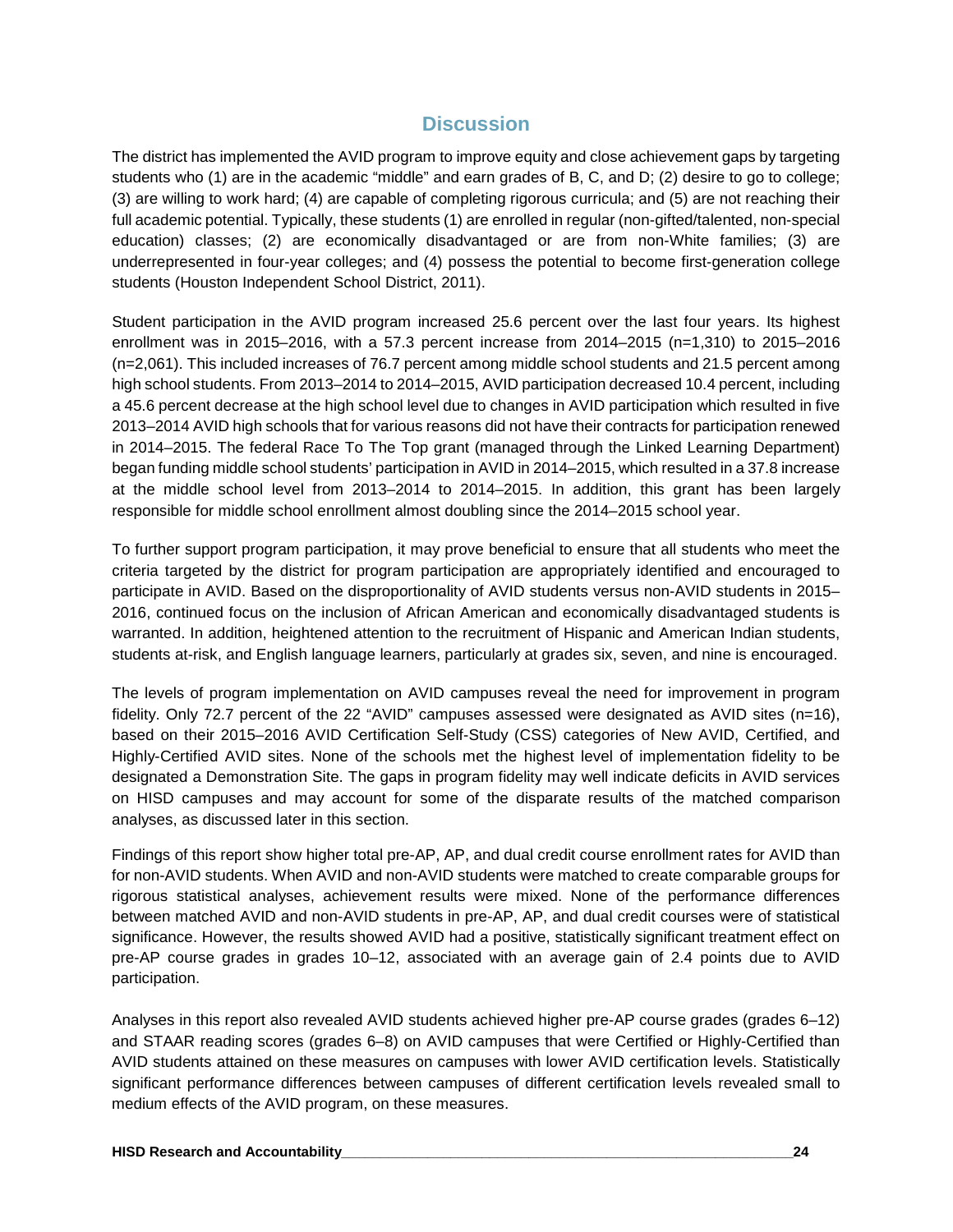In light of research that found the highest levels of AVID certification produced higher student achievement in course enrollment and other academic outcomes (Johnston, Nickel, Popp, & Marcus, 2010), the disparate findings of this report support the need to institute instructional improvements (including AVID's strategies) to enhance supports for student learning and achievement in all AVID students' courses. In turn, improved program implementation fidelity should boost AVID students' performance in pre-AP, AP, and dual credit courses as well as on all state-mandated assessments, because implementation fidelity moderates the relationship between interventions and their intended outcomes (Elliot & Mihalic, 2004).

From 2014–2015 to 2015–2016, the percentage of AVID students taking AP exams increased only 0.2 percentage points. However, the percentage of exams on which AVID students scored three or higher decreased 12.2 percentage points in the same period. Nonetheless, a greater proportion of AVID students who enrolled in AP courses took AP exams (93.9 percent) and scored three or higher (12.2 percent) than did non-AVID students (70.1 percent and 8.2 percent, respectively) in 2015–2016. To a degree, these results are consistent with prior research showing AVID students' academic participation and outcomes are greater than their non-AVID peers (Johnston, Nickel, Popp, & Marcus, 2010; Murray, 2012). However, proactive steps to identify gaps in teaching and learning in pre-AP, AP, and dual credit courses may help further improve AVID student performance in all areas, including advanced coursework and exams.

Previous research also indicated students in an AVID program show higher mean scores than non-AVID students on state-mandated assessments of reading, mathematics, and science (Murray, 2012). Preliminary, descriptive, and statistical analyses conducted for this report showed favorable AVID results diminished with greater analytical rigor (i.e., using matched samples of AVID and non-AVID students). Specifically, while AVID students achieved higher mean scores than non-AVID students in five of the nine matched comparisons of state-mandated tests scores, the results were statistically significant in only one case (i.e., grade six AVID students scored an average 17.3 points higher on STAAR reading exams than their non-AVID peers). On the same exam, an estimated positive treatment effect of the AVID program showed an average gain of 11.4 points due to AVID participation. However, none of the performance differences between matched AVID and non-AVID students on STAAR EOC exams (English I, English II, and U.S. History) were of statistical significance and none of the program effects were substantial.

In 2015–2016, the performances of matched AVID and non-AVID students on college readiness exams showed statistically significant differences in favor of non-AVID students on mathematics and total scores at grades eight (PSAT 8/9) and eleven (PSAT NMSQT). The AVID program was found to have statistically significant, negative impacts on students' performances on these measures. However, no significant performance differences or program impacts were found regarding the SAT exam.

Analyses of the matched performances of AVID students across the assessed standardized measures highlight crucial areas for program improvements, as confirmed by results of the program effects on AVID student performance. A study in which cognitive principles were applied to education interventions concluded that AVID's conventional strategies (unlike metacognitive approaches) do not support long-term retention and transfer of knowledge. Some researchers have suggested this may explain AVID's failure to demonstrate strong program effects on students' learning and study skills (Education Week, 2015). Therefore, it may prove beneficial for AVID administrators to explore ways to improve student learning and retention to heighten the academic performance of AVID students.

Moreover, to better prepare more students in AVID for greater levels of success in advanced courses and exams, state-mandated assessments, and college-readiness exams, program administrators should consider confirming AVID campuses' program adherence to the 11 factors that AVID has identified to guide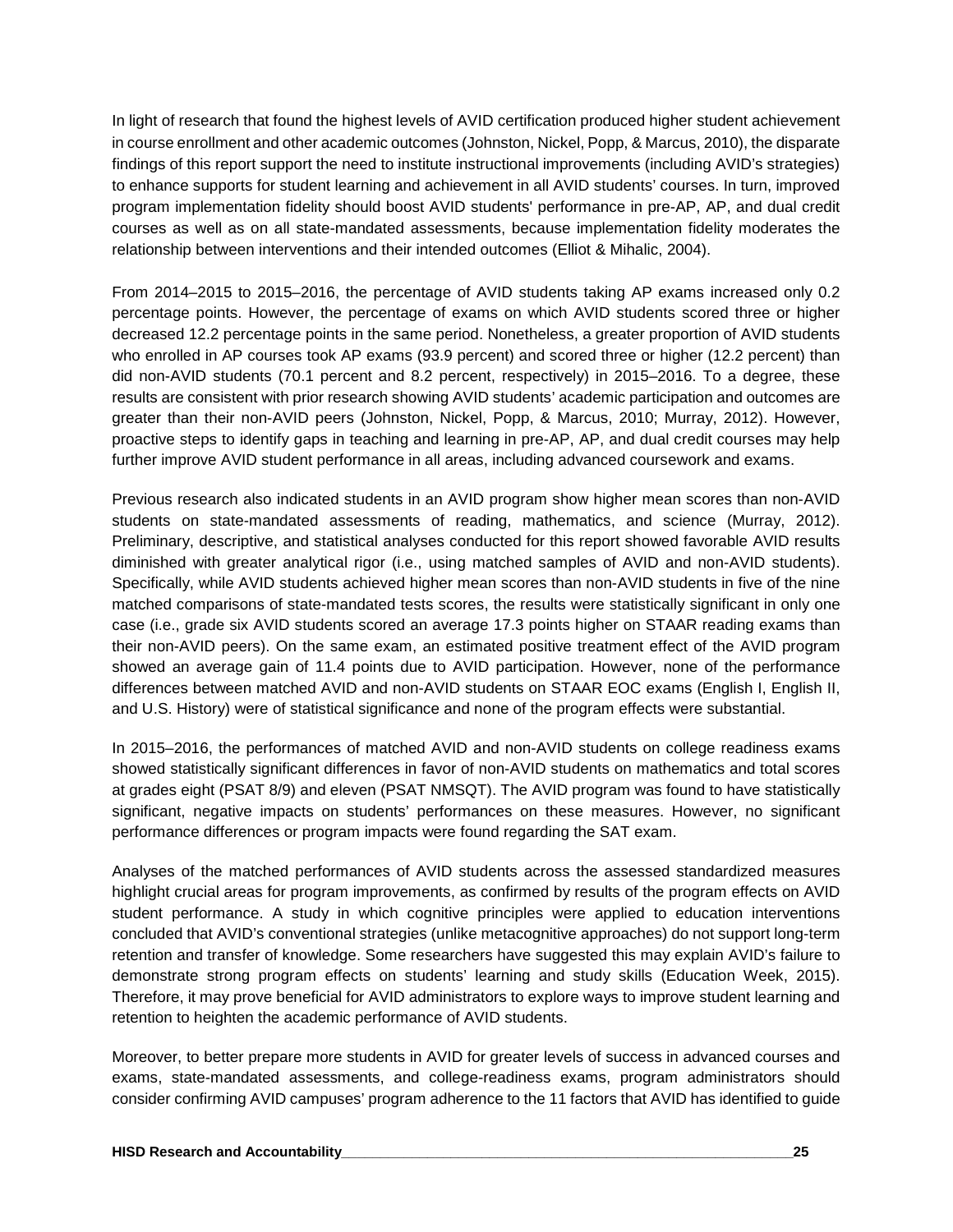the overall program philosophy, successful implementation of the program, and the success of AVID students (Contreras, et al., 2009). Careful attention to the program features may prove beneficial to improve program participation and fidelity, as well as heighten positive student achievement outcomes among students in the AVID program. It is recommended that AVID administrators in HISD closely examine the extent to which AVID schools and teachers in HISD implement each of the 11 AVID Essential factors, which include heightened professional development of all AVID stakeholders, employing the AVID curriculum without exception, and providing greater instructional supports, as necessary, for AVID students to be as successful as possible in all courses and on all examinations.

As indicated in the Data Limitations section, it is important to note that in HISD, AVID teachers also teach non-AVID students and use the same instructional strategies as used with AVID students. This approach is consistent with AVID's new, broader mission of whole school reform (Magee, 2015). However, this practice may be indicative of a form of 'contamination' of the comparison group through a 'bleed-over' of treatment. Therefore, analyses of program effects included in this report should be considered with caution. For increased rigor, future analyses of program effects may include statistical matching of AVID students with students on comparable, non-AVID campuses.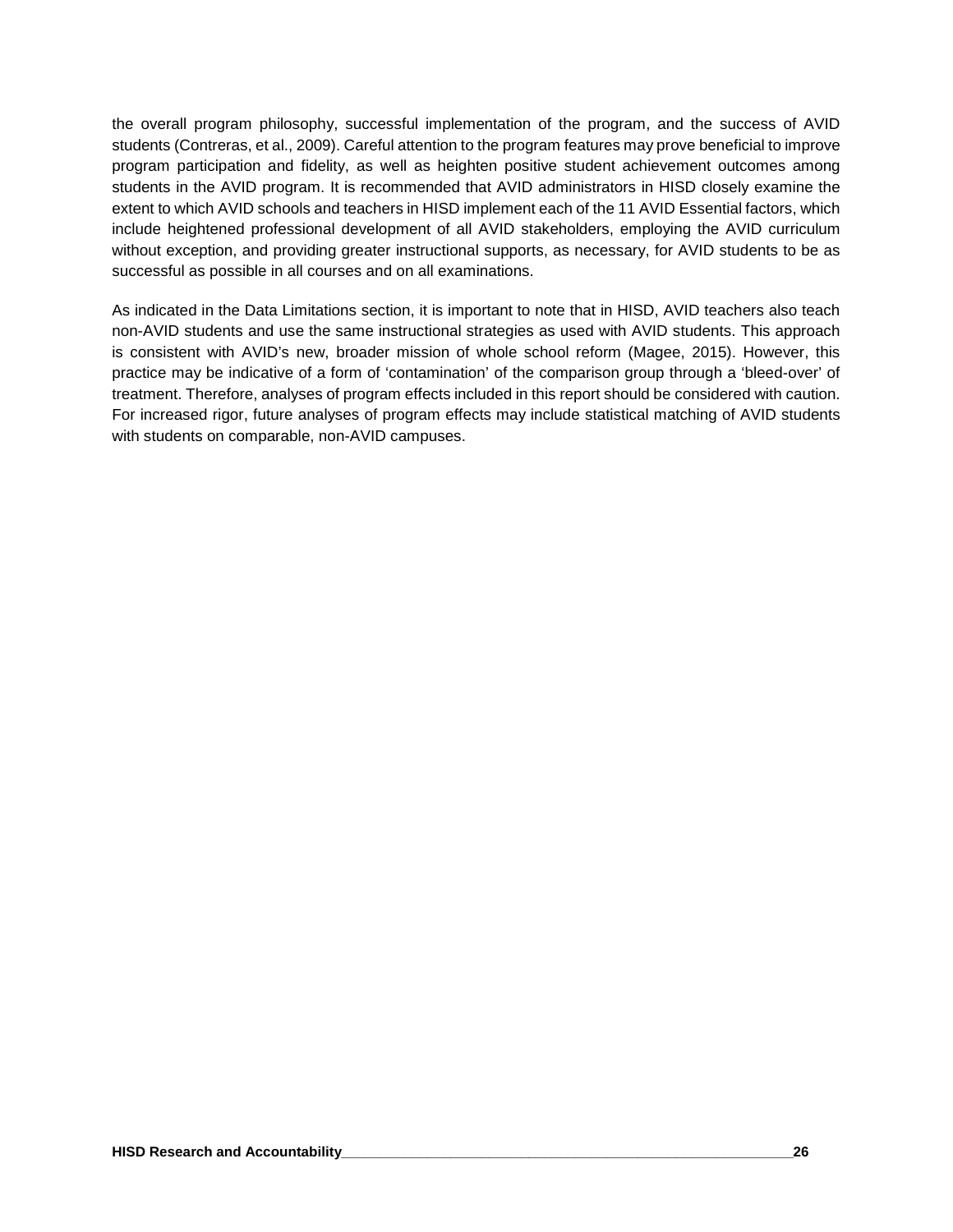## **References**

AVID. (2016a). AVID Snapshot. Retrieved from [http://www.avid.org/\\_documents/AVID\\_MC\\_20160316\\_AVID\\_snapshot.pdf](http://www.avid.org/_documents/AVID_MC_20160316_AVID_snapshot.pdf)

AVID. (2016b). AVID How AVID Secondary Works. Retrieved from <http://www.avid.org/curriculum.ashx>

AVID. (2016c). AVID Essentials and Quality Assurance. Retrieved from [http://www.avid.org/essentials-and](http://www.avid.org/essentials-and-quality-assurance.ashx)[quality-assurance.ashx](http://www.avid.org/essentials-and-quality-assurance.ashx)

AVID. (2016d). AVID Certification. Retrieved from https://my.avid.org/certification/select\_school.aspx

AVID. (2015). AVID History. Retrieved from <http://www.avid.org/history.ashx>

AVID. (2013). AVID College Readiness System An Overview. Retrieved from http://www.avid.org/dl/starting/avid\_overview2013.pdf

Cohen, J. W. (1988). *Statistical power analysis for the behavioral sciences (2nd ed.)*. Hillsdale, NJ: Lawrence Erlbaum Associates.

Contreras, M., Cota, D., Furgerson, E., Gira, R., & Swanson, M.C. (2009). AVID: Implementing and managing the AVID program for high schools, 2009 Revision. San Diego, California: AVID Press. Retrieved from http://www.osceola.k12.fl.us/depts/2ndaryEd/documents/IMAPHS.pdf

Department of Research and Accountability. (February 2016). Advancement Via Individual Determination (AVID), 2014–2015. Houston, TX: Houston Independent School District. Retrieved from Houston Independent School District. Retrieved from <http://www.houstonisd.org/Page/59959>

Department of Research and Accountability. (June 2015). Advancement Via Individual Determination<br>(AVID), 2013–2014. Houston, TX: Houston Independent School District. Retrieved from (AVID), 2013–2014. Houston, TX: Houston Independent School District. Retrieved from [http://www.houstonisd.org/cms/lib2/TX01001591/Centricity/domain/8269/pe\\_advancedacademics/revAVI](http://www.houstonisd.org/cms/lib2/TX01001591/Centricity/domain/8269/pe_advancedacademics/revAVID_2014-2015_Reportrev.pdf) D 2014-2015 Reportrev.pdf

Department of Research and Accountability. (May 2014). Advancement Via Individual Determination (AVID), 2012–2015. Houston, TX: Houston Independent School District.

Education Week. (2015). Using cognitive science to better understand why, for whom, and under what conditions interventions succeed or fail. (Panel - Session Summary). Retrieved from <http://www.edweek.org/media/cognitivescience-30avid.pdf>

Elliott, D. & Mihalic, S. (2004). The importance of implementation fidelity. *Emotional and Behavioral Disorders in Youth,* Vol. 4, 83-86.

Elis, P. (2010). *The Essential guide to effect sizes: Statistical power, meta-analysis, and the interpretation of research results*. Cambridge: Cambridge University Press.

Field, A. (2013). *Discovering statistics using IBM SPSS statistics*. Sage.

Houston Independent School District. (2011). Board of Education Meeting Agenda November 10, 2011. Retrieved from

http://www.houstonisd.org/site/handlers/filedownload.ashx?moduleinstanceid=51135&dataid=19627&File Name=111011OA\_POST.pdf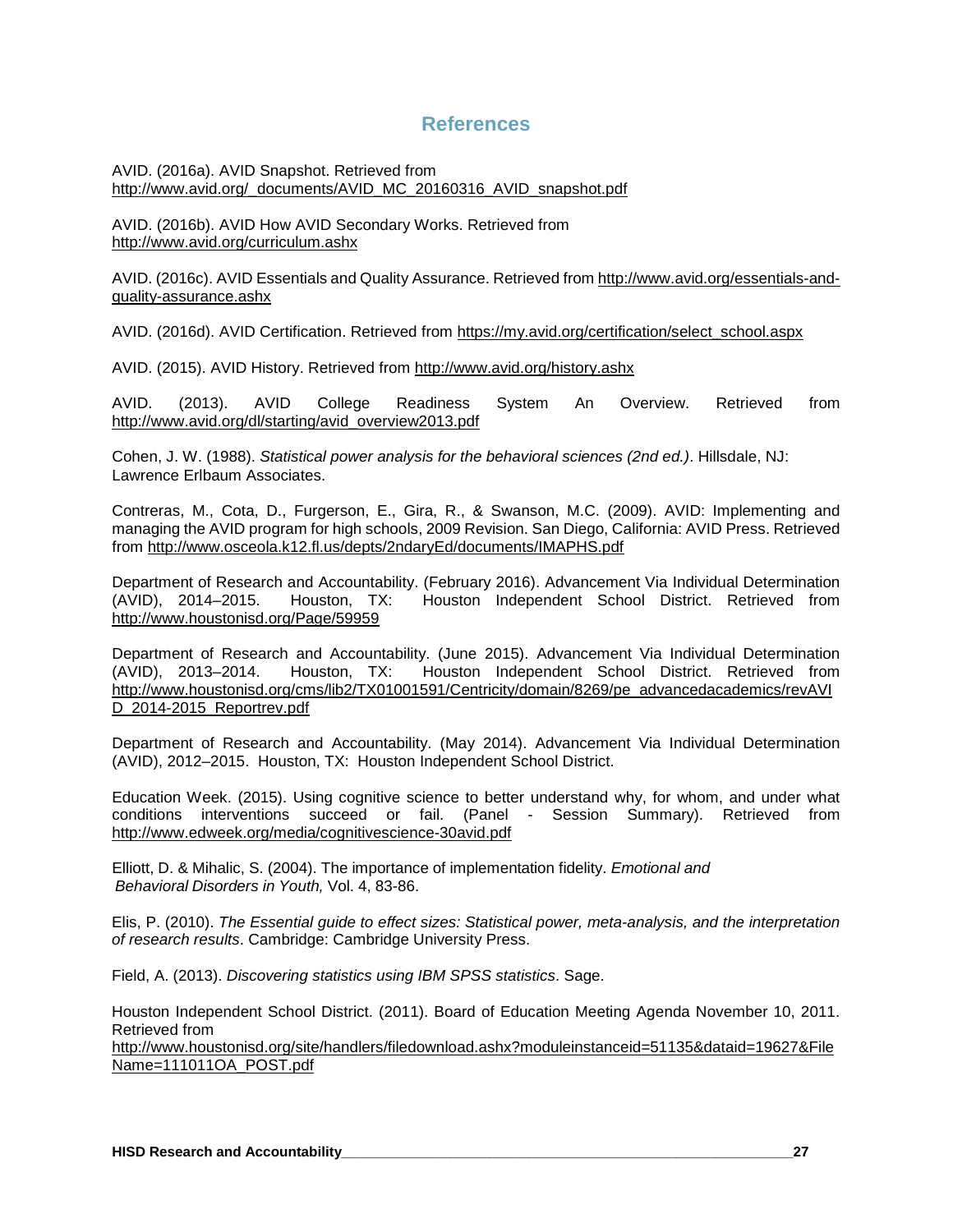Johnston, D., Nickel, P., Popp, J., & Marcus, M. (2010). Validation of the AVID Certification Self Study (CSS): A measure of AVID secondary program implementation fidelity. Retrieved from http://avid.org/dl/res\_research/research\_validationoftheavidcss.pdf

Magee, M. (2015). AVID students stick with college, outpace peers. AVID Adventures in College & Career Readiness. Retrieved from

http://avidcollegeready.org/college-career-readiness/2015/1/7/avid-students-stick-with-college-outpacepeers.html

Murray, R. T. (2012). A study of the effectiveness of a supplemental program: The Advancement Via Individual Determination (AVID) middle school program on student achievement. (Doctoral dissertation). *Dissertations and Theses.* Paper 1794. Retrieved from http://scholarship.shu.edu/dissertations/1794

Rosenthal, R. & DiMatteo, M. R. (2001). Meta-Analysis: Recent developments in quantitative methods for literature reviews. *Annual Review of Psychology, 52(1)*, 59-82.

StataCorp. (2013). *Stata Release 13*. Statistical Software. College Station, TX: StataCorp LP. Retrieved from<https://www.stata.com/manuals13/te.pdf>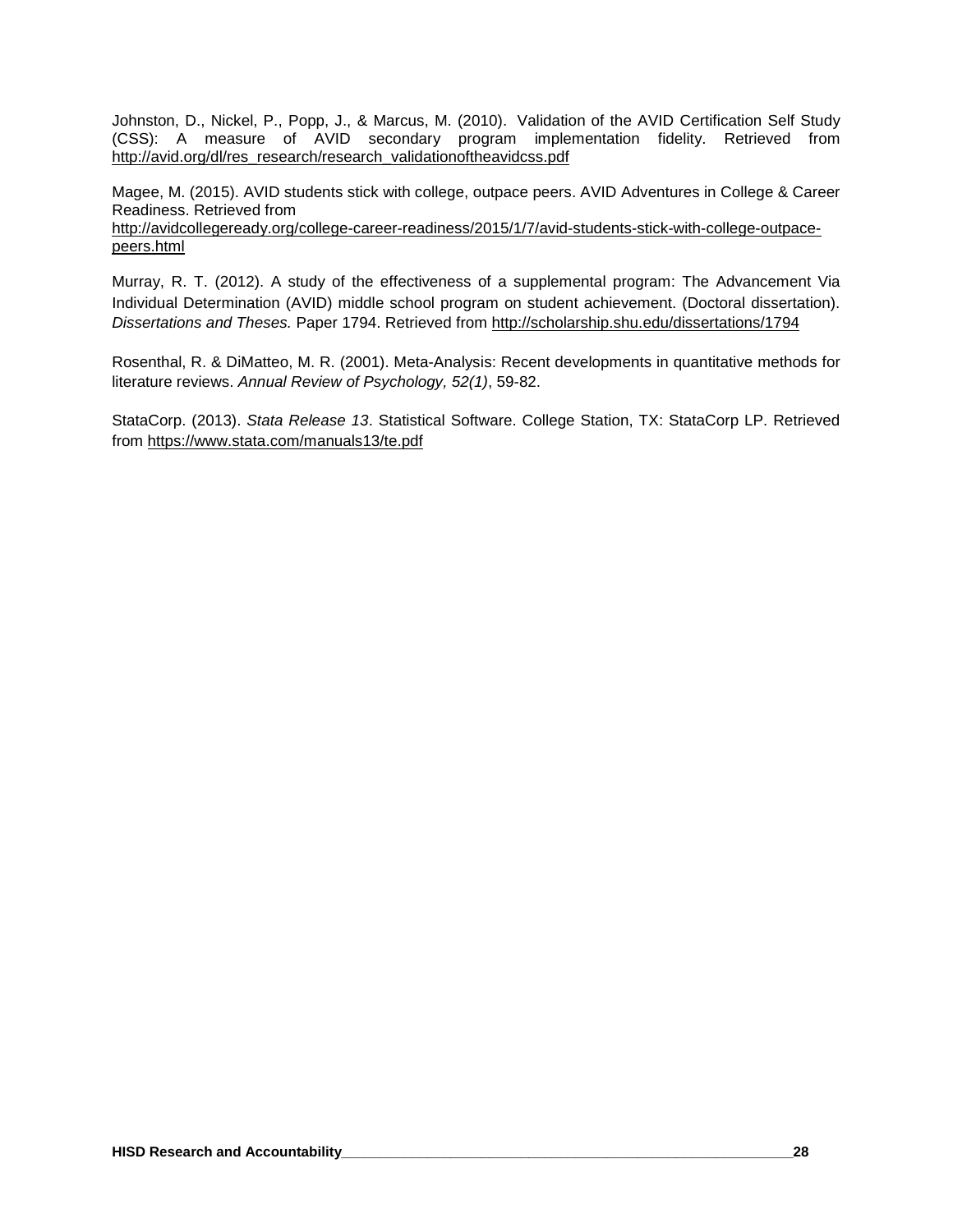| Table 1. Number of AVID participants by grade level and school, 2015–2016 |                          |                |                |                    |                |               |                          |              |
|---------------------------------------------------------------------------|--------------------------|----------------|----------------|--------------------|----------------|---------------|--------------------------|--------------|
| <b>School Name</b>                                                        |                          |                |                | <b>Grade Level</b> |                |               |                          | <b>Total</b> |
|                                                                           | 6th                      | 7th            | 8th            | 9th                | 10th           | 11th          | 12th                     |              |
| <b>Burbank MS</b>                                                         | $\overline{\phantom{a}}$ | 68             |                |                    |                |               | $\overline{\phantom{0}}$ | 68           |
| <b>Clifton MS</b>                                                         | 31                       |                |                |                    |                |               |                          | 31           |
| <b>Cullen MS</b>                                                          | 118                      | 135            | 125            |                    |                |               | $\overline{\phantom{m}}$ | 378          |
| Deady MS                                                                  | 46                       | 18             | 85             |                    |                |               |                          | 149          |
| Dowling MS                                                                | $\blacksquare$           | $\blacksquare$ | 46             |                    |                |               | ٠                        | 46           |
| Edison MS                                                                 | 41                       |                |                |                    |                |               |                          | 41           |
| <b>Fleming MS</b>                                                         | 27                       |                | $\blacksquare$ |                    |                |               | $\blacksquare$           | 27           |
| Fondren MS                                                                |                          |                | 59             |                    |                |               |                          | 59           |
| Fonville MS                                                               | 31                       |                |                |                    |                |               |                          | 31           |
| Henry MS                                                                  | 29                       |                | ۰              |                    |                |               | $\blacksquare$           | 29           |
| <b>Holland MS</b>                                                         | 32                       |                |                |                    |                |               |                          | 32           |
| Jackson MS                                                                | 29                       | 24             | 40             |                    |                |               | ۰                        | 93           |
| McReynolds MS                                                             | 32                       | $*1$           |                |                    |                |               |                          | 33           |
| Ortíz MS                                                                  | 44                       | 51             | 69             |                    |                |               |                          | 164          |
| <b>Revere MS</b>                                                          | $\overline{\phantom{a}}$ | 55             | 46             |                    |                |               |                          | 101          |
| <b>Stevenson MS</b>                                                       | 22                       | 18             | 22             |                    |                |               |                          | 62           |
| Thomas MS                                                                 | $\blacksquare$           | 17             | 47             |                    |                |               |                          | 64           |
| Welch MS                                                                  | 32                       | $*2$           |                |                    |                |               |                          | 34           |
| <b>West Briar MS</b>                                                      | 19                       | 14             |                |                    |                |               |                          | 33           |
| <b>Williams MS</b>                                                        | 27                       |                |                |                    |                |               |                          | 27           |
| <b>Middle School Total</b>                                                | 560                      | 403            | 539            |                    | ۰              |               | ٠                        | 1,502        |
| Houston Academy for<br>International Studies HS^                          |                          |                | ٠              | $^{\text{A}}$ 118  | $^{\wedge}127$ | $^{\prime}90$ | $^{\prime}97$            | 432          |
| Madison HS                                                                |                          |                |                | 18                 | 31             | 27            | 22                       | 98           |
| Yates HS                                                                  | ä,                       |                | ٠              | 28                 | $\overline{a}$ | $*1$          | $\overline{a}$           | 29           |
| <b>High School Total</b>                                                  |                          |                | L,             | 164                | 158            | 118           | 119                      | 559          |
| <b>AVID Total</b>                                                         | 560                      | 403            | 539            | 164                | 158            | 118           | 119                      | 2,061        |

Source: Cognos Chancery Ad Hoc Student Information System, May 20, 2016

Note: -Indicates no AVID students were enrolled. \*For grade levels with fewer than five AVID students, non-AVID students were not included in the comparison group. ^All students on the Houston Academy for International Studies high school campus participated in AVID. Therefore, no non-AVID students were available for the comparison group and HAIS students were excluded from analyses that used matched comparisons. (See non-AVID student counts in Table 2, p. 30.)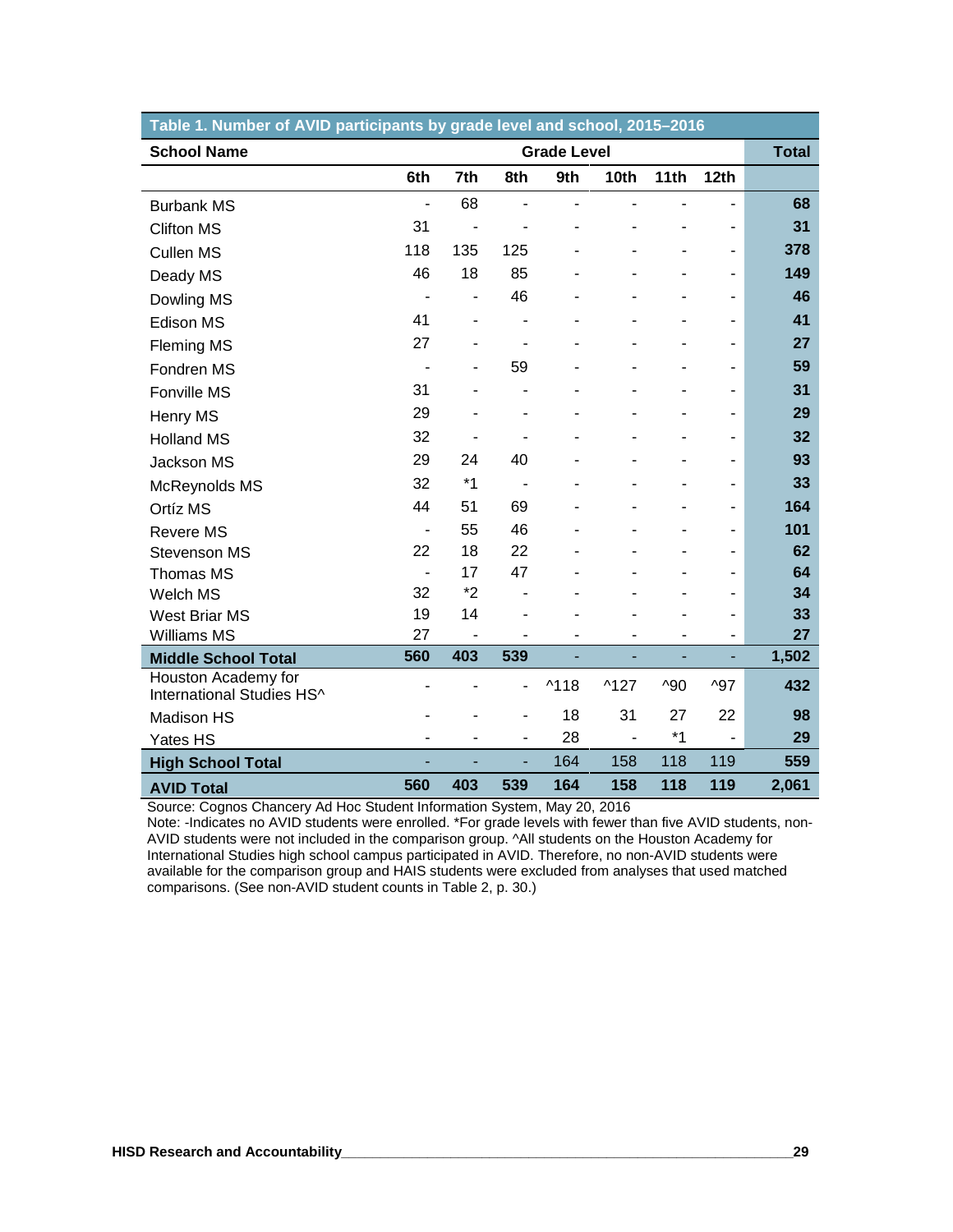| Table 2. Number of non-AVID students at  AVID schools and grade levels, 2015–2016 |       |               |                              |                    |      |      |      |              |
|-----------------------------------------------------------------------------------|-------|---------------|------------------------------|--------------------|------|------|------|--------------|
| <b>School Name</b>                                                                |       |               |                              | <b>Grade Level</b> |      |      |      | <b>Total</b> |
|                                                                                   | 6th   | 7th           | 8th                          | 9th                | 10th | 11th | 12th |              |
| <b>Burbank MS</b>                                                                 |       | 408           |                              |                    |      |      |      | 408          |
| <b>Clifton MS</b>                                                                 | 246   |               |                              |                    |      |      |      | 246          |
| <b>Cullen MS</b>                                                                  | 75    | 93            | 101                          |                    |      |      | ÷,   | 269          |
| Deady MS                                                                          | 169   | 199           | 181                          |                    |      |      |      | 549          |
| Dowling MS                                                                        |       | $\frac{1}{2}$ | 325                          |                    |      |      | ۳    | 325          |
| Edison MS                                                                         | 177   |               |                              |                    |      |      |      | 177          |
| <b>Fleming MS</b>                                                                 | 134   |               |                              |                    |      |      |      | 134          |
| Fondren MS                                                                        |       |               | 202                          |                    |      |      |      | 202          |
| Fonville MS                                                                       | 255   |               |                              |                    |      |      |      | 255          |
| Henry MS                                                                          | 247   |               |                              |                    |      |      | ÷,   | 247          |
| <b>Holland MS</b>                                                                 | 190   |               |                              |                    |      |      |      | 190          |
| Jackson MS                                                                        | 212   | 280           | 263                          |                    |      |      |      | 755          |
| McReynolds MS                                                                     | 171   | $\star$       |                              |                    |      |      |      | 171          |
| Ortíz MS                                                                          | 294   | 287           | 280                          |                    |      |      |      | 861          |
| <b>Revere MS</b>                                                                  |       | 376           | 388                          |                    |      |      |      | 764          |
| Stevenson MS                                                                      | 400   | 419           | 437                          |                    |      |      | ÷,   | 1,256        |
| Thomas MS                                                                         |       | 160           | 129                          |                    |      |      |      | 289          |
| Welch MS                                                                          | 239   | $\star$       |                              |                    |      |      |      | 239          |
| <b>West Briar MS</b>                                                              | 326   | 317           |                              |                    |      |      |      | 643          |
| <b>Williams MS</b>                                                                | 142   |               |                              |                    |      |      | -    | 142          |
| <b>Middle School Total</b>                                                        | 3,277 | 2,539         | 2,306                        | ä,                 | ÷    |      | ÷,   | 8,122        |
| Houston Academy for<br>International Studies HS^                                  |       |               | $\blacksquare$               | Λ                  | Λ    | Λ    | Λ    |              |
| Madison HS                                                                        |       |               | ٠                            | 618                | 369  | 329  | 368  | 1,684        |
| Yates HS                                                                          |       |               | $\qquad \qquad \blacksquare$ | 258                |      | *    |      | 258          |
| <b>High School Total</b>                                                          |       |               | ä,                           | 876                | 369  | 329  | 368  | 1,942        |
| <b>Non-AVID Total</b>                                                             | 3,277 | 2,539         | 2,306                        | 876                | 369  | 329  | 368  | 10,064       |

Source: Cognos Chancery Ad Hoc Student Information System, May 20, 2016

Note: -Indicates no AVID students were enrolled, therefore, non-AVID students were not included in the comparison group.\*For grade levels with fewer than five AVID students, non-AVID students were not included in the comparison group. ^All students on the Houston Academy for International Studies high school campus participated in AVID. Therefore, no students were available for the matched, non-AVID comparison group and the campus was excluded from analyses that used matched comparisons for student performance. (See AVID student counts in Table 1, p. 29.)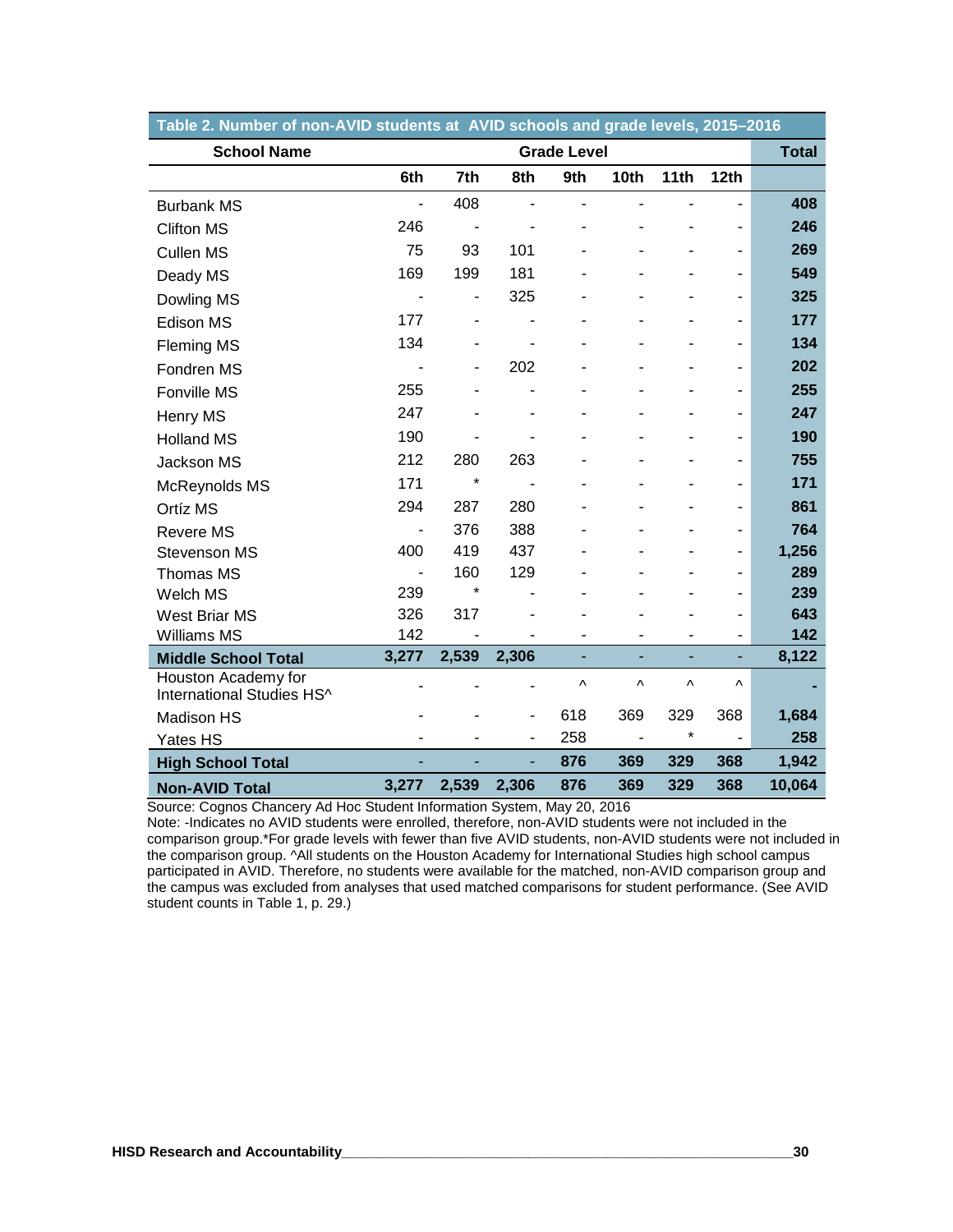|                               | <b>AVID Students</b> |       | <b>Non-AVID Students</b> |       |
|-------------------------------|----------------------|-------|--------------------------|-------|
|                               | $(N=2,061)$          |       | $(N=10,064)$             |       |
|                               | N                    | %     | N                        | %     |
| Grade                         |                      |       |                          |       |
| 6                             | 560                  | 27.2  | 3,277                    | 32.6  |
| 7                             | 403                  | 19.6  | 2,539                    | 25.2  |
| 8                             | 539                  | 26.2  | 2,306                    | 22.9  |
| 9                             | 164                  | 8.0   | 876                      | 8.7   |
| 10                            | 158                  | 7.7   | 369                      | 3.7   |
| 11                            | 118                  | 5.7   | 329                      | 3.3   |
| 12                            | 119                  | 5.8   | 368                      | 3.7   |
| <b>Total</b>                  | 2,061                | 100.0 | 10,064                   | 100.0 |
| Gender                        |                      |       |                          |       |
| Male                          | 930                  | 45.1  | 5,399                    | 53.6  |
| Female                        | 1,131                | 54.9  | 4,665                    | 46.4  |
| <b>Total</b>                  | 2,061                | 100.0 | 10,064                   | 100.0 |
| <b>Race/Ethnicity</b>         |                      |       |                          |       |
| Asian/Pacific Islander        | 57                   | 2.8   | 209                      | 2.1   |
| American Indian/Alaska Native | 3                    | 0.1   | 18                       | 0.2   |
| African American              | 796                  | 38.6  | 2,647                    | 26.3  |
| Hispanic                      | 1,130                | 54.8  | 6,816                    | 67.7  |
| White                         | 64                   | 3.1   | 336                      | 3.3   |
| Two or more                   | 11                   | 0.5   | 38                       | 0.4   |
| <b>Total</b>                  | 2,061                | 100.0 | 10,064                   | 100.0 |
| Economic Disadvantaged        | 1,755                | 85.2  | 8,456                    | 84.0  |
| At-Risk                       | 1,281                | 62.2  | 7,179                    | 71.3  |
| <b>LEP</b>                    | 233                  | 11.3  | 2,227                    | 22.1  |
| <b>Special Education</b>      | 80                   | 3.9   | 1,301                    | 12.9  |
| Gifted/Talented               | 268                  | 13.0  | 1,041                    | 10.3  |

#### **Table 3. Grade levels and characteristics of AVID participants and non-AVID ………. participants at AVID schools, 2015–2016**

Source: Cognos Chancery Ad Hoc Student Information System, May 20, 2016; Chancery SMS Database on July 7, 2016

Note: Economic Disadvantaged, At-Risk, Special Ed., and Gifted/Talented numbers represent duplicated counts.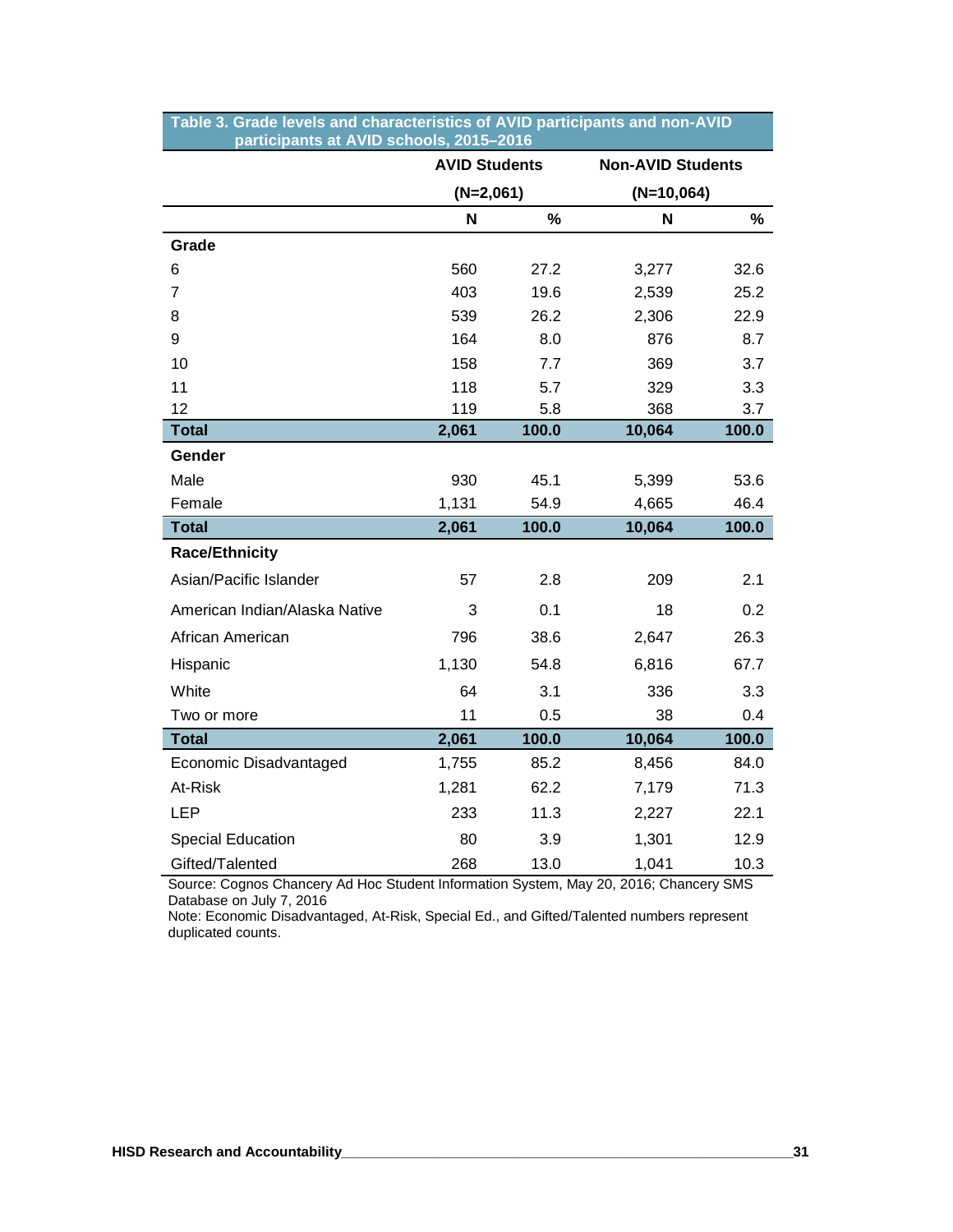|                                   | Table 4. AVID school by *number of years implementing AVID and Certification Self-Study level of |
|-----------------------------------|--------------------------------------------------------------------------------------------------|
| program implementation, 2015-2016 |                                                                                                  |

|                                                                                                                                                                |                                                                                          |                                         |                                                                                                                                                                                                                                                                        |                                                                                                                                                                                                                                                                                                               | Certification Self-Study - Implementation Level |                                                                 |                                     |  |  |
|----------------------------------------------------------------------------------------------------------------------------------------------------------------|------------------------------------------------------------------------------------------|-----------------------------------------|------------------------------------------------------------------------------------------------------------------------------------------------------------------------------------------------------------------------------------------------------------------------|---------------------------------------------------------------------------------------------------------------------------------------------------------------------------------------------------------------------------------------------------------------------------------------------------------------|-------------------------------------------------|-----------------------------------------------------------------|-------------------------------------|--|--|
| <b>School Name</b>                                                                                                                                             | Years<br>in<br><b>AVID</b>                                                               | Non-<br><b>Certified</b><br><b>Site</b> | <b>Affiliate</b><br><b>AVID</b><br><b>Site</b>                                                                                                                                                                                                                         | <b>New</b><br><b>AVID</b><br><b>Site</b>                                                                                                                                                                                                                                                                      | <b>AVID</b><br><b>Certified</b><br><b>Site</b>  | <b>AVID</b><br><b>Highly</b><br><b>Certified</b><br><b>Site</b> | <b>Demonstration</b><br><b>Site</b> |  |  |
| <b>Burbank MS</b>                                                                                                                                              | $\overline{2}$                                                                           |                                         |                                                                                                                                                                                                                                                                        | X                                                                                                                                                                                                                                                                                                             |                                                 |                                                                 |                                     |  |  |
| <b>Clifton MS</b>                                                                                                                                              | 1                                                                                        |                                         |                                                                                                                                                                                                                                                                        | X                                                                                                                                                                                                                                                                                                             |                                                 |                                                                 |                                     |  |  |
| <b>Cullen MS</b>                                                                                                                                               | 1                                                                                        |                                         |                                                                                                                                                                                                                                                                        | X                                                                                                                                                                                                                                                                                                             |                                                 |                                                                 |                                     |  |  |
| Deady MS                                                                                                                                                       | $\overline{2}$                                                                           | X                                       |                                                                                                                                                                                                                                                                        |                                                                                                                                                                                                                                                                                                               |                                                 |                                                                 |                                     |  |  |
| Dowling MS                                                                                                                                                     | 1                                                                                        |                                         |                                                                                                                                                                                                                                                                        | X                                                                                                                                                                                                                                                                                                             |                                                 |                                                                 |                                     |  |  |
| Edison MS                                                                                                                                                      | 1                                                                                        |                                         |                                                                                                                                                                                                                                                                        |                                                                                                                                                                                                                                                                                                               |                                                 |                                                                 |                                     |  |  |
| <b>Fleming MS</b>                                                                                                                                              | 1                                                                                        |                                         |                                                                                                                                                                                                                                                                        | X                                                                                                                                                                                                                                                                                                             |                                                 |                                                                 |                                     |  |  |
| Fondren MS                                                                                                                                                     | 1                                                                                        |                                         |                                                                                                                                                                                                                                                                        | X                                                                                                                                                                                                                                                                                                             |                                                 |                                                                 |                                     |  |  |
| Fonville MS                                                                                                                                                    | 1                                                                                        |                                         |                                                                                                                                                                                                                                                                        | X                                                                                                                                                                                                                                                                                                             |                                                 |                                                                 |                                     |  |  |
| Henry MS                                                                                                                                                       | 4                                                                                        |                                         |                                                                                                                                                                                                                                                                        |                                                                                                                                                                                                                                                                                                               | X                                               |                                                                 |                                     |  |  |
| <b>Holland MS</b>                                                                                                                                              | 4                                                                                        |                                         | X                                                                                                                                                                                                                                                                      |                                                                                                                                                                                                                                                                                                               |                                                 |                                                                 |                                     |  |  |
| Jackson MS                                                                                                                                                     | 3                                                                                        | X                                       |                                                                                                                                                                                                                                                                        |                                                                                                                                                                                                                                                                                                               |                                                 |                                                                 |                                     |  |  |
| McReynolds MS                                                                                                                                                  | 3                                                                                        |                                         |                                                                                                                                                                                                                                                                        | X                                                                                                                                                                                                                                                                                                             |                                                 |                                                                 |                                     |  |  |
| Ortíz MS                                                                                                                                                       | 4                                                                                        |                                         |                                                                                                                                                                                                                                                                        |                                                                                                                                                                                                                                                                                                               | X                                               |                                                                 |                                     |  |  |
| <b>Revere MS</b>                                                                                                                                               | 4                                                                                        |                                         |                                                                                                                                                                                                                                                                        |                                                                                                                                                                                                                                                                                                               |                                                 | X                                                               |                                     |  |  |
| Stevenson MS                                                                                                                                                   | $\overline{2}$                                                                           | X                                       |                                                                                                                                                                                                                                                                        |                                                                                                                                                                                                                                                                                                               |                                                 |                                                                 |                                     |  |  |
| Thomas MS                                                                                                                                                      | $\overline{2}$                                                                           | X                                       |                                                                                                                                                                                                                                                                        |                                                                                                                                                                                                                                                                                                               |                                                 |                                                                 |                                     |  |  |
| Welch MS                                                                                                                                                       | $\overline{2}$                                                                           |                                         |                                                                                                                                                                                                                                                                        | X                                                                                                                                                                                                                                                                                                             |                                                 |                                                                 |                                     |  |  |
| <b>West Briar MS</b>                                                                                                                                           | $\overline{2}$                                                                           | X                                       |                                                                                                                                                                                                                                                                        |                                                                                                                                                                                                                                                                                                               |                                                 |                                                                 |                                     |  |  |
| Williams MS                                                                                                                                                    | 1                                                                                        |                                         |                                                                                                                                                                                                                                                                        | Χ                                                                                                                                                                                                                                                                                                             |                                                 |                                                                 |                                     |  |  |
| Houston Academy for<br><b>International Studies HS</b>                                                                                                         | 4                                                                                        |                                         |                                                                                                                                                                                                                                                                        |                                                                                                                                                                                                                                                                                                               | X                                               |                                                                 |                                     |  |  |
| Madison HS                                                                                                                                                     | 4                                                                                        |                                         |                                                                                                                                                                                                                                                                        |                                                                                                                                                                                                                                                                                                               | X                                               |                                                                 |                                     |  |  |
| Yates HS                                                                                                                                                       | 3                                                                                        |                                         |                                                                                                                                                                                                                                                                        | Χ                                                                                                                                                                                                                                                                                                             |                                                 |                                                                 |                                     |  |  |
| <b>AVID Total</b>                                                                                                                                              |                                                                                          | 5                                       | 1                                                                                                                                                                                                                                                                      | 11                                                                                                                                                                                                                                                                                                            | $\overline{4}$                                  | 1                                                               | 0                                   |  |  |
| <b>Non-Certified Site</b>                                                                                                                                      |                                                                                          |                                         |                                                                                                                                                                                                                                                                        | <b>Affiliate AVID Site</b>                                                                                                                                                                                                                                                                                    |                                                 |                                                                 | <b>New AVID Site</b>                |  |  |
| A site that has never been certified and<br>has one or more Essentials rated as "Not<br>AVID" (Level 0) and is working to<br>implement all 11 AVID Essentials. |                                                                                          |                                         | A former AVID Certified Site or Affiliate site that has one<br>A site implementing AVID for<br>or more Essentials rated as "Not AVID" (Level 0). Site<br>the first time at the start of<br>Team is working to implement all 11 AVID Essentials.<br>this academic year. |                                                                                                                                                                                                                                                                                                               |                                                 |                                                                 |                                     |  |  |
| <b>AVID Certified Site</b>                                                                                                                                     |                                                                                          |                                         | <b>AVID Highly Certified Site</b>                                                                                                                                                                                                                                      |                                                                                                                                                                                                                                                                                                               |                                                 |                                                                 |                                     |  |  |
|                                                                                                                                                                | A site with all Essentials rated "Meets Certification<br>Standards" (Level 1) or higher. |                                         |                                                                                                                                                                                                                                                                        | A site that meets certification standards (all 11 Essentials at Level 1 or<br>higher), has at least six Essentials rated "Routine Use" (Level 2) and/or<br>"Institutionalization" (Level 3), has been certified for at least two consecutive<br>years, and has been implementing for a minimum of four years. |                                                 |                                                                 |                                     |  |  |

Sources: 2015–2016 AVID Secondary Certification Entry System (online), May 23, 2016; Department of Research and Accountability, May 2014, June 2015, and February 2016 (historical data for the number of years campuses have participated in AVID)

Note: \*Indicates the number of years sites implemented AVID in the last four years. No data were available for Edison MS.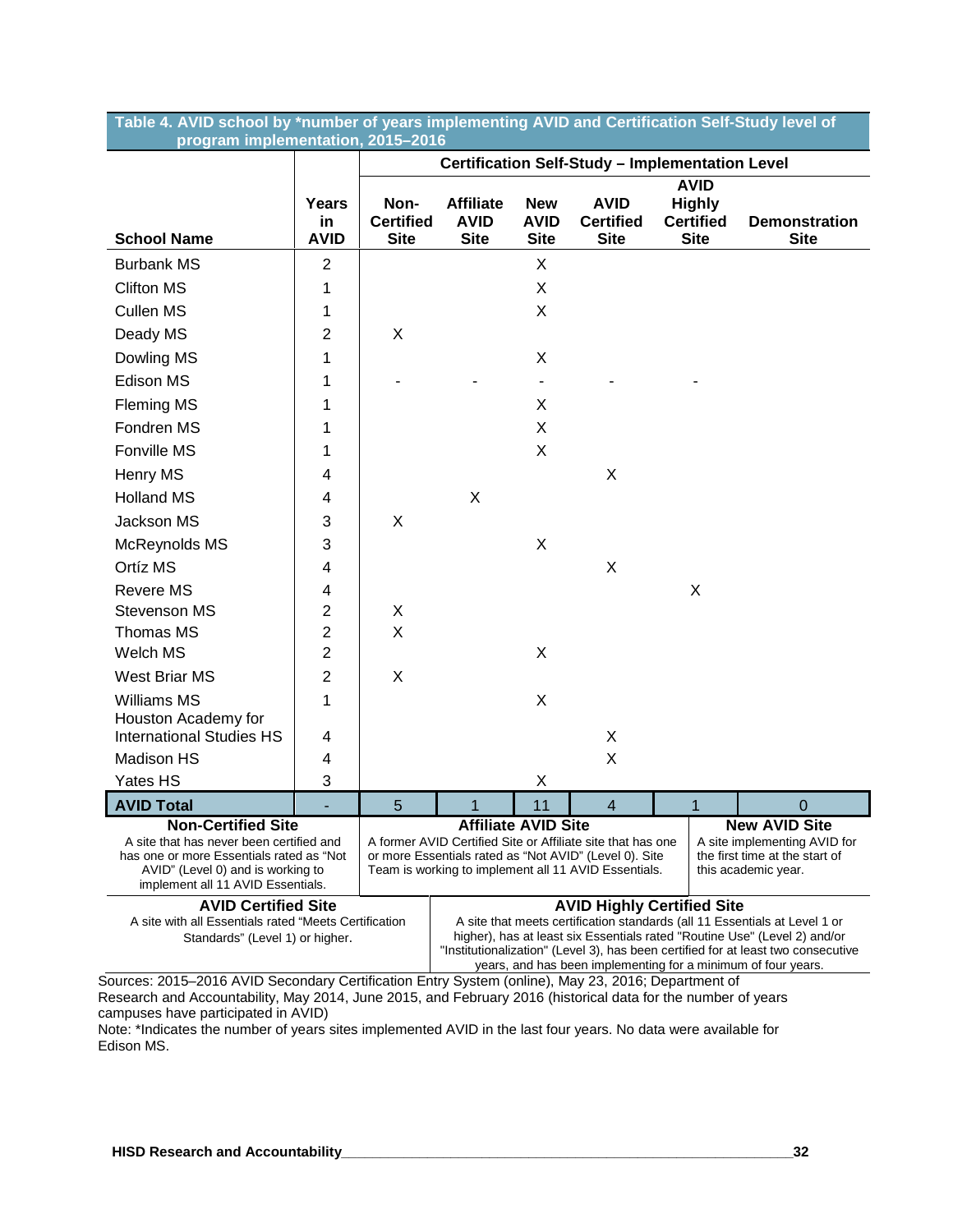| 2015-2016                                                                               |                                                           |                |                                |                         |                         |                                       |                                                                |                |                     |                         |                |                                    |
|-----------------------------------------------------------------------------------------|-----------------------------------------------------------|----------------|--------------------------------|-------------------------|-------------------------|---------------------------------------|----------------------------------------------------------------|----------------|---------------------|-------------------------|----------------|------------------------------------|
|                                                                                         |                                                           |                |                                |                         |                         |                                       | <b>Certification Self-Study</b>                                |                |                     |                         |                |                                    |
| <b>School Name</b>                                                                      |                                                           |                |                                |                         |                         |                                       | <b>AVID Essential Ratings</b>                                  |                |                     |                         |                |                                    |
| $(n=23)$                                                                                | 1                                                         | $\mathbf{2}$   | 3                              | 4                       | 5                       | 6                                     | 7                                                              | 8              | 9                   | 10                      | 11             | <b>Total</b>                       |
| <b>Burbank MS</b>                                                                       | 0                                                         | 0              | 0                              | 1                       | $\mathbf 0$             | 0                                     | $\Omega$                                                       | $\Omega$       | 0                   | $\Omega$                | 0              |                                    |
| <b>Clifton MS</b>                                                                       | 1                                                         | $\Omega$       | 1                              | 1                       | 1                       | 1                                     | 0                                                              | 0              | 0                   | 1                       | 1              |                                    |
| <b>Cullen MS</b>                                                                        | 1                                                         | 1              | $\overline{2}$                 | 0                       | 1                       | 1                                     | 1                                                              | 1              | 1                   | 1                       | 1              |                                    |
| Deady MS                                                                                | 0                                                         | $\Omega$       | 0                              | 1                       | 0                       | 0                                     | 0                                                              | 0              | 0                   | $\Omega$                | 0              |                                    |
| Dowling MS                                                                              | 1                                                         | 1              | 1                              | 1                       | 1                       | 1                                     | 1                                                              | $\Omega$       | 1                   | 1                       | 1              |                                    |
| <b>Edison MS</b>                                                                        | $\blacksquare$                                            | $\blacksquare$ | $\blacksquare$                 | ٠                       | ÷,                      | $\overline{\phantom{0}}$              | $\blacksquare$                                                 | $\blacksquare$ |                     |                         |                |                                    |
| <b>Fleming MS</b>                                                                       | 1                                                         | 0              | 1                              | 3                       | 1                       | 1                                     | 1                                                              | 1              | 1                   | 1                       | 1              |                                    |
| Fondren MS                                                                              | 1                                                         | $\Omega$       | 1                              | 0                       | 1                       | 1                                     | 0                                                              | 1              | 0                   | 1                       | 0              |                                    |
| Fonville MS                                                                             | 1                                                         | $\Omega$       | 1                              | 3                       | 1                       | 0                                     | 0                                                              | 0              | 0                   | 1                       | 0              |                                    |
| Henry MS                                                                                | 1                                                         | 1              | 1                              | 3                       | 1                       | 1                                     | 1                                                              | 1              | 1                   | 1                       | 1              |                                    |
| <b>Holland MS</b>                                                                       | $\Omega$                                                  | $\Omega$       | 0                              | 1                       | 0                       | 0                                     | 0                                                              | 0              | 0                   | 0                       | 0              |                                    |
| Jackson MS                                                                              | $\Omega$                                                  | $\Omega$       | 1                              | 0                       | 1                       | 1                                     | 1                                                              | 0              | 1                   | 1                       | 1              |                                    |
| McReynolds MS                                                                           | 1                                                         | 1              | 1                              | 3                       | 1                       | 1                                     | 1                                                              | $\Omega$       | 1                   | 1                       | 1              |                                    |
| Ortíz MS                                                                                | 1                                                         | 1              | 1                              | 1                       | 1                       | 1                                     | 1                                                              | 1              | 1                   | 1                       | 1              |                                    |
| <b>Revere MS</b>                                                                        | $\overline{2}$                                            | $\overline{2}$ | $\overline{2}$                 | 1                       | $\overline{2}$          | 2                                     | $\overline{2}$                                                 | $\overline{2}$ | $\overline{2}$      | $\overline{2}$          | $\overline{2}$ |                                    |
| <b>Stevenson MS</b>                                                                     | 1                                                         | 1              | 1                              | 1                       | 1                       | 1                                     | 1                                                              | $\Omega$       | 0                   | 1                       | 0              |                                    |
| <b>Thomas MS</b>                                                                        | 0                                                         | $\Omega$       | 1                              | 0                       | 1                       | 0                                     | 0                                                              | 0              | 0                   | 1                       | 0              |                                    |
| Welch MS                                                                                | 0                                                         | 1              | 1                              | 3                       | 1                       | 1                                     | 1                                                              | $\Omega$       | 0                   | 1                       | 1              |                                    |
| West Briar MS                                                                           | 0                                                         | $\Omega$       | 1                              | 3                       | 1                       | 1                                     | 1                                                              | $\Omega$       | 0                   | $\Omega$                | 0              |                                    |
| <b>Williams MS</b>                                                                      | 0                                                         | $\Omega$       | 1                              | 3                       | 1                       | 1                                     | 1                                                              | $\Omega$       | 0                   | 1                       | 1              |                                    |
| Houston Academy for<br><b>International Studies HS</b>                                  | 3                                                         | 1              | 3                              | 3                       | $\overline{2}$          | $\overline{2}$                        | 1                                                              | 1              | 2                   | 1                       | 1              |                                    |
| <b>Madison HS</b>                                                                       | 1                                                         | 1              | $\overline{2}$                 | $\overline{2}$          | $\overline{2}$          | $\overline{2}$                        | $\overline{2}$                                                 | 1              | 1                   | 1                       | 1              |                                    |
| Yates HS                                                                                | 0                                                         | 1              | 1                              | 1                       | 1                       | 1                                     | 1                                                              | 1              | 1                   | 1                       | 0              |                                    |
| <b>AVID Total - Level 0</b>                                                             | 9                                                         | 11             | 3                              | $\overline{\mathbf{4}}$ | $\overline{\mathbf{3}}$ | 5                                     | $\overline{7}$                                                 | 13             | 11                  | $\overline{\mathbf{4}}$ | 9              | 79                                 |
| <b>AVID Total - Level 1</b>                                                             | 11                                                        | 10             | 15                             | 9                       | 16                      | 14                                    | 13                                                             | 8              | 9                   | 17                      | 12             | 134                                |
| <b>AVID Total - Level 2</b>                                                             | 1                                                         | 1              | 3                              | 1                       | 3                       | 3                                     | $\overline{2}$                                                 | 1              | $\overline{2}$      | 1                       | 1              | 19                                 |
| <b>AVID Total - Level 3</b>                                                             | $\mathbf{1}$                                              | $\bf{0}$       | 1                              | 8                       | $\boldsymbol{0}$        | $\bf{0}$                              | $\boldsymbol{0}$                                               | $\bf{0}$       | $\bf{0}$            | $\bf{0}$                | $\bf{0}$       | 10                                 |
| <b>Essential 1</b><br>Focus on Students in the Middle                                   |                                                           |                | <b>Voluntary Participation</b> | <b>Essential 2</b>      |                         |                                       |                                                                |                |                     | <b>Essential 3</b>      |                | Full Implementation of the Program |
| <b>Essential 4</b><br><b>Requirements for University</b><br>Enrollment                  | <b>Essential 5</b><br><b>Strong Organizational Skills</b> |                |                                |                         |                         |                                       | <b>Essential 6</b><br>Strong Writing and Reading<br>Curriculum |                |                     |                         |                |                                    |
| <b>Essential 7</b><br>Collaboration and Inquiry to<br><b>Promote Critical Thinking</b>  | <b>Essential 8</b><br><b>Tutors</b>                       |                |                                |                         |                         | <b>Essential 9</b><br>Data Collection |                                                                |                |                     |                         |                |                                    |
| <b>Essential 10</b><br>Program Cost, Resources, Certification, and Staff<br>Development |                                                           |                |                                |                         |                         |                                       |                                                                |                | <b>Essential 11</b> | Active AVID Site Team   |                |                                    |

**Table 5. Certification Self-Study levels for AVID Essentials by number and AVID campus,** 

Source: 2015–2016 AVID Secondary Certification Entry System (online), May 23, 2016 Note: No data were available for Edison MS. AVID Essentials are described on page 6 of this report.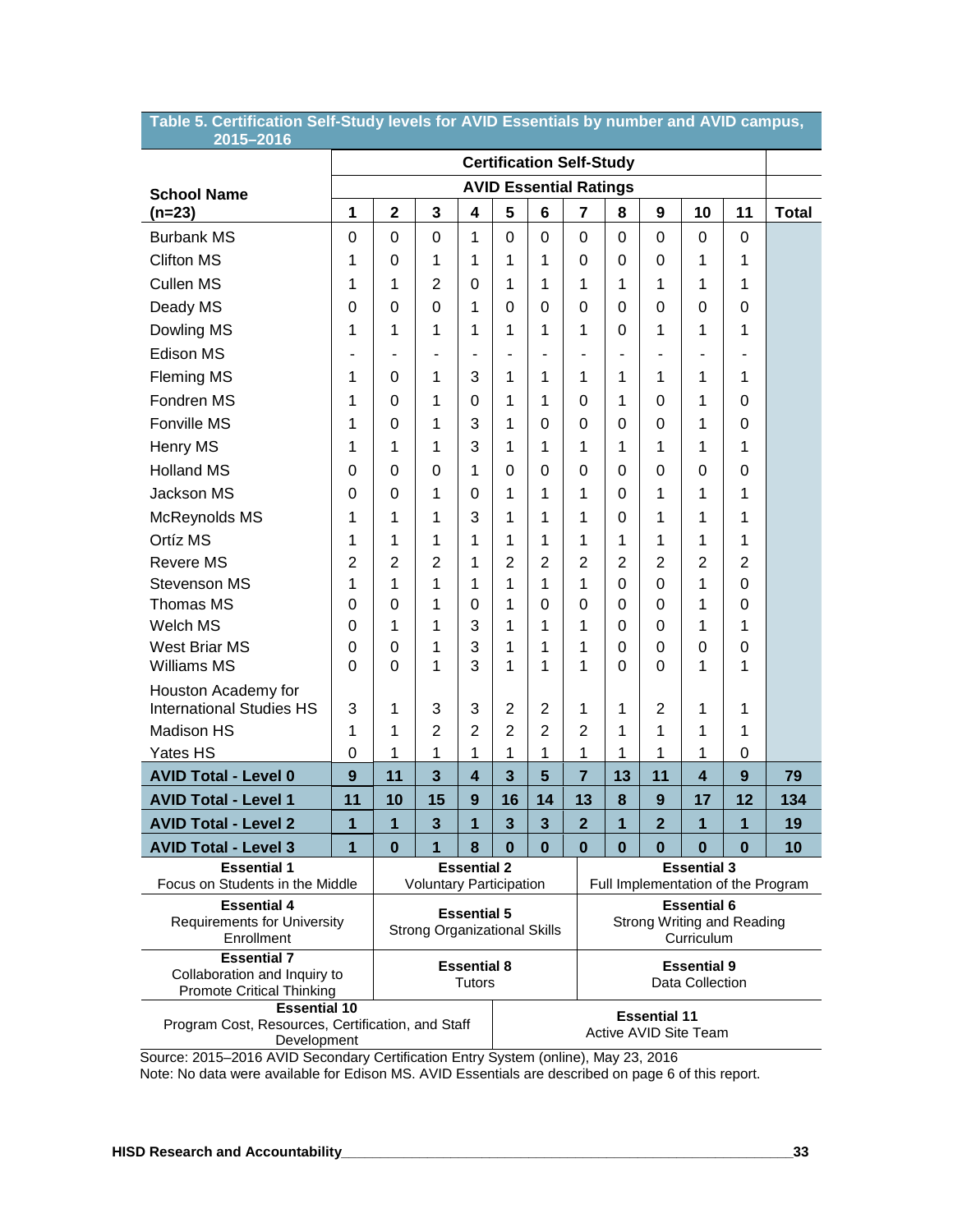| Table 6a. Number of AVID and non-AVID students enrolled in pre-AP, AP, and dual credit<br>courses by course type and school level, 2015-2016 |               |                     |             |                     |                          |                     |                       |                     |  |
|----------------------------------------------------------------------------------------------------------------------------------------------|---------------|---------------------|-------------|---------------------|--------------------------|---------------------|-----------------------|---------------------|--|
|                                                                                                                                              | <b>Pre-AP</b> |                     | АP          |                     | <b>Dual Credit</b>       |                     | <b>Total Students</b> |                     |  |
|                                                                                                                                              | <b>AVID</b>   | Non-<br><b>AVID</b> | <b>AVID</b> | Non-<br><b>AVID</b> | <b>AVID</b>              | Non-<br><b>AVID</b> | <b>AVID</b>           | Non-<br><b>AVID</b> |  |
| <b>Middle School</b><br><b>Students</b>                                                                                                      | 463           | 2,678               | 2           | 8                   | $\overline{\phantom{a}}$ | $\blacksquare$      | 1,502                 | 8,122               |  |
| <b>High School</b><br><b>Students</b>                                                                                                        | 486           | 399                 | 460         | 333                 | 375                      | 29                  | 559                   | 1,942               |  |
| <b>Total Students</b>                                                                                                                        | 949           | 3.077               | 462         | 341                 | 375                      | 29                  | 2,061                 | 10,064              |  |

**Table 6b. Number of pre-AP, AP, and dual credit course enrollments for AVID and non-AVID ….…….…students by course type, school level, and school, 2015–2016**

|                                                 |                | Pre-AP              |             | <b>AP</b>                | <b>Dual Credit</b> |                          | <b>Total</b><br>Enrollments* |                     |
|-------------------------------------------------|----------------|---------------------|-------------|--------------------------|--------------------|--------------------------|------------------------------|---------------------|
|                                                 | <b>AVID</b>    | Non-<br><b>AVID</b> | <b>AVID</b> | Non-<br><b>AVID</b>      | <b>AVID</b>        | Non-<br><b>AVID</b>      | <b>AVID</b>                  | Non-<br><b>AVID</b> |
| <b>Middle School</b>                            |                |                     |             |                          |                    |                          |                              |                     |
| <b>Burbank MS</b>                               | 184            | 620                 | ÷,          | $\overline{\phantom{a}}$ | ä,                 | $\overline{\phantom{0}}$ | 184                          | 620                 |
| <b>Clifton MS</b>                               | 26             | 403                 |             |                          |                    | -                        | 26                           | 403                 |
| <b>Cullen MS</b>                                | 57             | 5                   |             |                          |                    | -                        | 57                           | $5\phantom{1}$      |
| Deady MS                                        | 44             | 519                 |             |                          |                    | $\overline{\phantom{0}}$ | 44                           | 519                 |
| Dowling MS                                      | 202            | 160                 |             |                          |                    |                          | 202                          | 160                 |
| Edison MS                                       | 112            | 164                 |             |                          |                    | $\overline{a}$           | 112                          | 164                 |
| <b>Fleming MS</b>                               | 1              | 56                  |             |                          |                    | $\overline{a}$           | 1                            | 56                  |
| Fondren MS                                      | 9              | 33                  |             |                          |                    | -                        | 9                            | 33                  |
| Fonville MS                                     | 15             | 136                 |             |                          |                    | ٠                        | 15                           | 136                 |
| Henry MS                                        | 36             | 282                 |             |                          |                    | -                        | 36                           | 282                 |
| <b>Holland MS</b>                               | 90             | 217                 |             |                          |                    | $\overline{a}$           | 90                           | 217                 |
| Jackson MS                                      | 21             | 589                 |             |                          |                    |                          | 21                           | 589                 |
| McReynolds MS                                   | 8              | 128                 |             |                          |                    | $\overline{a}$           | 8                            | 128                 |
| Ortíz MS                                        | 321            | 658                 |             |                          |                    |                          | 321                          | 658                 |
| <b>Revere MS</b>                                | 108            | 658                 | 4           | 16                       |                    | -                        | 112                          | 174                 |
| <b>Stevenson MS</b>                             | 158            | 2,037               |             |                          |                    |                          | 158                          | 2,037               |
| Thomas MS                                       | 17             | 193                 |             |                          |                    | $\overline{a}$           | 17                           | 193                 |
| Welch MS                                        |                | 162                 |             |                          |                    | ä,                       |                              | 162                 |
| <b>Westbriar MS</b>                             | 48             | 1,575               |             |                          |                    |                          | 48                           | 1,575               |
| <b>Williams MS</b>                              | $\overline{2}$ | 39                  |             |                          |                    |                          | $\overline{2}$               | 39                  |
| <b>Middle School Total</b>                      |                |                     |             |                          |                    |                          |                              |                     |
| <b>Course Enrollments</b><br><b>High School</b> | 1,459          | 8,634               | 4           | 16                       |                    |                          | 1,463                        | 8,650               |
| Houston Academy                                 |                |                     |             |                          |                    |                          |                              |                     |
| for International HS                            | 2,101          |                     | 931         |                          | 1,209              |                          | 4,241                        |                     |
| <b>Madison HS</b>                               | 263            | 1,429               | 152         | 931                      | 9                  | 58                       | 424                          | 2,418               |
| Yates HS                                        | 122            | 113                 | 1           | $\overline{2}$           |                    |                          | 123                          | 115                 |
| <b>High School Total</b>                        |                |                     |             |                          |                    |                          |                              |                     |
| <b>Course Enrollments</b>                       | 2,486          | 1,542               | 1,084       | 933                      | 1,218              | 58                       | 4,788                        | 2,533               |
| <b>Total Course</b>                             |                |                     |             |                          |                    |                          |                              |                     |
| <b>Enrollments</b>                              | 3,945          | 10,176              | 1,088       | 949                      | 1,218              | 58                       | 6,251                        | 11,183              |

Source: Cognos Chancery Ad Hoc Student Information System, May 20, 2016; Chancery SMS Database Historical Grades File, July 7, 2016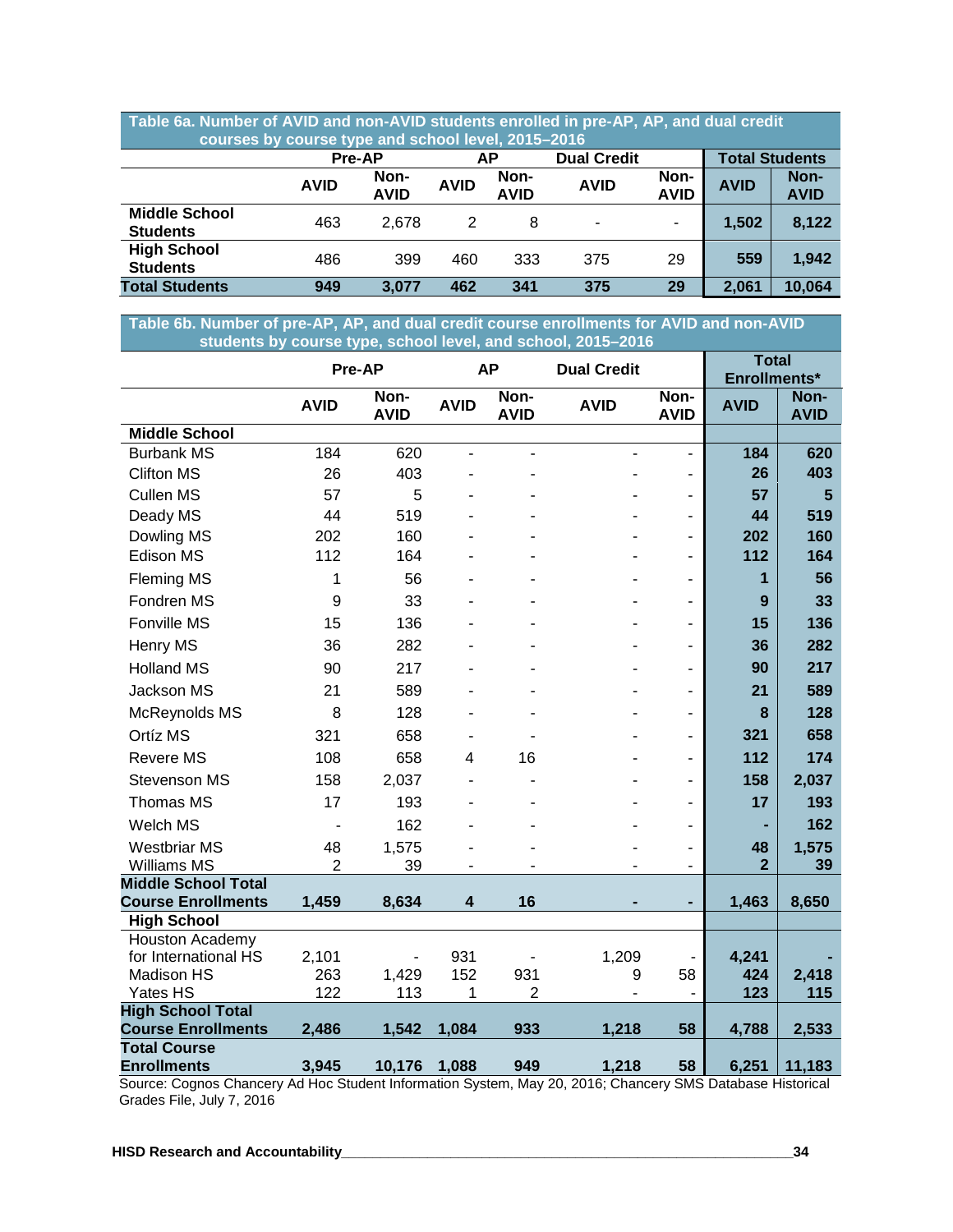| and dual credit courses by course type and school level, 2015–2016 |                 |             |                 |             |                     |  |  |  |  |
|--------------------------------------------------------------------|-----------------|-------------|-----------------|-------------|---------------------|--|--|--|--|
|                                                                    |                 |             | АP              |             | <b>Dual Credit</b>  |  |  |  |  |
| <b>AVID</b>                                                        | <b>Non-AVID</b> | <b>AVID</b> | <b>Non-AVID</b> | <b>AVID</b> | Non-<br><b>AVID</b> |  |  |  |  |
|                                                                    |                 |             |                 |             |                     |  |  |  |  |
| 463                                                                | 2,678           | 2           | 8               |             |                     |  |  |  |  |
|                                                                    |                 |             |                 |             |                     |  |  |  |  |
| 486                                                                | 399             | 460         | 333             | 375         | 29                  |  |  |  |  |
| 949                                                                | 3.077           | 462         | 341             | 375         | 29                  |  |  |  |  |
|                                                                    |                 |             |                 |             |                     |  |  |  |  |
| 1,459                                                              | 8,634           | 4           | 16              |             |                     |  |  |  |  |
|                                                                    |                 |             |                 |             |                     |  |  |  |  |
| 2,486                                                              | 1.542           | 1,084       | 933             | 1,218       | 58                  |  |  |  |  |
|                                                                    |                 |             |                 |             |                     |  |  |  |  |
| 3,945                                                              | 10.176          | 1.088       | 949             | 1,218       | 58                  |  |  |  |  |
|                                                                    |                 | Pre-AP      |                 |             |                     |  |  |  |  |

**Table 6c. AVID and non-AVID students' average per student enrollment rates in pre-AP, AP,** 

Source: Cognos Chancery Ad Hoc Student Information System, May 20, 2016; Chancery SMS Database Historical Grades File, July 7, 2016

Note: The average per student enrollment rates were calculated by dividing the number of course enrollments at each school level and in total by the number of students at each school level and in total.

| Table 7. AP examination participation and performance results for AVID students,<br>2014-2015 and 2015-2016 |           |                          |           |                          |                           |  |  |  |  |
|-------------------------------------------------------------------------------------------------------------|-----------|--------------------------|-----------|--------------------------|---------------------------|--|--|--|--|
|                                                                                                             |           | 2014-2015<br>$(N=1,310)$ |           | 2015-2016<br>$(N=2,061)$ | Change                    |  |  |  |  |
|                                                                                                             | N         | %                        | N         | %                        |                           |  |  |  |  |
| <b>AVID Students Taking Exams</b>                                                                           | 274       | 20.9                     | 434       | 21.1                     | $0.2$ ppts.               |  |  |  |  |
| Exams Taken<br>Exams Scored Three or Higher<br>Average Number of Exams                                      | 334<br>59 | 17.7                     | 566<br>69 | 12.2                     | 232 exams<br>$-5.5$ ppts. |  |  |  |  |
| per student                                                                                                 | 1.2       | -                        | 1.3       |                          | 0.1 exams                 |  |  |  |  |

Sources: HISD AP Exam 2015—16\_07-26-16 data file; Department of Research and Accountability, February 2016 Note: \* "ppts." means percentage points.

|                                                             | <b>AVID Participants</b><br><b>Enrolled in AP Courses</b><br>(N=462) |      | <b>Non-AVID Students Enrolled</b><br>in AP Courses<br>(N=341) |      |
|-------------------------------------------------------------|----------------------------------------------------------------------|------|---------------------------------------------------------------|------|
|                                                             | N                                                                    | %    | N                                                             | %    |
| AP Students Taking Exams                                    | 434                                                                  | 93.9 | 239                                                           | 70.1 |
| Exams Taken                                                 | 566                                                                  |      | 366                                                           |      |
| Exams Scored Three or Higher<br>Average Number of Exams     | 69                                                                   | 12.2 | 30                                                            | 8.2  |
| per student<br>$0.017 - 10.070$ $0.0010 - 1.01$<br>$\cdots$ | 1.3 exams                                                            |      | 1.5 exams                                                     |      |

Source: HISD AP Exam 2015—16\_07-26-16 data file

Note: \* "ppts." means percentage points.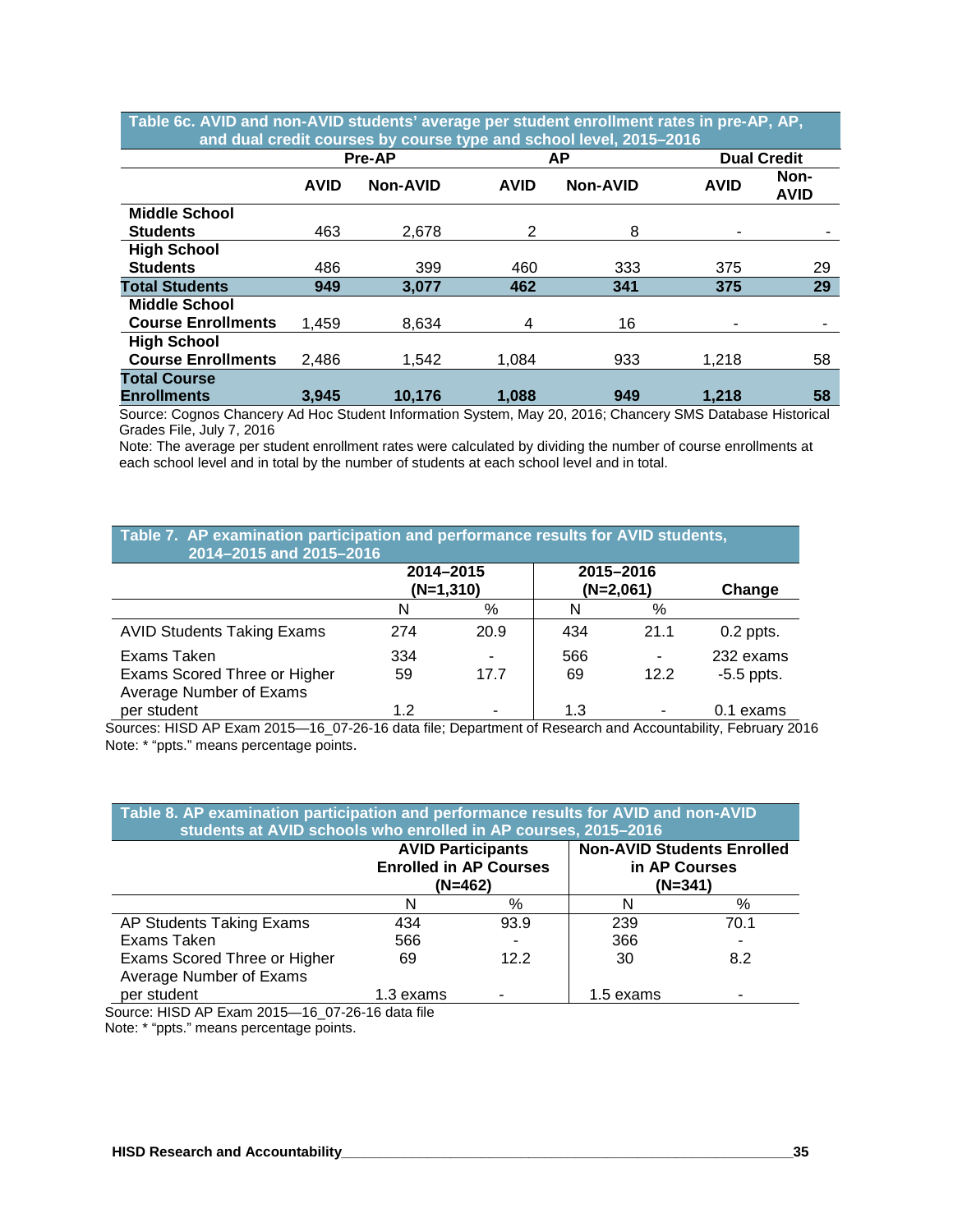| Table 9. Percentage of all available STAAR Level II Satisfactory and |             |       |                                                        |                 |  |  |  |  |  |
|----------------------------------------------------------------------|-------------|-------|--------------------------------------------------------|-----------------|--|--|--|--|--|
|                                                                      |             |       | Level III Advanced scores earned for AVID and Non-AVID |                 |  |  |  |  |  |
| students by grade level and subject, Spring 2016                     |             |       |                                                        |                 |  |  |  |  |  |
| <b>Subject</b>                                                       |             | N     | Met Level II*                                          | Met Level III** |  |  |  |  |  |
| Grade Level, 6                                                       |             |       |                                                        |                 |  |  |  |  |  |
|                                                                      | AVID        | 515   | 53.2                                                   | 6.2             |  |  |  |  |  |
| Reading                                                              | Non-AVID    | 3,261 | 49.7                                                   | 9.0             |  |  |  |  |  |
|                                                                      | AVID        | 515   | 64.5                                                   | 8.3             |  |  |  |  |  |
| Math                                                                 | Non-AVID    | 3,257 | 62.2                                                   | 10.3            |  |  |  |  |  |
| Grade Level, 7                                                       |             |       |                                                        |                 |  |  |  |  |  |
|                                                                      | <b>AVID</b> | 376   | 64.1                                                   | 14.1            |  |  |  |  |  |
| Reading                                                              | Non-AVID    | 2,525 | 60.2                                                   | 14.1            |  |  |  |  |  |
|                                                                      | AVID        | 370   | 60.5                                                   | 13.8            |  |  |  |  |  |
| Math                                                                 | Non-AVID    | 2,436 | 62.2                                                   | 14.6            |  |  |  |  |  |
|                                                                      | AVID        | 379   | 60.2                                                   | 6.9             |  |  |  |  |  |
| Writing                                                              | Non-AVID    | 2,507 | 59.3                                                   | 9.6             |  |  |  |  |  |
| Grade Level, 8                                                       |             |       |                                                        |                 |  |  |  |  |  |
|                                                                      | <b>AVID</b> | 485   | 71.1                                                   | 6.8             |  |  |  |  |  |
| Reading                                                              | Non-AVID    | 2,244 | 63.1                                                   | 9.4             |  |  |  |  |  |
|                                                                      | <b>AVID</b> | 395   | 64.6                                                   | 5.3             |  |  |  |  |  |
| Math                                                                 | Non-AVID    | 1,990 | 58.8                                                   | 8.6             |  |  |  |  |  |
|                                                                      | AVID        | 483   | 59.0                                                   | 7.2             |  |  |  |  |  |
| Science                                                              | Non-AVID    | 2,218 | 55.5                                                   | 9.6             |  |  |  |  |  |
|                                                                      | <b>AVID</b> | 483   | 45.5                                                   | 5.2             |  |  |  |  |  |
| <b>Social Studies</b>                                                | Non-AVID    | 2,266 | 45.6                                                   | 9.8             |  |  |  |  |  |

Source: Cognos Chancery Ad Hoc, STAAR 3–8, July 11, 2016

Note: \*Percent Met Level II, Satisfactory 2016 Progression Standard; \*\*Percent Met Level III, Advanced Performance Standard. STAAR English 2015–2016 Level II\* Performance Standards were reading grade 6 (1517), grade 7 (1567), grade 8 (1587); math grade 6 (1536), grade 7 (1575), grade 8 (1595); writing grade 7 (3550), science grade 8 (3550), social studies grade 8 (3550). Level III\* 2015–2016 Advanced Performance Standards were reading grade 6 (1718), grade 7 (1753), grade 8 (1783); math grade 6 (1772), grade 7 (1798), grade 8 (1854); writing grade 7 (4602), science grade 8 (4406), social studies grade 8 (4268).

|                | by subject, Spring 2016 |       | III Advanced scores earned for AVID and Non-AVID students | Table 10. Percentage of available STAAR EOC Level II Satisfactory and Level |
|----------------|-------------------------|-------|-----------------------------------------------------------|-----------------------------------------------------------------------------|
| <b>Subject</b> |                         | N     | Met Level II*                                             | Met Level III**                                                             |
|                | AVID                    | 167   | 87.4                                                      | 12.6                                                                        |
| English I      | Non-AVID                | 935   | 32.3                                                      | 0.5                                                                         |
|                | AVID                    | 163   | 92.6                                                      | 8.6                                                                         |
| English II     | Non-AVID                | 595   | 31.1                                                      | $0.2^{\circ}$                                                               |
|                | AVID                    | 179   | 93.3                                                      | 36.3                                                                        |
| Algebra I      | Non-AVID                | 1,127 | 65.7                                                      | 23.1                                                                        |
|                | AVID                    | 161   | 98.1                                                      | 28.6                                                                        |
| Biology        | Non-AVID                | 803   | 70.1                                                      | 8.5                                                                         |
| U.S.           | <b>AVID</b>             | 117   | 99.1                                                      | 23.1                                                                        |
| History        | Non-AVID                | 376   | 70.2                                                      | 2.9                                                                         |
|                |                         |       |                                                           |                                                                             |

Source: Cognos Chancery Ad Hoc, STAAR EOC, July 27, 2016

Note: \*Percent Met Level II, Satisfactory Student Standard; \*\*Percent Met Level III, Advanced Performance Standard.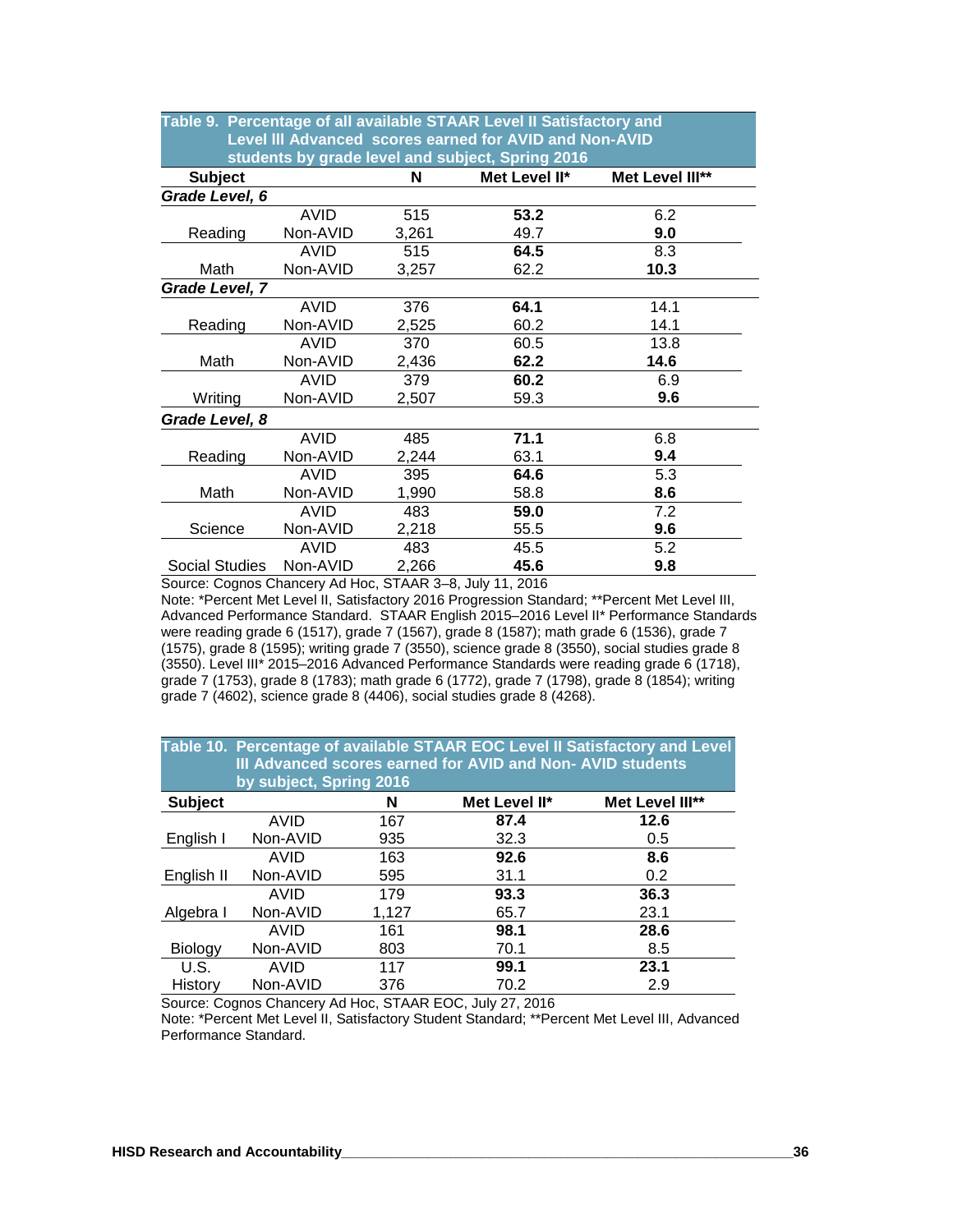|                    | grades by course type, 2015-2016 |     |             |       |                 |                   |        |         |          |
|--------------------|----------------------------------|-----|-------------|-------|-----------------|-------------------|--------|---------|----------|
|                    |                                  |     | <b>AVID</b> |       | <b>Non-AVID</b> |                   |        |         |          |
|                    |                                  |     | <b>Mean</b> |       | Mean            | <b>Mean</b>       | Std.   |         | 1-tailed |
|                    |                                  | N   | Grade       | N     | Grade           | <b>Difference</b> | Error  | t       | р        |
| Grades, 6-9        |                                  |     |             |       |                 |                   |        |         |          |
|                    | Unmatched                        | 449 | 83.31       | 2,605 | 84.31           | $-1.00$           | .389   | $-2.57$ | $.005*$  |
| Pre-AP             | <b>Matched</b>                   |     | 83.31       |       | 83.38           | $-0.08$           | .674   | $-0.11$ | .456     |
| Grades, 10-12      |                                  |     |             |       |                 |                   |        |         |          |
|                    | Unmatched                        | 58  | 82.18       | 189   | 79.35           | 2.83              | 1.460  | 1.94    | $.027*$  |
| Pre-AP             | <b>Matched</b>                   |     | 82.03       |       | 80.19           | 1.83              | 3.569  | 0.51    | .305     |
|                    | Unmatched                        | 47  | 77.19       | 276   | 76.32           | 0.88              | 1.879  | 0.47    | .319     |
| AP                 | <b>Matched</b>                   |     | 77.19       |       | 76.43           | 0.77              | 8.552  | 0.09    | .464     |
|                    | Unmatched                        |     | 70.00       |       | 73.52           | $-3.52$           | 8.580  | $-0.41$ | .343     |
| <b>Dual Credit</b> | <b>Matched</b>                   | 5   | 70.00       | 22    | 74.60           | -4.6              | 11.445 | $-0.40$ | .346     |

**Table 11. Propensity Score Matching results for AVID and Non-AVID students'^ mean course** 

Source: PEIMS 15–16; Chancery SMS Database Historical Grades File, July 7, 2016 Note: <sup>A</sup>Included in the analyses were students who were enrolled on October 30, 2015 (i.e., PEIMS inclusion, had an average daily attendance rate greater than zero, and who had spring 2015 STAAR Reading scores (2015–2016 grades 6–9) or 2014–2015 cumulative GPA (2015–2016 grades 10–12) only. Students were matched on economic, at-risk, special education, gifted/talented, limited English proficiency statuses, and their prior year's cumulative GPA (2015–2016 grades 10–12) or spring 2015 STAAR performance (2015–2016 grades 6–9). \*Indicates p<0.05.

|               | Table 12. Results for estimated average AVID treatment effects on course grades for AVID<br>students by grade levels and course type, 2015-2016 |                                                                                 |          |         |          |             |                                     |  |  |  |  |  |
|---------------|-------------------------------------------------------------------------------------------------------------------------------------------------|---------------------------------------------------------------------------------|----------|---------|----------|-------------|-------------------------------------|--|--|--|--|--|
|               | Program<br><b>Effects</b>                                                                                                                       | <b>Al Robust</b><br>P >  z <br><b>Standard Error</b><br><b>Coefficient</b><br>z |          |         |          |             | [95% Confidence<br><b>Intervall</b> |  |  |  |  |  |
| Grades, 6-9   |                                                                                                                                                 |                                                                                 |          |         |          |             |                                     |  |  |  |  |  |
| Pre-AP        | <b>AVID/ATET</b>                                                                                                                                | .0321261                                                                        | .4305192 | 0.07    | 0.941    | $-0.811676$ | .8759283                            |  |  |  |  |  |
| Grades, 10-12 |                                                                                                                                                 |                                                                                 |          |         |          |             |                                     |  |  |  |  |  |
| Pre-AP        | <b>AVID/ATET</b>                                                                                                                                | 2.427603                                                                        | 1.01994  | 2.38    | $0.017*$ | .4285566    | 4.426649                            |  |  |  |  |  |
| AP            | <b>AVID/ATET</b>                                                                                                                                | $-0.3029529$                                                                    | 1.329679 | $-0.23$ | 0.820    | $-2.909076$ | 2.30317                             |  |  |  |  |  |
|               | Dual Credit AVID/ATET<br>------------                                                                                                           | $-9602217$                                                                      | 1.398341 | $-0.69$ | 0.492    | $-3.70092$  | 1.780477                            |  |  |  |  |  |

Source: PEIMS 15–16; Chancery SMS Database Historical Grades File, July 7, 2016

Note: \*Indicates statistically significant p<0.05. Grade levels with fewer than five AVID students were not matched with non-AVID students and were not included in the analyses. Program/Treatment-effects – AVID/ATET indicates the estimated average treatment effect among AVID students.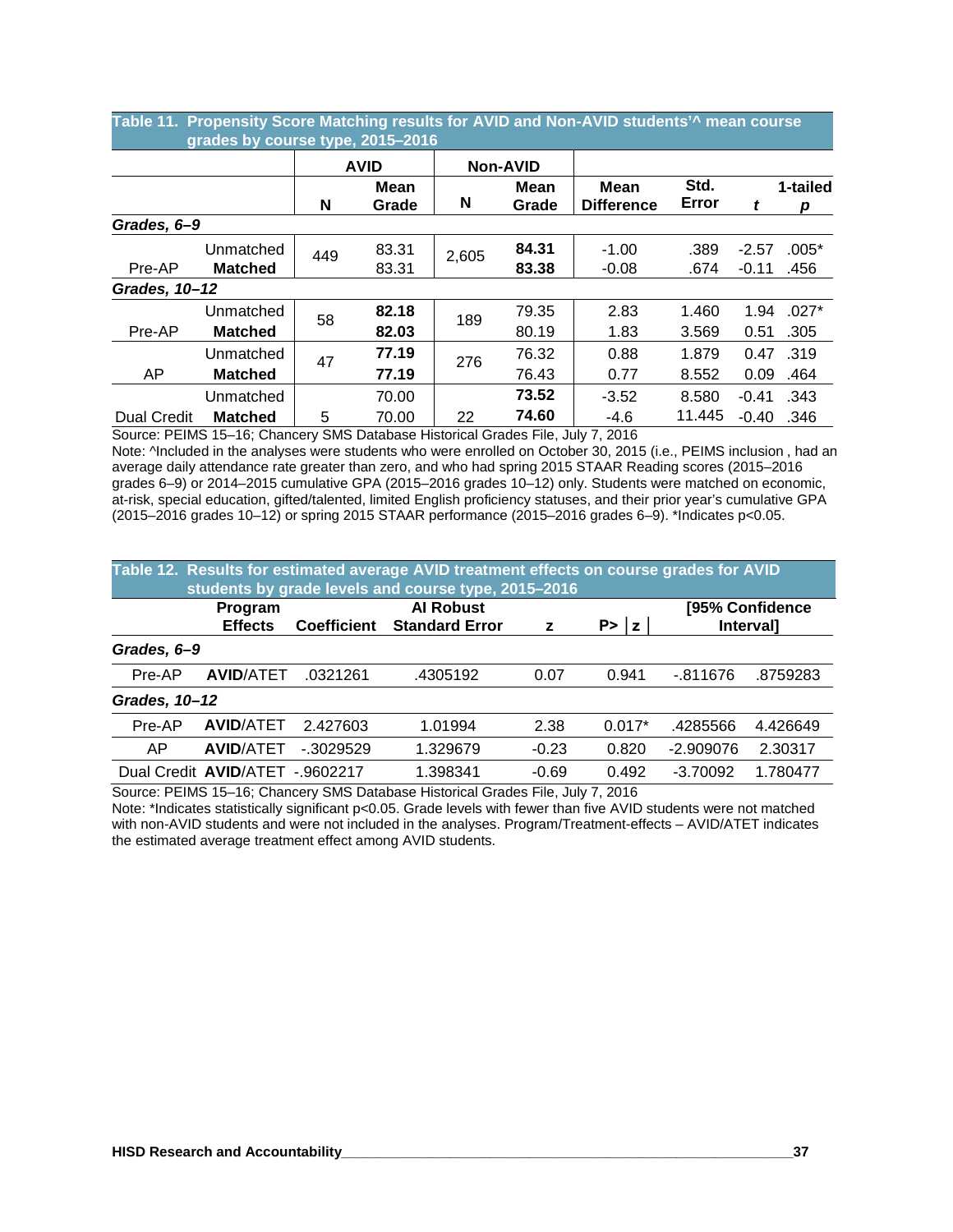| Table 13.  Propensity Score Matching results for identified AVID and non-AVID students^ by |                                          |     |              |                |                 |                       |       |         |          |  |  |
|--------------------------------------------------------------------------------------------|------------------------------------------|-----|--------------|----------------|-----------------|-----------------------|-------|---------|----------|--|--|
|                                                                                            | grade level and STAAR subject, 2015-2016 |     |              |                |                 |                       |       |         |          |  |  |
|                                                                                            |                                          |     | <b>AVID</b>  |                | <b>Non-AVID</b> |                       |       |         |          |  |  |
|                                                                                            |                                          |     | Mean         |                | Mean            |                       |       |         |          |  |  |
|                                                                                            |                                          |     | <b>Scale</b> |                | <b>Scale</b>    | Mean                  |       |         | 1-tailed |  |  |
|                                                                                            |                                          | N   | <b>Score</b> | N              | <b>Score</b>    | Difference Std. Error |       | t       | р        |  |  |
|                                                                                            |                                          |     |              | <b>Reading</b> |                 |                       |       |         |          |  |  |
|                                                                                            | Unmatched                                |     | 1527.38      |                | 1529.99         | $-2.61$               | 7.18  | $-0.36$ | .359     |  |  |
| Grade 6                                                                                    | <b>Matched</b>                           | 395 | 1527.38      | 2,475          | 1510.06         | 17.32                 | 10.51 | 1.65    | $.050*$  |  |  |
| Grade 7                                                                                    | Unmatched                                |     | 1618.64      |                | 1610.70         | 7.94                  | 7.73  | 1.03    | .152     |  |  |
|                                                                                            | <b>Matched</b>                           | 327 | 1616.72      | 2,008          | 1622.23         | $-5.51$               | 15.43 | $-0.36$ | .359     |  |  |
| Grade 8                                                                                    | Unmatched                                |     | 1638.74      |                | 1630.71         | 8.03                  | 6.70  | 1.20    | .115     |  |  |
|                                                                                            | <b>Matched</b>                           | 406 | 1638.74      | 1,785          | 1648.19         | -9.45                 | 10.89 | $-0.87$ | .192     |  |  |
|                                                                                            |                                          |     |              | Math           |                 |                       |       |         |          |  |  |
| Grade 6                                                                                    | Unmatched                                |     | 1593.99      |                | 1601.40         | $-7.41$               | 7.40  | $-1.00$ | .159     |  |  |
|                                                                                            | <b>Matched</b>                           | 390 | 1593.99      | 2,417          | 1586.21         | 7.78                  | 11.58 | 0.67    | .251     |  |  |
| Grade 7                                                                                    | Unmatched                                |     | 1642.96      |                | 1646.73         | $-3.77$               | 8.97  | $-0.42$ | .337     |  |  |
|                                                                                            | <b>Matched</b>                           | 319 | 1639.82      | 1,859          | 1661.60         | $-21.79$              | 15.69 | $-1.39$ | .082     |  |  |
| Grade 8                                                                                    | Unmatched                                |     | 1655.75      |                | 1631.02         | 24.73                 | 7.72  | 3.20    | .0007*   |  |  |
|                                                                                            | <b>Matched</b>                           | 299 | 1655.75      | 1,364          | 1643.77         | 11.99                 | 15.94 | 0.75    | .227     |  |  |

Source: PEIMS 15–16; Cognos Chancery Ad Hoc, STAAR 3–8, July 11, 2016.

Note: <sup>A</sup>Included in the analyses were students who were enrolled on October 30, 2015 (i.e., PEIMS inclusion), had an average daily attendance rate greater than zero, and who had spring 2014 and spring 2015 STAAR reading or math scores (2015–2016 grades 6–8) only. Students were matched on the number of years in which their school participated in the AVID program, their economic and at-risk statuses as well as their special education, gifted/talented, limited English proficiency statuses, and their spring 2015 STAAR reading or math scores. \*Indicates statistically significant p<0.05. Writing, Science, and Social Studies data were not sufficient for analyses due to violations of the treatment overlap assumption or tests for collinearity.

#### **Table 14. Results for estimated average AVID treatment effects on STAAR scale scores for AVID ……….... students by grade level and subject, 2015–2016 Program Coefficient AI Robust Standard Error z P> │z │ [95% Confidence Interval]** *Reading* Grade 6 **AVID**/ATET 11.43187 5.201527 2.20 0.028\* 1.237068 21.62668 Grade 7 **AVID**/ATET 12.73216 8.319905 1.53 0.126 -3.574555 29.03887 Grade 8 **AVID**/ATET -4.138197 5.652131 -0.73 0.464 -15.21617 6.939777 *Math* Grade 6 **AVID**/ATET 7.614287 4.857901 1.57 0.117 -1.907024 17.1356 Grade 7 **AVID**/ATET -4.207308 7.358499 -0.57 0.567 -18.6297 10.21508 Grade 8 **AVID**/ATET 14.34916 7.782431 1.84 0.065 -.904123 29.60244

Source: PEIMS 15–16; Cognos Chancery Ad Hoc, STAAR 3–8, July 11, 2016. Note: \*Indicates statistically significant p<0.05. Program/Treatment-effects – AVID/ATET indicates the estimated average treatment effect among AVID students.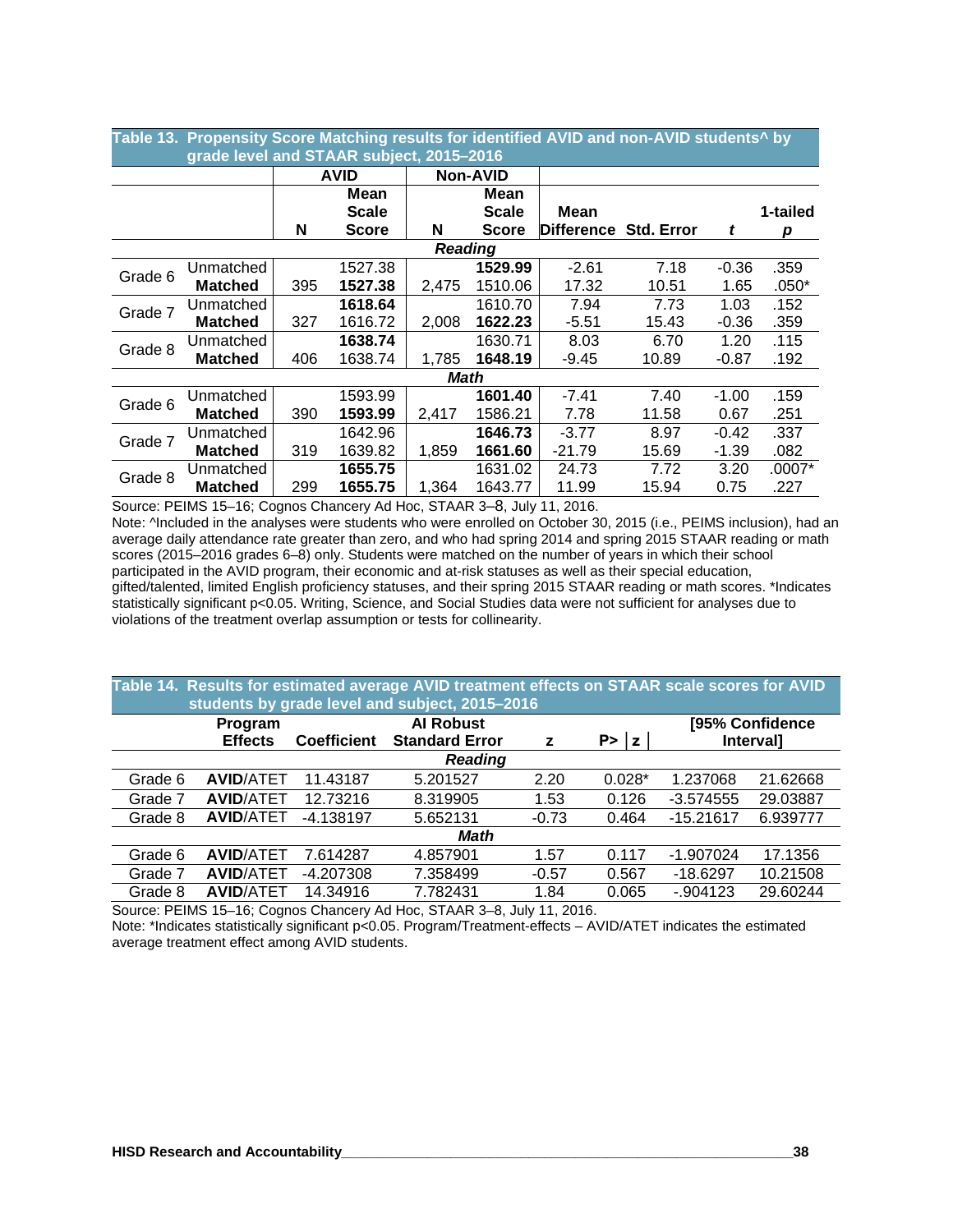|                |                  | Mean         |                       | <b>Mean</b>                                |                                                              |                                                  |         |           |  |  |  |
|----------------|------------------|--------------|-----------------------|--------------------------------------------|--------------------------------------------------------------|--------------------------------------------------|---------|-----------|--|--|--|
|                |                  | <b>Scale</b> |                       | <b>Scale</b>                               | Mean                                                         |                                                  |         | 1-tailed  |  |  |  |
|                | N                | <b>Score</b> | N                     | <b>Score</b>                               |                                                              | <b>Std. Error</b>                                |         | р         |  |  |  |
| Unmatched      |                  | 3575.94      |                       | 3446.46                                    | 129.48                                                       | 105.28                                           | 1.23    | .110      |  |  |  |
| <b>Matched</b> | 17               | 3575.94      | 480                   | 3463.35                                    | 112.59                                                       | 135.58                                           | 0.83    | .203      |  |  |  |
| Unmatched      |                  | 3751.35      |                       | 3442.42                                    | 308.93                                                       | 60.13                                            | 5.14    | $< .001*$ |  |  |  |
| <b>Matched</b> | 48               | 3751.35      | 751                   | 3713.54                                    | 37.81                                                        | 96.852                                           | 0.39    | .348      |  |  |  |
| Unmatched      |                  |              |                       |                                            |                                                              |                                                  |         |           |  |  |  |
| <b>Matched</b> |                  |              |                       |                                            |                                                              |                                                  |         |           |  |  |  |
| Unmatched      |                  |              |                       |                                            |                                                              |                                                  |         |           |  |  |  |
| <b>Matched</b> |                  |              |                       |                                            |                                                              |                                                  |         |           |  |  |  |
| Unmatched      |                  | 3498.00      |                       | 3533.87                                    | $-35.87$                                                     | 105.47                                           | $-0.34$ | .367      |  |  |  |
| <b>Matched</b> |                  | 3498.00      | 283                   | 3660.57                                    | $-162.57$                                                    | 233.48                                           | $-0.70$ | .242      |  |  |  |
|                | $P = 1000151000$ |              | <b>AVID</b><br>$\sim$ | <b>STAAR EOC subject, Spring 2016</b><br>. | <b>Non-AVID</b><br>$\sim$ $\sim$ $\sim$ $\sim$ $\sim$ $\sim$ | <b>Difference</b><br>$\sim$ $\sim$ $\sim$ $\sim$ |         |           |  |  |  |

# **Table 15. Propensity Score Matching results for identified AVID and Non-AVID students^ by**

Source: PEIMS 15–16; Cognos Chancery Ad Hoc, STAAR EOC, July 27, 2016.

Note: <sup> $\Lambda$ </sup>Included in the analyses were only students who were enrolled on October 30, 2015 (i.e., PEIMS inclusion), had an average daily attendance rate greater than zero, and who had a spring 2014–2015 cumulative GPA. Students were matched on the number of years in which their school participated in the AVID program, their economic and at-risk statuses as well as their special education, gifted/talented, limited English proficiency statuses, and their spring 2015 GPA.\*Indicates statistically significant p<0.05. Algebra I and Biology data were not sufficient for analyses due to data limitations.

|                                                | Table 16. Results for estimated average AVID treatment effects on STAAR EOC scale scores for |                          |                       |                          |        |                          |                  |  |  |  |  |  |
|------------------------------------------------|----------------------------------------------------------------------------------------------|--------------------------|-----------------------|--------------------------|--------|--------------------------|------------------|--|--|--|--|--|
| AVID students by subject, Spring 2016          |                                                                                              |                          |                       |                          |        |                          |                  |  |  |  |  |  |
| <b>Al Robust</b><br>[95% Confidence<br>Program |                                                                                              |                          |                       |                          |        |                          |                  |  |  |  |  |  |
| <b>Subject</b>                                 | <b>Effects</b>                                                                               | <b>Coefficient</b>       | <b>Standard Error</b> | z                        | P >  z |                          | <b>Intervall</b> |  |  |  |  |  |
| English I                                      | <b>AVID/ATET</b>                                                                             | $-132.0756$              | 138.4909              | $-0.95$                  | 0.340  | -403.5128                | 139.3615         |  |  |  |  |  |
| English II                                     | <b>AVID/ATET</b>                                                                             | 132.3161                 | 74.19221              | 1.78                     | 0.075  | $-13.09801$              | 277.7301         |  |  |  |  |  |
| Algebra I                                      | <b>AVID/ATET</b>                                                                             |                          | -                     | ۰                        |        | $\overline{\phantom{0}}$ |                  |  |  |  |  |  |
| Biology                                        | <b>AVID/ATET</b>                                                                             | $\overline{\phantom{a}}$ | $\blacksquare$        | $\overline{\phantom{a}}$ |        | $\overline{\phantom{0}}$ |                  |  |  |  |  |  |
| U.S. History                                   | <b>AVID/ATET</b>                                                                             | $-79.14286$              | 62.62593              | $-1.26$                  | 0.206  | $-201.8874$              | 43.60171         |  |  |  |  |  |

Source: PEIMS 15–16; Cognos Chancery Ad Hoc, STAAR EOC, July 27, 2016.

Note: \*Indicates statistically significant p<0.05. Program/Treatment-effects AVID/ATET indicates the estimated average treatment effect among AVID students. Algebra I and Biology data were not sufficient for analyses due to violations of the treatment overlap assumption or tests for collinearity. Algebra I and Biology data were not sufficient for analyses due to data limitations.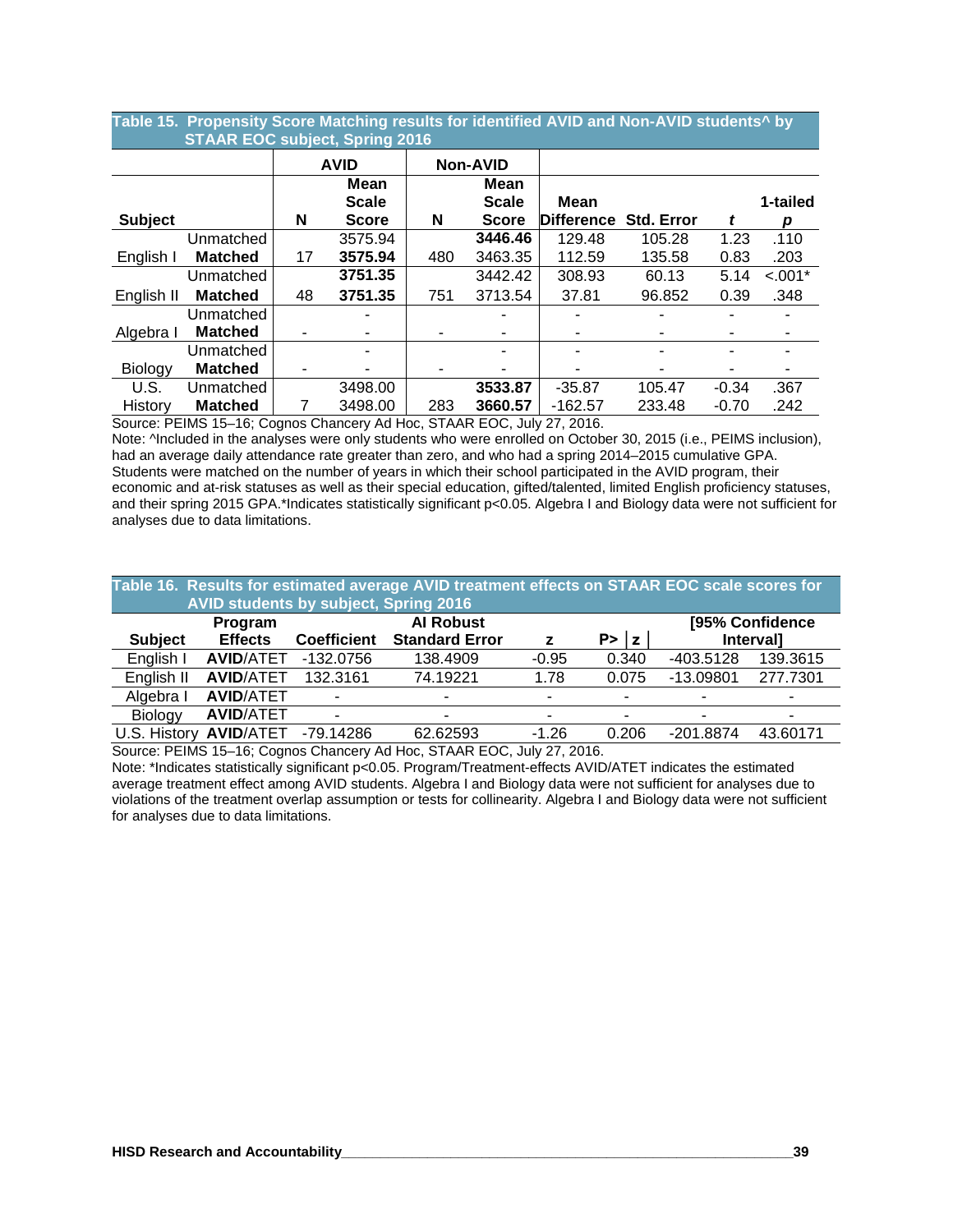|                    | grade level and PSAT 8/9 subject, 2015-2016 |     |              |       |                 |                    |                   |         |          |  |  |
|--------------------|---------------------------------------------|-----|--------------|-------|-----------------|--------------------|-------------------|---------|----------|--|--|
|                    |                                             |     | <b>AVID</b>  |       | <b>Non-AVID</b> |                    |                   |         |          |  |  |
|                    |                                             |     | <b>Mean</b>  |       | Mean            |                    |                   |         |          |  |  |
|                    |                                             |     | <b>Scale</b> |       | Scale           | Mean               |                   |         | 1-tailed |  |  |
|                    |                                             | N   | <b>Score</b> | N     | <b>Score</b>    | <b>IDifference</b> | <b>Std. Error</b> | t       | р        |  |  |
| <b>EBRW</b>        |                                             |     |              |       |                 |                    |                   |         |          |  |  |
| Grade 8            | Unmatched                                   |     | 371.84       |       | 371.55          | .29                | 3.63              | 0.08    | .468     |  |  |
|                    | <b>Matched</b>                              | 386 | 371.84       | 1,628 | 369.66          | 2.18               | 10.02             | 0.22    | .413     |  |  |
| Grade 9            | Unmatched                                   |     | 385.15       |       | 356.39          | 28.76              | 11.63             | 2.47    | $.007*$  |  |  |
|                    | <b>Matched</b>                              | 33  | 385.15       | 463   | 379.39          | 5.76               | 16.05             | 0.36    | .360     |  |  |
| <b>Math</b>        |                                             |     |              |       |                 |                    |                   |         |          |  |  |
| Grade 8            | Unmatched                                   |     | 385.23       |       | 389.47          | $-4.24$            | 4.10              | $-1.03$ | .152     |  |  |
|                    | <b>Matched</b>                              | 386 | 385.23       | 1,628 | 405.10          | $-19.87$           | 10.34             | $-1.92$ | $.028*$  |  |  |
| Grade 9            | Unmatched                                   |     | 377.58       |       | 365.16          | 12.41              | 11.95             | 1.04    | .149     |  |  |
|                    | <b>Matched</b>                              | 33  | 377.58       | 463   | 395.76          | $-18.18$           | 18.16             | -1.00   | .159     |  |  |
| <b>Total Score</b> |                                             |     |              |       |                 |                    |                   |         |          |  |  |
| Grade 8            | Unmatched                                   |     | 757.07       |       | 761.03          | $-3.95$            | 6.93              | $-0.57$ | .284     |  |  |
|                    | <b>Matched</b>                              | 386 | 757.07       | 1,628 | 774.77          | $-17.69$           | 18.42             | $-0.96$ | .169     |  |  |
|                    | Unmatched                                   |     | 762.73       |       | 721.56          | 41.17              | 20.06             | 2.05    | .020*    |  |  |
| Grade 9            | <b>Matched</b>                              | 33  | 762.73       | 463   | 775.15          | $-12.42$           | 28.59             | $-0.43$ | .334     |  |  |

**Table 17. Propensity Score Matching results for identified AVID and non-AVID students^ by**

Source: PEIMS 15–16; Cognos Chancery Ad Hoc, HISD PSAT89 Fall 2015 data file, Feb. 26, 2016. Note: ^Included in the analyses were students who were enrolled on October 30, 2015 (i.e., PEIMS inclusion), had an average daily attendance rate greater than zero, and who had spring 2014 and spring 2015 STAAR reading or math scores (2015–2016 grades 6–9) only. Students were matched on their economic and at-risk statuses as well as their special education, gifted/ talented, limited English proficiency statuses, and their spring 2015 STAAR reading or math scores. \*Indicates statistically significant (p<0.05).

|                    | Table 18. Results for estimated average AVID treatment effects on PSAT 8/9 scale scores for AVID<br>students by grade level and subject, 2015-2016  |             |          |         |          |             |             |  |  |  |  |  |
|--------------------|-----------------------------------------------------------------------------------------------------------------------------------------------------|-------------|----------|---------|----------|-------------|-------------|--|--|--|--|--|
|                    | <b>Al Robust</b><br>[95% Confidence<br>Program<br><b>Effects</b><br><b>Standard Error</b><br><b>Coefficient</b><br>P >  z <br><b>Intervall</b><br>z |             |          |         |          |             |             |  |  |  |  |  |
| <b>EBRW</b>        |                                                                                                                                                     |             |          |         |          |             |             |  |  |  |  |  |
| Grade 8            | <b>AVID/ATET</b>                                                                                                                                    | $-4.02$     | 2.689814 | $-1.49$ | 0.135    | $-9.287628$ | 1.256251    |  |  |  |  |  |
| Grade 9            | <b>AVID/ATET</b>                                                                                                                                    | 2.709348    | 10.44614 | 0.26    | 0.795    | $-17.76471$ | 23.18341    |  |  |  |  |  |
| <b>Math</b>        |                                                                                                                                                     |             |          |         |          |             |             |  |  |  |  |  |
| Grade 8            | <b>AVID/ATET</b>                                                                                                                                    | $-7.222386$ | 3.432295 | $-2.10$ | $0.035*$ | $-13.94956$ | $-4952114$  |  |  |  |  |  |
| Grade 9            | <b>AVID/ATET</b>                                                                                                                                    | $-2.327167$ | 13.66988 | $-0.17$ | 0.865    | $-29.11963$ | 24.4653     |  |  |  |  |  |
| <b>Total Score</b> |                                                                                                                                                     |             |          |         |          |             |             |  |  |  |  |  |
| Grade 8            | <b>AVID/ATET</b>                                                                                                                                    | $-11.23807$ | 4.898268 | $-2.29$ | $0.022*$ | $-20.8385$  | $-1.637645$ |  |  |  |  |  |
| Grade 9            | <b>AVID/ATET</b>                                                                                                                                    | .3821809    | 19.63725 | 0.02    | 0.984    | $-38.10612$ | 38.87049    |  |  |  |  |  |

Source: PEIMS 15–16; Cognos Chancery Ad Hoc, HISD PSAT89 Fall 2015 data file, Feb. 26, 2016. Note: \*Indicates statistically significant p<0.05. Program/Treatment-effects – AVID/ATET indicates the estimated average treatment effect among AVID students.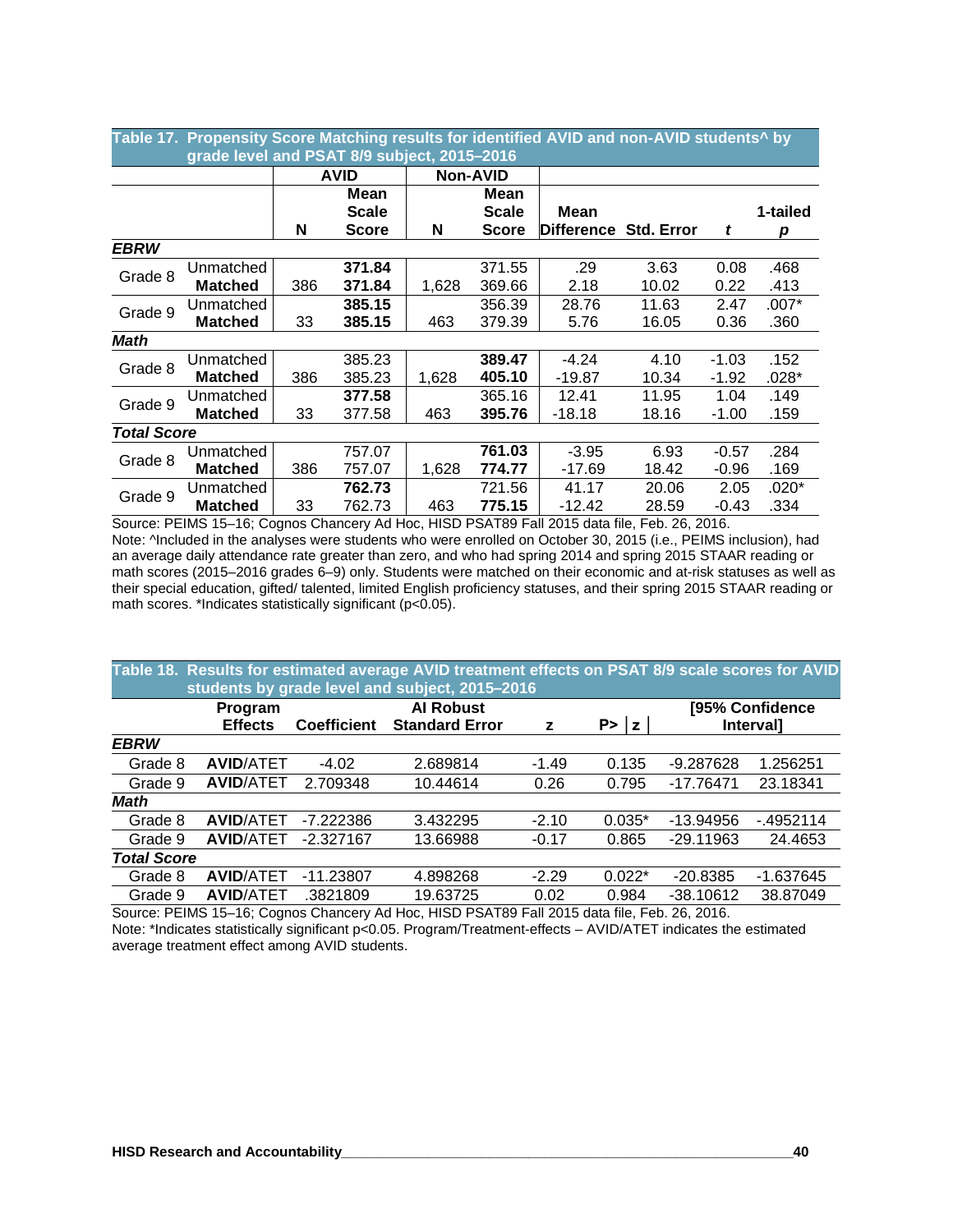|                                               | Table 19. Propensity Score Matching results for identified AVID and non-AVID students^ by |    |              |     |                    |                              |       |         |          |  |  |  |
|-----------------------------------------------|-------------------------------------------------------------------------------------------|----|--------------|-----|--------------------|------------------------------|-------|---------|----------|--|--|--|
| grade level and PSAT NMSQT subject, 2015-2016 |                                                                                           |    |              |     |                    |                              |       |         |          |  |  |  |
|                                               |                                                                                           |    | <b>AVID</b>  |     | <b>Non-AVID</b>    |                              |       |         |          |  |  |  |
|                                               |                                                                                           |    | Mean         |     | Mean               |                              |       |         |          |  |  |  |
|                                               |                                                                                           |    | <b>Scale</b> |     | <b>Scale</b>       | Mean                         |       |         | 1-tailed |  |  |  |
|                                               |                                                                                           | N  | <b>Score</b> | N   | <b>Score</b>       | <b>Difference Std. Error</b> |       | t       | р        |  |  |  |
|                                               | <b>EBRW</b>                                                                               |    |              |     |                    |                              |       |         |          |  |  |  |
| Grade 10                                      | Unmatched                                                                                 |    | 402.00       |     | 374.53             | 27.47                        | 12.78 | 2.15    | $.016*$  |  |  |  |
|                                               | <b>Matched</b>                                                                            | 30 | 402.00       | 254 | 393.67             | 8.33                         | 22.74 | 0.37    | .356     |  |  |  |
| Grade 11                                      | Unmatched                                                                                 |    | 391.67       |     | 385.32             | 6.35                         | 15.90 | 0.40    | .345     |  |  |  |
|                                               | <b>Matched</b>                                                                            | 24 | 391.67       | 220 | 416.25             | $-24.58$                     | 25.95 | $-0.95$ | .172     |  |  |  |
|                                               |                                                                                           |    |              |     | Math               |                              |       |         |          |  |  |  |
| Grade 10                                      | Unmatched                                                                                 |    | 433.33       |     | 406.38             | 26.96                        | 12.14 | 2.22    | $.014*$  |  |  |  |
|                                               | <b>Matched</b>                                                                            | 30 | 433.33       | 254 | 417.67             | 15.67                        | 21.98 | 0.71    | .239     |  |  |  |
| Grade 11                                      | Unmatched                                                                                 |    | 417.5        |     | 413.82             | 3.68                         | 15.91 | 0.23    | .409     |  |  |  |
|                                               | <b>Matched</b>                                                                            | 24 | 417.5        | 220 | 473.33             | $-55.83$                     | 28.55 | $-1.96$ | $.026*$  |  |  |  |
|                                               |                                                                                           |    |              |     | <b>Total Score</b> |                              |       |         |          |  |  |  |
| Grade 10                                      | Unmatched                                                                                 |    | 835.33       |     | 780.91             | 54.43                        | 21.18 | 2.57    | $.005*$  |  |  |  |
|                                               | <b>Matched</b>                                                                            | 30 | 835.33       | 254 | 811.33             | 24.00                        | 40.17 | 0.60    | .274     |  |  |  |
| Grade 11                                      | Unmatched                                                                                 |    | 809.17       |     | 799.14             | 10.03                        | 28.49 | 0.35    | .363     |  |  |  |
|                                               | <b>Matched</b>                                                                            | 24 | 809.17       | 220 | 889.58             | $-80.42$                     | 49.19 | $-1.63$ | .052     |  |  |  |

Source: PEIMS 15–16; Cognos Chancery Ad Hoc, HISD PSAT Fall 2015 data file, Feb. 26, 2016. Note: \*Indicates p<0.05. ^Included in the analyses were students who were enrolled on October 30, 2015 (i.e., PEIMS inclusion, had an average daily attendance rate greater than zero, and who had spring 2015 cumulative GPA. Students were matched on their economic and at-risk statuses as well as their special education, gifted/ talented, limited English proficiency statuses, and their spring 2015 GPA.

|                    | Table 20. Results for estimated average AVID treatment effects on PSAT NMSQT scale scores for |                    |                                                     |         |          |                 |                  |  |  |  |  |  |
|--------------------|-----------------------------------------------------------------------------------------------|--------------------|-----------------------------------------------------|---------|----------|-----------------|------------------|--|--|--|--|--|
|                    |                                                                                               |                    | AVID students by grade level and subject, 2015-2016 |         |          |                 |                  |  |  |  |  |  |
|                    | Program                                                                                       |                    | <b>Al Robust</b>                                    |         |          | [95% Confidence |                  |  |  |  |  |  |
|                    | <b>Effects</b>                                                                                | <b>Coefficient</b> | <b>Standard Error</b>                               | z       | P >  z   |                 | <b>Intervall</b> |  |  |  |  |  |
| <b>EBRW</b>        |                                                                                               |                    |                                                     |         |          |                 |                  |  |  |  |  |  |
| Grade 10           | <b>AVID/ATET</b>                                                                              | 7.555556           | 18.07922                                            | 0.42    | 0.676    | -27.87907       | 42.99018         |  |  |  |  |  |
| Grade 11           | <b>AVID/ATET</b>                                                                              | $-24.79167$        | 18.54432                                            | $-1.34$ | 0.181    | $-61.13786$     | 11.55452         |  |  |  |  |  |
| Math               |                                                                                               |                    |                                                     |         |          |                 |                  |  |  |  |  |  |
| Grade 10           | <b>AVID/ATET</b>                                                                              | 13.55556           | 17.62017                                            | 0.77    | 0.442    | -20.97934       | 48.09045         |  |  |  |  |  |
| Grade 11           | <b>AVID/ATET</b>                                                                              | $-53.125$          | 24.44746                                            | $-2.17$ | $0.030*$ | $-101.0411$     | 5.208857         |  |  |  |  |  |
| <b>Total Score</b> |                                                                                               |                    |                                                     |         |          |                 |                  |  |  |  |  |  |
| Grade 10           | <b>AVID/ATET</b>                                                                              | 21.11111           | 31.02186                                            | 0.68    | 0.496    | $-39.69061$     | 81.91284         |  |  |  |  |  |
| Grade 11           | <b>AVID/ATET</b>                                                                              | -77.91667          | 39.14138                                            | $-1.99$ | $0.047*$ | $-154.6324$     | 1.200973         |  |  |  |  |  |

Source: PEIMS 15–16; Cognos Chancery Ad Hoc, HISD PSAT Fall 2015 data file, Feb. 26, 2016. Note: \*Indicates statistically significant result (p<=.05). Program/Treatment-effects – AVID/ATET indicates the estimated average treatment effect among AVID students.